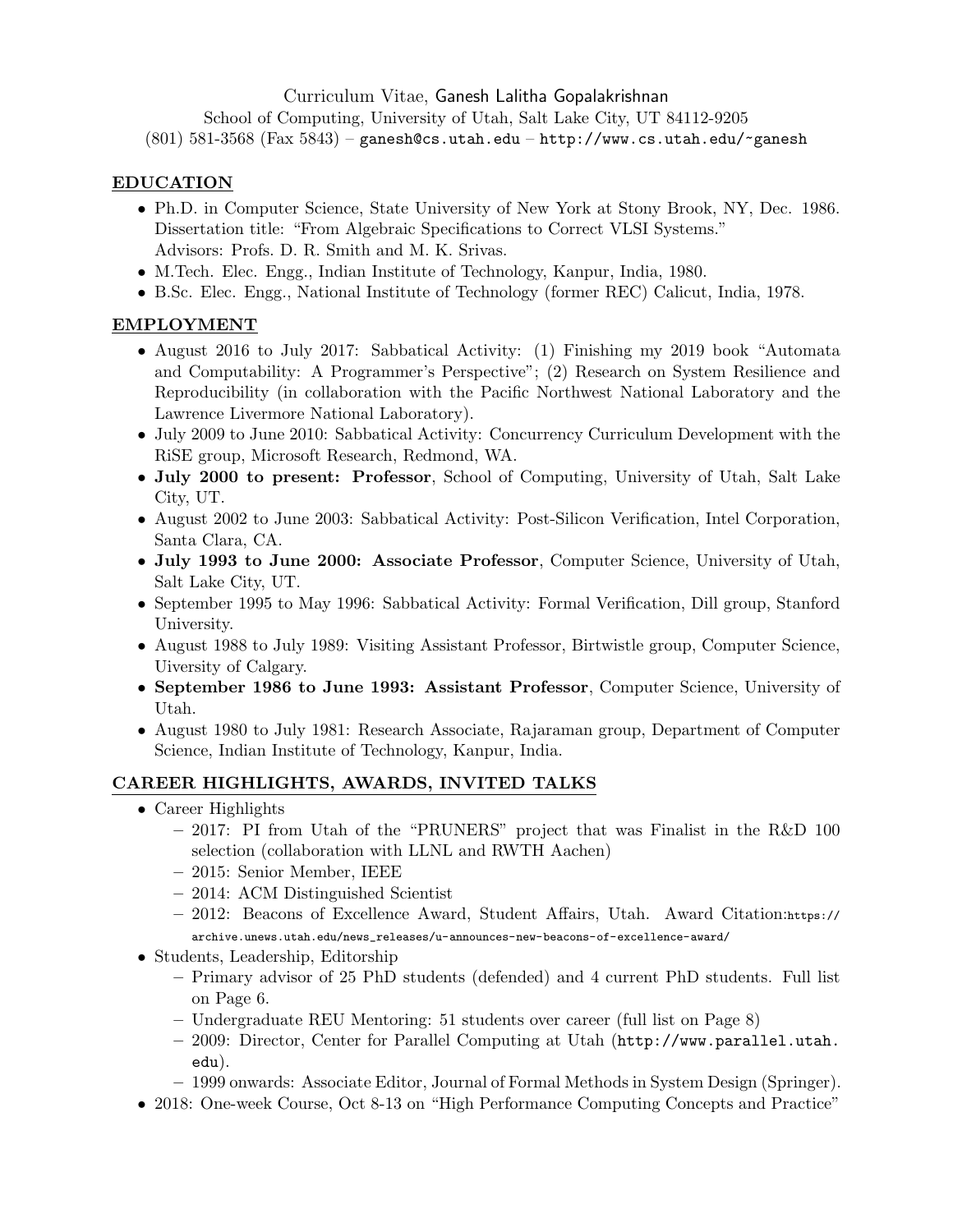at NIT, Calicut, as part of the Global Initiative of Academic Networks (GIAN) program. http://http://www.nitc.ac.in/GIAN/HPCCP/.

- ACM Distinguished Speaker (appointed 2019). Talks given to date:
	- 2022: Sonoma State University, CA, "System Resilience: Amplify Failures, Detect, or Both?" (virtual talk), part of the ACM Distinguished Speakers Program.
	- 2019: BYU Rexburg, ID, October 10, "Automata and Computability using Jupyter and Formal Methods."
	- 2019: Boise State University, Boise, ID, October 8, "Keeping Science on Keel when Software Moves."
	- 2019: Montana State University, Bozeman, MT, October 7, "Keeping Science on Keel when Software Moves."
- INVITED TALKS (2019-2020):
	- 2020: "Symbolic AD with conditionals for error and instability analysis," Workshop on Program Synthesis for Scientific Computing, Argonne (on Zoom). https://prog-synth-science.github.io/2020/#agenda
	- 2020: "The Grass is Really Green on the Other Side: Empirical vs. Rigorous in Floating-Point Precision Analysis, Reproducibility, Resilience," ICERN Workshop on Variable Precision in Mathematical and Scientific Computing, May 7 - 8, 2020 (on Zoom). URL: https://icerm.brown.edu/events/htw-20-vp/
	- 2019: Keynote in CnC Workshop, December 3, "How to Sugarcoat System Resilience?"
	- 2019: Invited Talk at Argonne National Laboratory, July 29, 2019, "Keeping Science on Keel When Software Errs or Moves.ap"
	- 2019: Invited Talk in the ROSS 2019 workshop, June 25, "System Resilience: Amplify Failures, Detect, or Both?"

## RESEARCH AND FUNDING (2019-2021)

• 2021: PI, ComPort: Rigorous Testing Methods to Safeguard Software Porting (part of the DOE/ASCR X-Stack Award for \$3.4 millon with six total senior investigators). News Story at https://www.coe.utah.edu/2021/09/24/soc-faculty-receive-doe-ascr-x-stack-award/.

Details of the Utah Award:

– Role: Ganesh Gopalakrishnan is PI and Project Lead

(Pavel Panchekha is Co-PI)

- Sponsor: Department of Energy
- Total Award Amount: \$750,000
- Location of Project: University of Utah
- Effort: 1 summer month
- Period: 09/1/2021 to 08/31/2024
- 2021: PI, Collaborative Research: FMitF: Track-1: Correctness at Both Ends (CBE): Rigorous ML Meets Correct and Efficient Sparse Implementations
	- Role: PI (Aditya Bhaskara is Co-PI, with equal budget split)
	- Sponsor: National Science Foundation
	- Total Award Amount: \$450,000
	- Location of Project: University of Utah
	- Effort: 0.5 summer month
	- Period: 09/1/2021 to 08/31/2024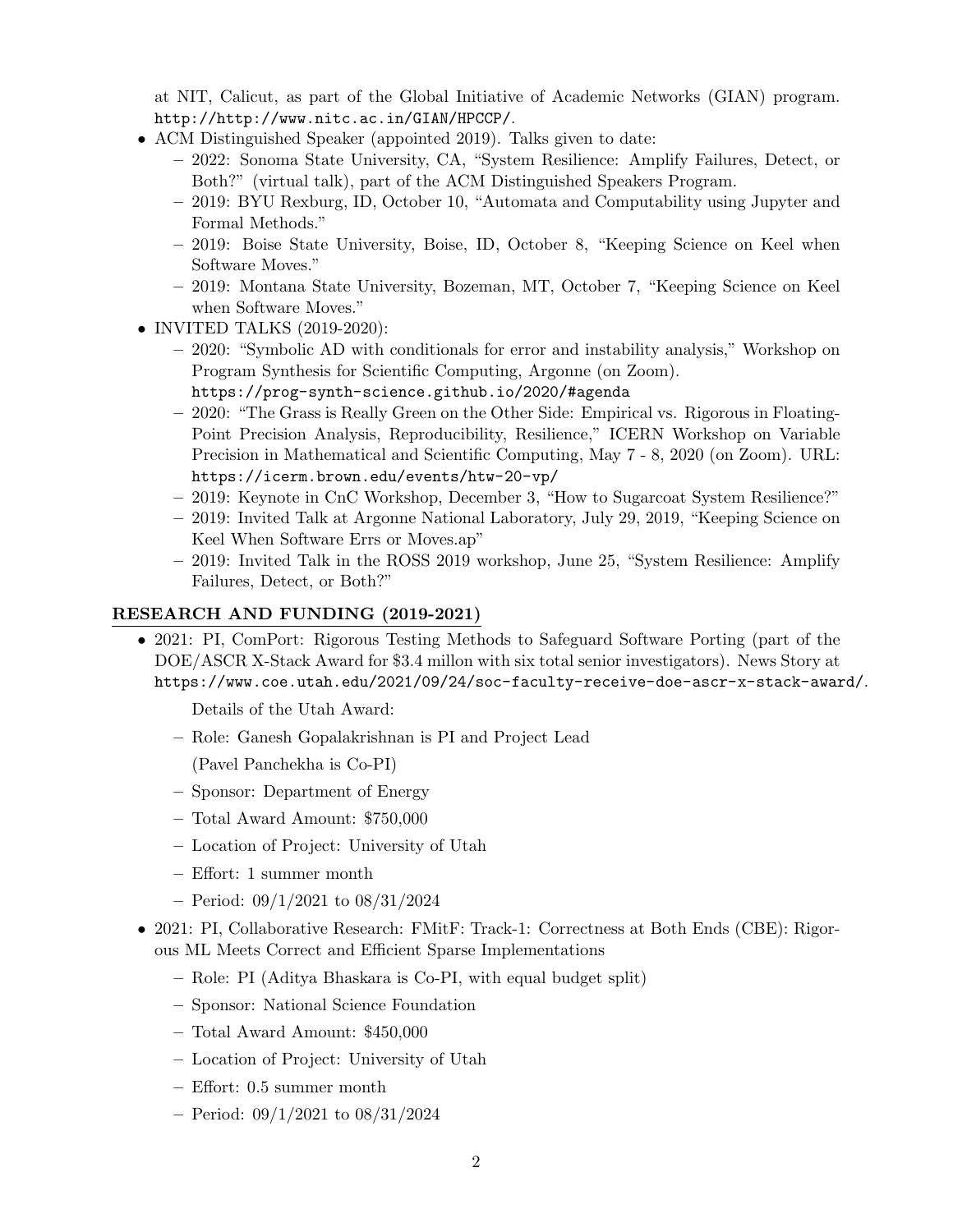- 2020: PI, Collaborative Research: SHF: Medium: Practical and Rigorous Correctness Checking and Correctness Preservation for Irregular Parallel Programs, \$447,570, August 2020 through July 2023. (Collaboration with University of Delaware and Texas State University.)
- 2019: PI, FMiTF: Track II: Rigorous and Versatile Float-Point Precision Analysis and Tuning, \$100,000 awarded Apr 2019 - Dec 2021.

## BOOKS

- 1. 2019: Undergraduate textbook. Ganesh Lalitha Gopalakrishnan, "Automata and Computability: A Programmer's Perspective" (328 pages). CRC Press. ISBN 978-1-138-55242-5.
- 2. Undergraduate textbook. Ganesh Lalitha Gopalakrishnan, "Computation Engineering: applied automata theory and logic" (505 pages). Springer, ISBN 0-387-24418-2, 2006.
- 3. Ganesh Gopalakrishnan and Shaz Qadeer, editors. Proceedings of the 23rd International Conference on Computer Aided Verification (CAV), Snowbird, UT, July 2011. LNCS 6806.
- 4. Konrad Slind, Annette Bunker, and Ganesh Gopalakrishnan (Eds.), Theorem Proving in Higher Order Logics, 17th International Conference, TPHOLS 2004, Park City, Utah, USA, September 14-17, 2004, Lecture Notes in Computer Science, Vol. 3223. ISBN: 3-540-23017-3
- 5. Ganesh Gopalakrishnan and Phillip Windley, editors. Formal Methods in Computer-Aided Design. Proceedings of the 2nd International Conference, FMCAD '98. Lecture Notes in Computer Science 1522, Springer-Verlag, 1998, 538 pages. ISSN 0302-9743.

## PAPERS DURING 2017-2021 (For full list, please see Page 22.)

- 1. 2021:
	- (a) Ganesh Gopalakrishnan, Ignacio Laguna, Ang Li, Pavel Panchekha, Cindy Rubio-Gonzalez, and Zachary Tatlock, "The Unfledged State of Heterogeneous System Testing," Workshop on the Science of Scientific-Software Development and Use, https://web.cvent. com/event/1b7d7c3a-e9b4-409d-ae2b-284779cfe72f/summary, December 2021.
	- (b) Ganesh Gopalakrishnan, Ignacio Laguna, Ang Li, Pavel Panchekha, Cindy Rubio-Gonzalez and Zachary Tatlock, "Guarding Numerics Amidst Rising Heterogeneity," Correctness 2021: Fifth International Workshop on Software Correctness for HPC Applications (an SC'21 workshop).
	- (c) Saeed Taheri and Ganesh Gopalakrishnan, "GoAT: Automated Concurrency Analysis and Debugging Tool for Go," 2021 IEEE International Symposium on Workload Characterization.
	- (d) Arnab Das, Tanmay Tirpankar, Ganesh Gopalakrishnan, Sriram Krishnamoorthy, "Robustness Analysis of Loop-Free Floating-Point Programs via Symbolic Automatic Differentiation," IEEE Cluster, 2021.
	- (e) Dong H. Ahn, Allison H. Baker, Michael Bentley, Ian Briggs, Ganesh Gopalakrishnan, Dorit M. Hammerling, Ignacio Laguna, Gregory L. Lee, Daniel J. Milroy, and Mariana Vertenstein, "Keeping science on keel when software moves," Commun. ACM 64(2): 66-74 (2021).
- 2. 2020:
	- (a) Vinu Joseph, Shoaib Ahmed Siddiqui, Aditya Bhaskara, Ganesh Gopalakrishnan, Saurav Muralidharan, Michael Garland, Sheraz Ahmed, and Andreas Dengel, "Reliable Model Compression via Label-Preservation-Aware Loss Functions," arXiv 2012.01604.
	- (b) Vinu Joseph, Saurav Muralidharan, Animesh Garg, Michael Garland, and Ganesh L. Gopalakrishnan, "A Programmable Approach to Neural Network Compression," IEEE Micro, Special Issue on ML for Systems (Track 2), Sept/Oct 2020.
	- (c) Arnab Das, Ian Briggs, Ganesh Gopalakrishnan, Pavel Panchekha, and Sriram Krishnamoorthy, "Scalable yet rigorous floating-point error analysis," Supercomputing 2020.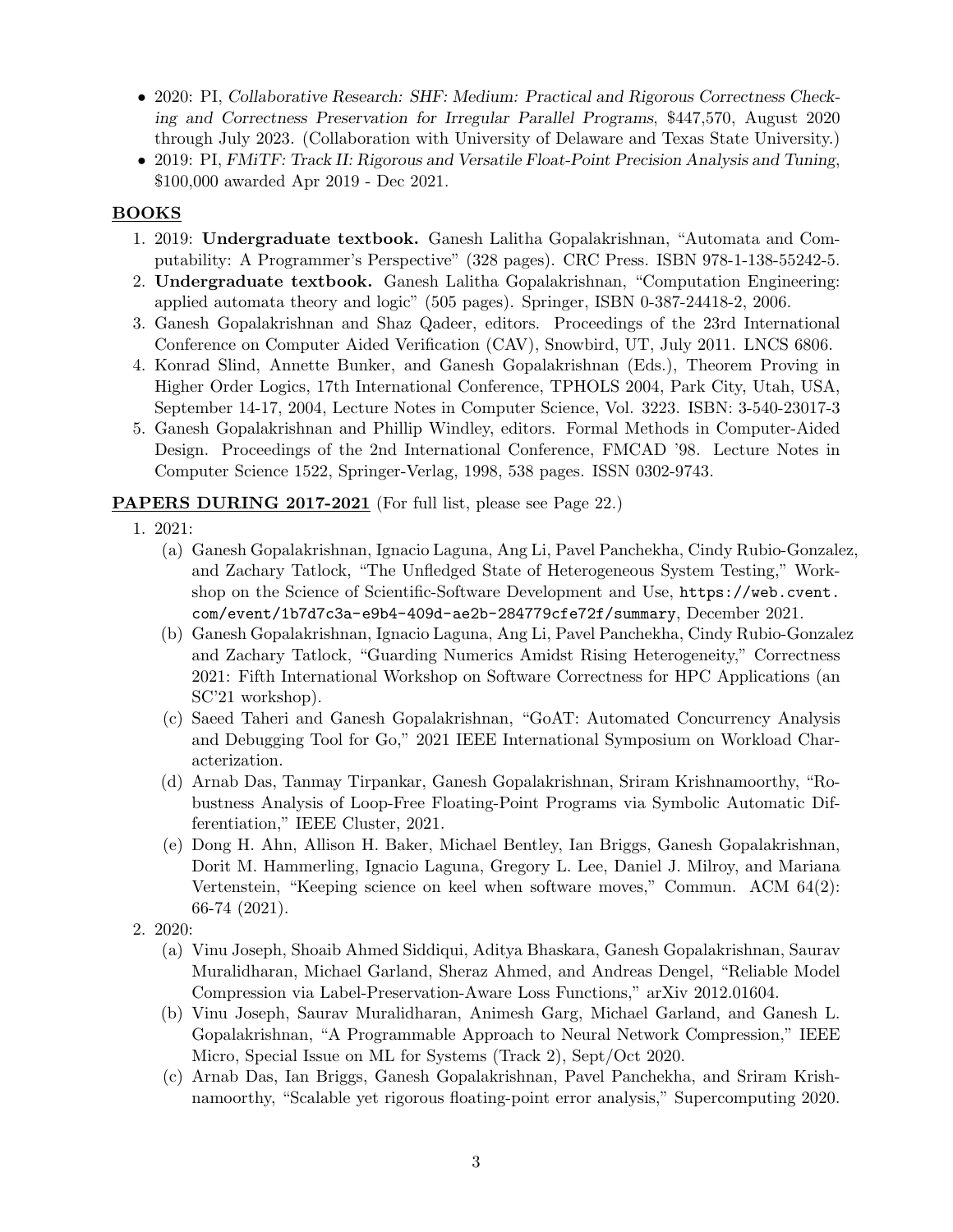Arnab Das won the Best Student Paper of SC'20.

- (d) Arnab Das, Sriram Krishnamoorthy, Ian Briggs, Ganesh Gopalakrishnan, and Ramakrishna Tipireddy, "FPDetect: Efficient Reasoning About Stencil Programs Using Selective Direct Evaluation," ACM Transactions on Architecture and Code Optimization (TACO), Article 19, Volume 17, Number 3, https://doi.org/10.1145/3402451, August 2020.
- (e) Samuel Thayer, Ganesh L. Gopalakrishnan, Ian Briggs, Michael Bentley, Dong H. Ahn, Ignacio Laguna, and Gregory L. Lee, "POSTER: ArcherGear: Data Race Equivalencing for Expeditious HPC Debugging," PPoPP 2020 Poster Paper, February 2020.

### 3. 2019:

- (a) Kento Sato, Ignacio Laguna, Gregory L. Lee, Martin Schulz, Christopher M. Chambreau, Simone Atzeni, Michael Bentley, Ganesh Gopalakrishnan, Zvonimir Rakamaric, Geof Sawaya, Joachim Protze, and Dong H. Ahn. "PRUNERS: Providing reproducibility for uncovering non-deterministic errors in runs on supercomputers," The International Journal of High Performance Computing Applications. 33 (5), 2019. https://doi.org/10.1177/1094342019834621.
- (b) Vinu Joseph, Saurav Muralidharan, Animesh Garg, Michael Garland, and Ganesh Gopalakrishnan, "A Programmable Approach to Model Compression," https://arxiv.org/abs/ 1911.02497.
- (c) VanderMerwe, Mark, Vinu Joseph, and Ganesh Gopalakrishnan, "Message Scheduling for Performant, Many-Core Belief Propagation," IEEE High Performance Extreme Computing Conference (HPEC), 2019. (Student best-paper finalist.)
- (d) Taheri, Saeed, Ian Briggs, Martin Burtscher, and Ganesh Gopalakrishnan, "DiffTrace: Efficient Whole-Program Trace Analysis and Diffing for Debugging," IEEE Cluster, 2019.
- (e) Ian Briggs, Arnab Das, Vishal Sharma, Mark Baranowski, Sriram Krishnamoorthy, Zvonimir Rakamaric, and Ganesh Gopalakrishnan, "FailAmp: Relativization Transformation for Soft Error Detection in Structured Address Generation." ACM Transactions on Architecture and Code Optimization (TACO) December 2019 Article No.: 50. https://doi.org/10.1145/3369381
- (f) Michael Bentley, Ian Briggs, Ganesh Gopalakrishnan, Dong H. Ahn, Ignacio Laguna, Gregory L. Lee, and Holger E. Jones, *Multi-level analysis of compiler-induced variability* and performance tradeoffs, The 28th International Symposium on High-Performance Parallel and Distributed Computing (HPDC) conference, Phoenix, AZ, June 2019.
- 4. 2018:
	- (a) Alexey Solovyev, Marek S. Baranowski, Ian Briggs, Charles Jacobsen, Zvonimir Rakamarić, and Ganesh Gopalakrishnan, Rigorous Estimation of Floating-Point Round-off Errors with Symbolic Taylor Expansions. ACM Trans. Program. Lang. Syst. 41, no. 1 (December 2018): 2:1–2:39. doi:10.1145/3230733.
	- (b) Saeed Taheri, Sindhu Devale, Martin Burtscher, and Ganesh Gopalakrishnan. ParLoT: Efficient Whole-Program Call Tracing for HPC Applications. Extreme-Scale Programming Tools Workshop (ESPT) at SC'18, November 2018.
	- (c) Simone Atzeni, Ganesh Gopalakrishnan, Zvonimir Rakamaric, Ignacio Laguna, Gregory L. Lee, and Dong H. Ahn, "Sword: A Bounded Memory-Overhead Detector of OpenMP Data Races in Production Runs," IPDPS, May, Vancouver, 2018. (Won the LLNL Deputy Director's S&T Excellent Publication Award.)
	- (d) Simone Atzeni and Ganesh Gopalakrishnan, "An Operational Semantic Basis for Building an OpenMP Data Race Checker," HIPS Workshop (part of IPDPS), May, Vancouver.
- 5. 2017:
	- (a) Ganesh Gopalakrishnan, Paul D. Hovland, Costin Iancu, Sriram Krishnamoorthy, Ignacio Laguna, Richard A. Lethin, Koushik Sen, Stephen F. Siegel, and Armando Solar-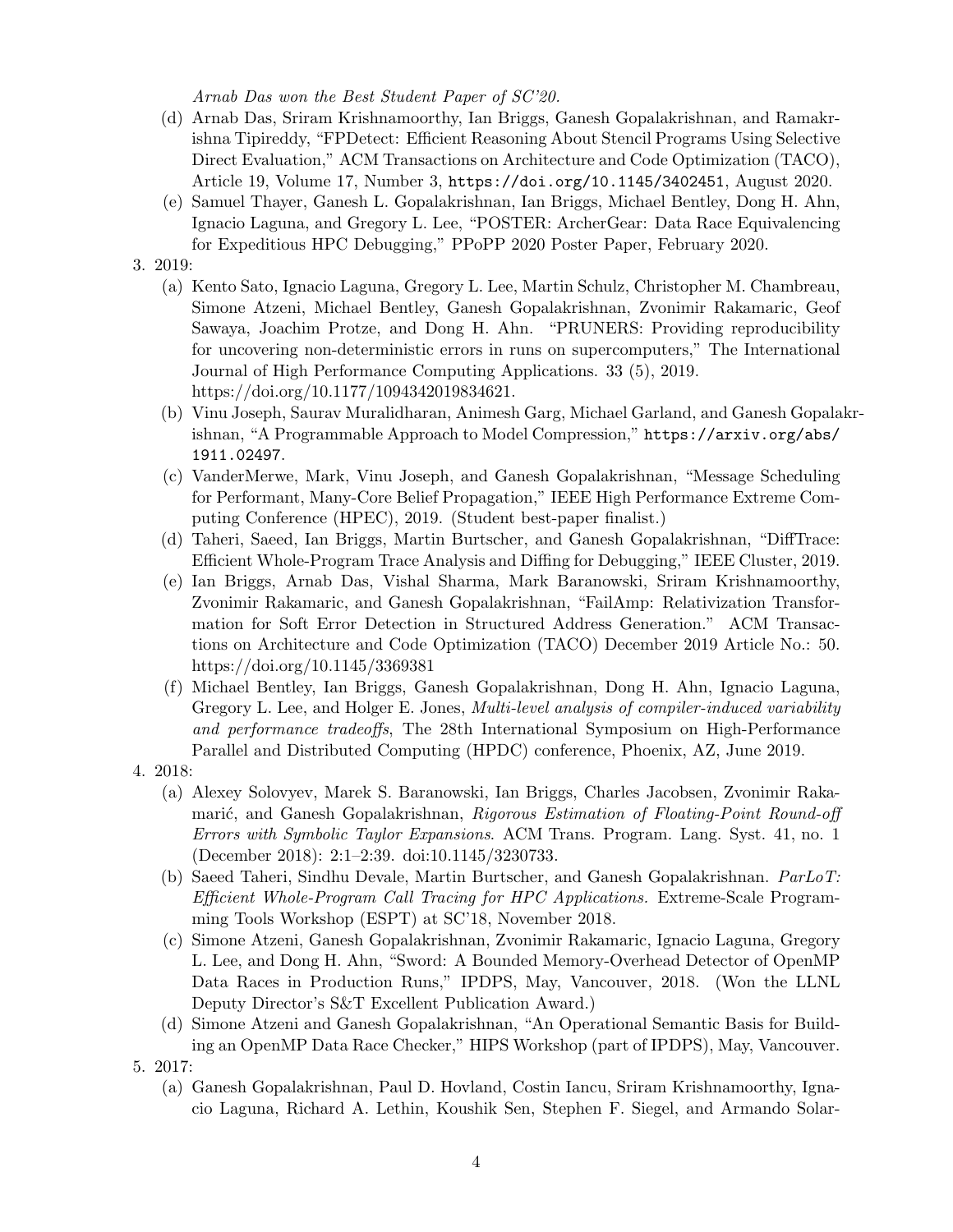Lezama, "Report of the HPC Correctness Summit," 2017. https://arxiv.org/abs/ 1705.07478.

- (b) K. Sato, I. Laguna, G. Lee, M. Schulz, C. Chambreau, D. Ahn, S. Atzeni, M. Bentley, G. Gopalakrishnan, Z. Rakamaric, G. Sawaya, J.Protze (LLNL, Univ. of Utah, RWTH Aachen Univ.), "PRUNERS: Providing Reproducibility for Uncovering Non-Deterministic Errors in Runs on Supercomputers," CRE 2017 workshop.
- (c) G. Sawaya, M. Bentley, I. Briggs, G. Gopalakrishnan, and D. Ahn, FLiT: Cross-Platform Floating-Point Result-Consistency Tester and Workload, IEEE International Symposium on Workload Characterization, October 2017.
- (d) Wei-Fan Chiang, Mark Baranowski, Ian Briggs, Alexey Solovyev, Ganesh Gopalakrishnan, and Zvonimir Rakamaric, Rigorous floating-point mixed-precision tuning, POPL 2017: 300-315.

## CONFERENCE TUTORIALS (2019-2020) (For prior list, see Page 12.)

- 1. Ganesh Gopalakrishnan, Ang Li, Pavel Panchekha, Cindy Rubio-Gonzalez, and Zachary Tatlock, "Testing Numerical Code for Heterogeneity: Lessons Learned and Emerging Projects," MS44, Virtual Conference: 2022 SIAM Conference on Parallel Processing for Scientific Computing, Organizer: Ignacio Laguna, Lawrence Livermore National Laboratory, February 2022.
- 2. (Half-day Tutorial) Ignacio Laguna (organizer), Michael Bentley, Ian Briggs, and Ganesh Gopalakrishnan, Tutorial on Floating-Point Analysis and Reproducibility Tools for Scientific Software, Los Alamos National Laboratory, January 2020.
- 3. (Full-day Tutorial) Ignacio Laguna (organizer), Michael Bentley, Ian Briggs, Ganesh Gopalakrishnan, Hui Guo, Michael O. Lam, Harshitha Menon, Pavel Panchekha, and Cindy Rubio Gonzalez, "Tutorial on Floating-Point Analysis and Reproducibility Tools for Scientific Software," Supercomputing (SC'19), Denver, CO, Nov 17th, 2019.
- 4. (Half-day Tutorial) Ignacio Laguna (organizer) Michael Bentley, Ian Briggs, Ganesh Gopalakrishnan, Harshitha Menon, Cindy Rubio Gonzalez, Tristan Lucas Vanderbruggen, "Tutorial on Floating-Point Analysis Tools," Practice and Experience in Advanced Research Computing (PEARC19), Chicago, IL, Jul 30th, 2019.

## RECENT SOFTWARE RELEASES (3 Years) (For prior list, see Page 9.)

- 1. 2020: Software item: Satire: Software behind our SC'20 paper "Scalable yet rigorous floatingpoint error analysis." https://github.com/arnabd88/Satire. Author: Arnab Das (with help from Ian Briggs and Tanmay Tirpankar).
- 2. 2019: Software item: FLiT: Authors: Michael Bentley and Ian Briggs. https://github. com/PRUNERS/FLiT Floating-point Litmus Tests (FLiT) is a  $C++$  test infrastructure for detecting variability in floating-point code caused by variations in compiler code generation, hardware and execution environments. It is used within LLNL.
- 3. 2018: Archer OpenMP Race Detector. Archer was part of the PRUNERS tool suite that was a 2017 R&D 100 Award Finalist. It is the only one upstreamed to LLVM, and part of the next LLVM release after version 9.0. https://github.com/PRUNERS/Archer
- 4. 2018: Jove: Author: Ganesh Gopalakrishnan. In support of "Automata and Computability using Jupyter," written for textbook "Automata and Computability: Programmer's Perspective." https://github.com/ganeshutah/Jove.git.

### SELECTED STUDENT ACCOMPLISHMENTS

- 1. Test-of-time Honorable Mention (Awarded in 2020, for paper authored in 2010): Foundations of Software Engineering. Ph.D. Student: Guodong Li. Paper citation: Guodong Li and Ganesh Gopalakrishnan, "Scalable SMT-based verification of GPU kernel functions."
- 2. Best Student Paper (Awarded in 2020), Supercomputing (SC) 2020; Ph.D. Student: Arnab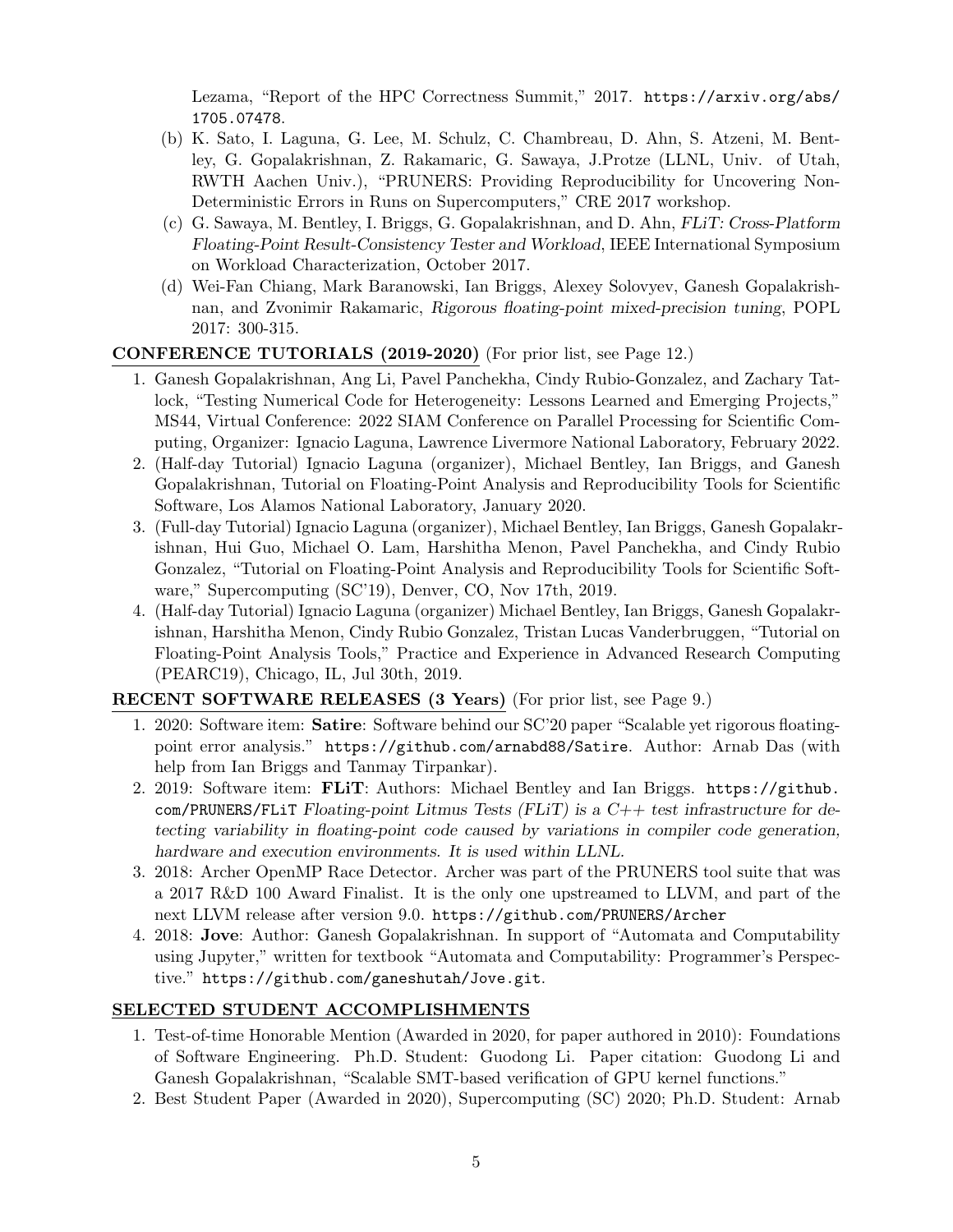Das. Paper citation: Arnab Das, Ian Briggs, Sriram Krishnamoorthy, and Pavel Panchekha, "Scalable yet Rigorous Floating-Point Error Analysis."

- 3. Lawrence Livermore National Laboratory Director's 2020 Excellence in Publication (Student Category Winner). Ph.D. Student: Michael Bentley. Paper citation: Michael Bentley, Ian Briggs, Ganesh Gopalakrishnan, Dong H. Ahn, Ignacio Laguna, Gregory L. Lee, Holger E. Jones, "Multi-Level Analysis of Compiler-Induced Variability and Performance Tradeoffs."
- 4. 2019: Vinu Joseph (PhD Student of self), Winner, NVIDIA Graduate Fellowship for 2020- 2021. (One of the 5 winners out of 330 applicants.)
- 5. 2019: Mark Van der Merwe (UG of self): Best Paper Finalist (HPEC'19); Outstanding CRA undergraduate honorable mention in 2019; Intern, MILA (Quebec Artificial Intelligence Institute), Montreal.
- 6. 2013: Tyler Sorensen (UG of self) was one of the finalists of the CRA Outstanding Undergraduate Researcher selection of 2013.
- 7. 2013: Wei-Fan Chiang (PhD student co-advised with Zvonimir Rakamarić), Winner, NVIDIA Graduate Fellowship, 2013-2014.
- 8. 2012: Peng Li (PhD Student of self), NVIDIA Graduate Fellowship Winner of 2012-2013.
- 9. 2012: Grant Ayers (UG of self), Outstanding CRA undergraduate honorable mention in 2012.
- 10. 2009: Michael Delisi (UG of self), one of the finalists of the CRA Outstanding Undergraduate Researcher selection of 2009.

#### CURRENT Ph.D. STUDENTS

- 1. Xinyi Li (Est. defense in 2023)
- 2. Tanmay Tirpankar (Est. defense in 2024)
- 3. John Jacobson (Est. defense in 2024)
- 4. Tripti Agarwal (Est. defense in 2024)

#### GRADUATED Ph.D. STUDENTS (coadvisorships noted; else main advisor)

- 25. 2021, Saeed Taheri (Miso Robotics)
- 24. 2021, Vinu Joseph (Nvidia Research Labs)
- 23. 2021, Mohammed S. Al-Mahfoudh (I was co-advisor; Advisor was Prof. Ryan Stutsman)
- 22. 2020, Arnab Das, (Apple)
- 21. 2017, Simone Atzeni (Nvidia)
- 20. 2016, Wei-Fan Chiang (Software Engineer JP Morgan)
- 19. 2016, Vishal Sharma (Microsoft)
- 18. 2016, Sriram Aananthakrishnan (Intel)
- 17. 2015, Peng Li (Byte-Dance)
- 16. 2012, Subodh Sharma (Assistant Professor, Computer Science, IIT Delhi)
- 15. 2011, Anh Vo (Microsoft)
- 14. 2010, Sarvani Vakkalanka (Google)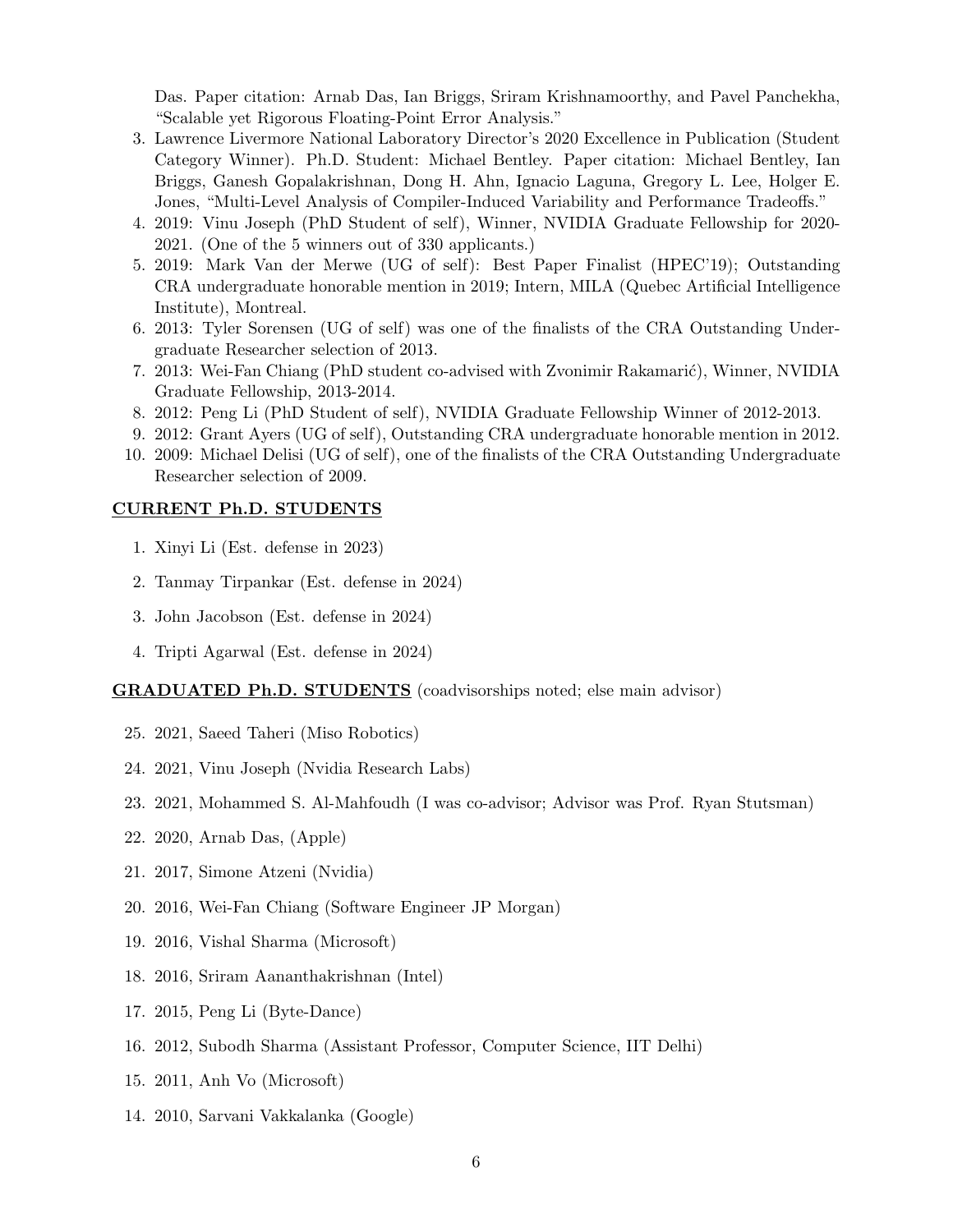- 13. 2010, Guodong Li (Google)
- 12. 2009, Yu Yang (Pinterest)
- 11. 2008, Xiaofang Chen (Pinterest)
- 10. 2007, Robert Palmer (Tableau Software)
- 9. 2006, Ritwik Bhattacharya (Microsoft)
- 8. 2004, Ali Sezgin (Aselan)
- 7. 2004, Yue Yang (Amazon)
- 6. 2003, Annette Bunker (I was co-advisor; Advisor was Konrad Slind) Intel
- 5. 2001, Mike Jones (Associate Professor, Brigham Young University)
- 4. 2000, Ravi Hosabettu (Juniper Networks)
- 3. 1999, Ratan Nalumasu (Google)
- 2. 1996, Prabhakar Kudva (Research Staff Member, IBM)
- 1. 1992, Venkatesh Akella (Professor, ECE, UC Davis)

## CONFERENCE, WORKSHOP ORGANIZATION

- 2017: Principal Investigator and primary organizer, 2017 NSF SI2 PI Meeting, February 21-22, Arlington, VA. https://nsf-si2-pi.figshare.com/
- 2016: Area Vice Chair (Chair was Prof. Michelle Strout), Programming Languages Track, Supercomputing Conference, Salt Lake City.
- 2012: Co-Organizers Sebastian Burkhardt, Azadeh Farzan, Ganesh Gopalakrishnan, Stephen Siegel, Helmut Veith, and Josef Widder, "Exploiting Concurrency Efficiently and Correctly – (EC)<sup>2</sup> ," CAV 2012 Workshop, July 7-13, 2012, Berkeley, CA
- 2011: Co-General-Chair (with Shaz Qadeer) Computer Aided Verification (CAV), Snowbird, UT, July 2011.
- 2011: Co-Organizers Sebastian Burkhardt, Swarat Chaudhuri, Azadeh Farzan, Ganesh Gopalakrishnan, Stephen Siegel, and Helmut Veith, "Exploiting Concurrency Efficiently and Correctly  $(EC)^2$ ," CAV 2011 Workshop, July 14-15, 2011, Snowbird, UT
- 2010: Co-Organizers Rajeev Alur, Swarat Chaudhuri, Azadeh Farzan, Ganesh Gopalakrishnan, Stephen Siegel, and Helmut Veith, "Exploiting Concurrency Efficiently and Correctly – (EC)<sup>2</sup> ," CAV 2010 Workshop, July 20-21, 2010, Edinburgh, Scotland,
- 2009: General Chair, PADTAD 2009, Chicago, Illinois, USA, July 19-20, ACM 2009. (Ganesh Gopalakrishnan, Eitan Farchi, and Eric Mercer: Proceedings of the 7th Workshop on Parallel and Distributed Systems: Testing, Analysis, and Debugging.
- 2009: Co-Organizers Rajeev Alur, Ganesh Gopalakrishnan, Vineet Kahlon, Madhusudan Parthasarathy, Stephen Siegel, and Helmut Veith, "Exploiting Concurrency Efficiently and Correctly –  $(EC)^2$ ," CAV 2009 Workshop, June 26-27, 2009, Grenoble, France.
- 2008: Co-Organizers Rajeev Alur, Ganesh Gopalakrishnan, Vineet Kahlon, and Stephen Siegel, "Exploiting Concurrency Efficiently and Correctly –  $(EC)^2$ ," CAV 2008 Workshop, July 7-8, 2008, Princeton, NJ.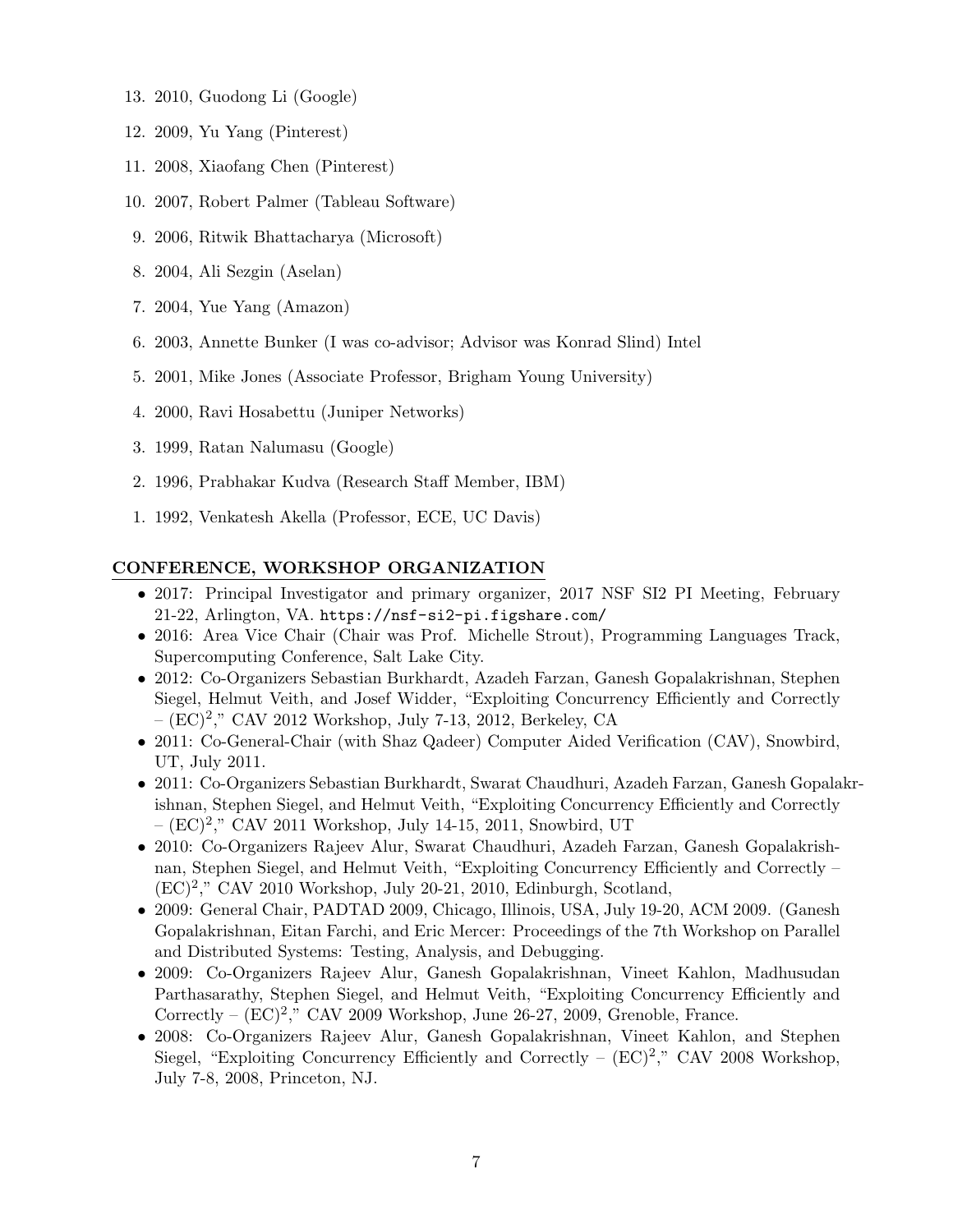- 2007: Volume 193, Pages 1-80 (1 November 2007), Edited by G. Gopalakrishnan, "Festschrift" honoring Gary Lindstrom on his retirement from the University of Utah after 30 years of service," Salt Lake City, UT, USA 05 May 2007, Electronic Notes in Theoretical Computer Science (ENTCS).
- 2006: Principal Organizer (co-organizer is John O'Leary of Intel), "Multithreading in Hardware and Software: Formal Approaches to Design and Verification (TV'06)," Seattle, August 20-21, 2006 (a post-CAV 2006 workshop). Preface, Electr. Notes Theor. Comput. Sci.  $174(9)$ : 1-4  $(2007)$ .
- 2006: Workshop Chair, Post FMCAD 2006 workshop, Nov 2006, "Post-Silicon Verification and Property Driven Testing."
- 2000: General Chair, "Tutorial and Workshop on Formal Specification and Verification Methods for Shared Memory Systems (MPV)," Austin, TX, October 31, 2000.
- 2000: General Chair, Workshop on Advances in Verification (WAVe), Chicago, IL, July 20, 2000 (Post CAV'2000 workshop).
- 1998: Co-General-Chair (with Phillip Windley), Internal Symposium on Formal Methods in Computer-Aided Design (FMCAD), November 1998.
- 1998: Member, Organizing Committee of the 21st Century Engineering Consortium Workshop on Formal Methods Education, Sponsored by Rome Labs, DARPA. Melbourne, Florida, March, 1998.
- 1994: Founding Co-chair, "Symposium on Advanced Research on Asynchronous Circuits and Systems," Salt Lake City, UT, November 3-5, 1994.
- 1993: Co-organizer (with Erik Brunvand) a 1.5-day "mini-track" on self-timed systems as part of the 26th Hawaiian International Conference on Systems Sciences (HICSS), January, 1993.

#### UNDERGRADUATE REUs MENTORED

- 1. Omid Saadati
- 2. Robert Palmer
- 3. Tyler Sorensen
- 4. Brandon Gibson
- 5. Bruce Bolick
- 6. Kevin Bolick
- 7. Charlie Jacobsen
- 8. Trudy Firestone (F)
- 9. Tony Tuttle
- 10. Jason Williams
- 11. Geof Sawaya
- 12. Sam Larson
- 13. Mark Stephenson
- 14. Michael DeLisi
- 15. Michael Bentley
- 16. Alan Humphrey
- 17. Chris Derrick
- 18. Sergio Rodriguez
- 19. Wesley Larson
- 20. Zepeng Zhao
- 21. Leif Anderson
- 22. Kevin Avery
- 23. Grant Ayers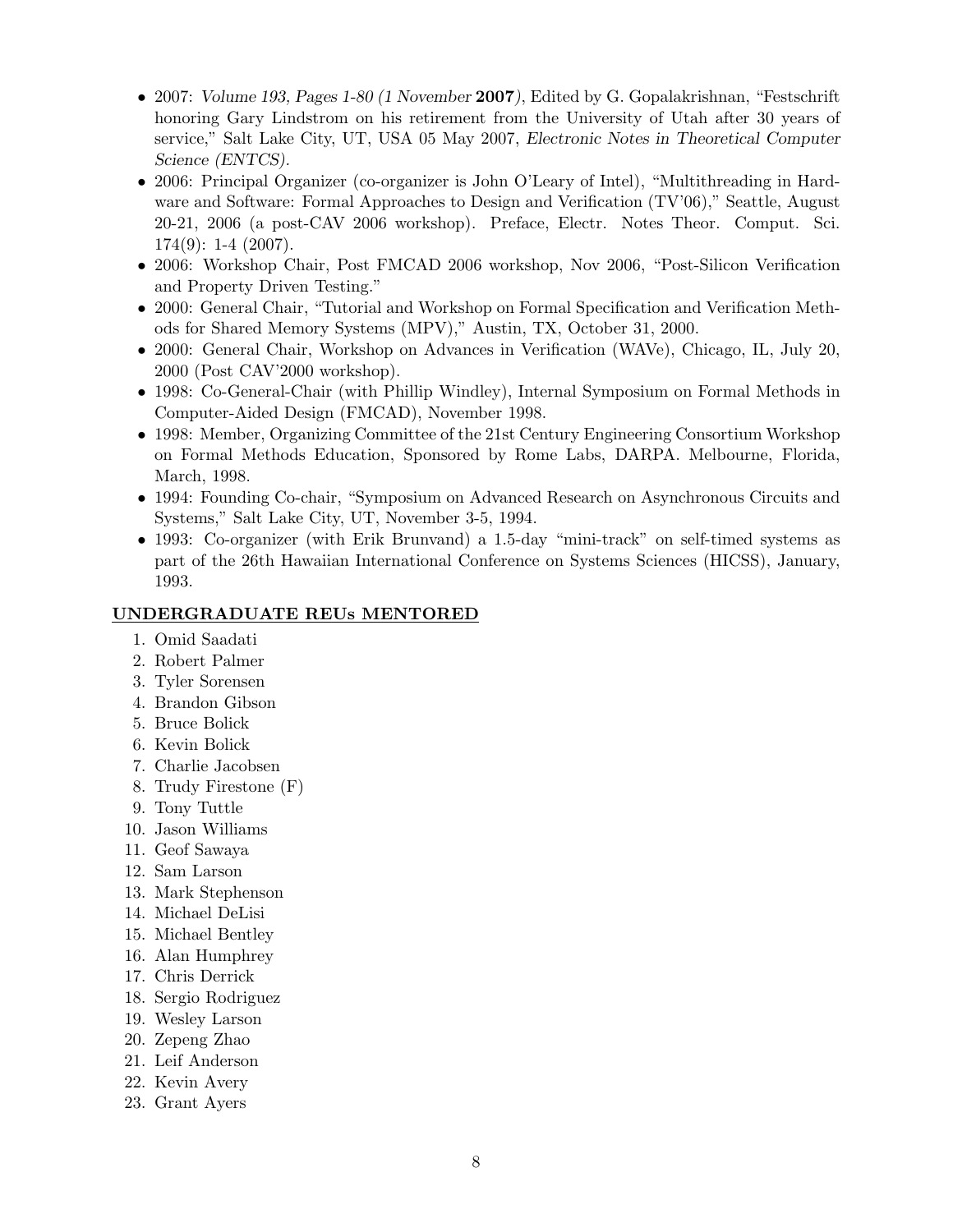- 24. Richard Sharp
- 25. Ben Prather
- 26. Jacob Tripp
- 27. Eun Yong Kang
- 28. Steve Barrus
- 29. Mark Baranowski
- 30. Courtney Taylor Burness (F)
- 31. Sam Zachary
- 32. Heath French
- 33. Jamie Hall (F)
- 34. Mark van der Merwe
- 35. Sam Thayer
- 36. Carlos Jiminez
- 37. Austin Watkins
- 38. Paul Carlson
- 39. John Jacobson
- 40. Keaton Rowley (F)
- 41. Nithin Chalapathi (UROP winner, 2020)
- 42. Emil Geisler (UROP winner, 2020-21)
- 43. Sahana Kargi (UROP winner, 2021)
- 44. Carson Storm (UROP winner, 2021)
- 45. Marissa Angell (F)
- 46. Eric O'Donoghue
- 47. Andrew Osterhout
- 48. Aishwarya Athani (F)
- 49. Eric Sims
- 50. Ishaan Rajan
- 51. Cayden Lund

#### OLDER SOFTWARE RELEASES

- 1. Software item: VULFI: Vishal C. Sharma. Release of Presage, Vector oriented Utah LLVM Fault Injector (VULFI), jointly developed with PNNL. https://github.com/utahfmr/VULFI, 2017.
- 2. Software item: S3FP: S3FP, a search based floating-point precision analysis framework. AUTHOR: Wei-Fan Chiang (PhD student). Release at https://github.com/soarlab/ S3FP.
- 3. Software item: GKLEE: AUTHORs: Peng Li, Guodong Li, and Geof Sawaya. Release at http://www.cs.utah.edu/fv/GKLEE, 2013.
- 4. GEM, a Graphical Explorer of MPI Programs. AUTHOR: Alan Humphrey and Chris Derrick. Release at http://www.cs.utah.edu/fv/GEM in 2010. GEM has been mentioned in the New and Noteworthy section of Eclipse Parallel Tools Platform (PTP) http://wiki. eclipse.org/PTP/new\_and\_noteworthy/3.0.0.
- 5. Prover of User GPU Programs (PUG). AUTHOR: Guodong Li. Release at http: //www.cs.utah.edu/fv/PUG in 2010.
- 6. ISP, a dynamic formal verification tool for MPI programs. AUTHORs: Sarvani Vakkalanka, Anh Vo and Michael DeLisi. Release at http://www.cs.utah.edu/fv/ISP, in 2009.
- 7. Inspect, dynamic formal verification of shared memory thread programs. AU-THOR: Yu Yang. Release at http://www.cs.utah.edu/fv/Inspect, in 2009.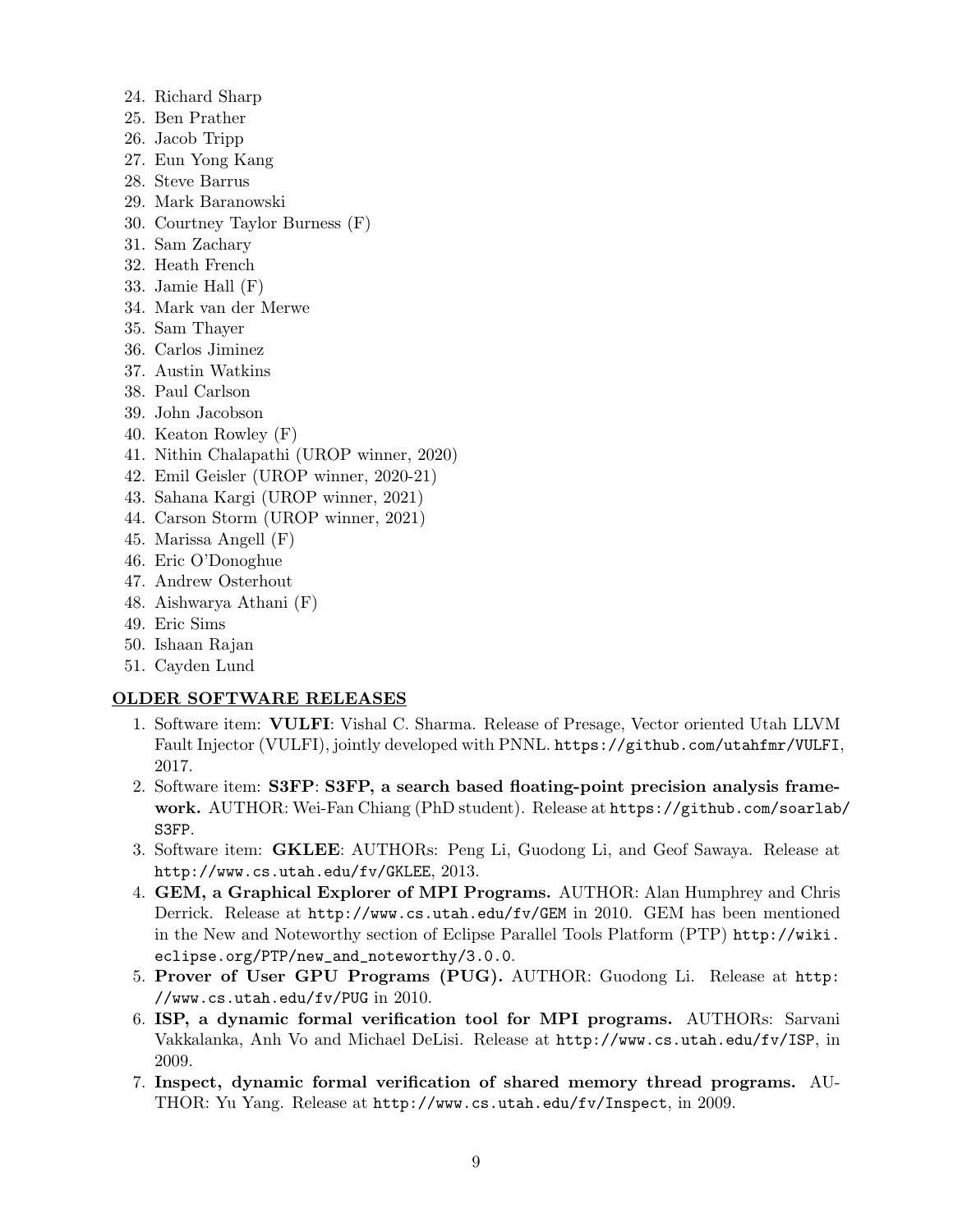8. Eddy Murphi, a distributed (via MPI) Murphi model checker. AUTHOR: Igor Melatti. Release at http://www.cs.utah.edu/fv/EddyMurphi, in 2007.

## PROFESSIONAL ACTIVITIES

2022

- Member of Program Committee, ASPLOS 2023 (Architecture Support for Programming Languages and Operating Systems)
- Member of Program Committee, Supercomputing (SC) 2022, in the track *Programming* Frameworks and System Software
- 2021: November External PhD Examiner, Perpignan University, France.
- 2018: February, External PhD Examiner, Twente University, Twente, The Netherlands.
- Reviewer, ECOOP Journal (4 papers)
- Reviewer, IEEE Transactions on Software Engineering (2 papers)
- Reviewer, Journal of Logical and Algebraic Methods in Programming
- Tutorials committee, International Supercomputing Conference. During 2017
- External Review Committee (ERC) Member, Architectural Support for Programming Languages and Operating Systems (ASPLOS).
- External Review Committee (ERC) Member, Architectural Support for Programming Languages and Operating Systems (ASPLOS). During 2016
- External Review Committee (ERC) Member, Architectural Support for Programming Languages and Operating Systems (ASPLOS), 2016, Atlanta, Georgia, April 2-6, 2016. Prior to 2016
- Program Committee, EuroMPI, 2015.
- External Review Committee (ERC) Member, Micro 2015 (The 48th Annual IEEE/ACM International Symposium on Microarchitecture).
- SC15 BoF on "Reproducibility of High Performance Codes and Simulations Tools, Techniques, Debugging," Birds of a Feather at Supercomputing 2015. https://gcl.cis.udel. edu/sc15bof.php.
- PC Member (ERC), Progr. Lang. Design and Implementation (PLDI), 2015.
- PC Member (ERC), Architectural Support for Programming Languages and Systems (ASP-LOS), 2015.

## 2014

- PC Member, Princ. and Pract. of Parallel Programming (PPoPP), Orlando, Florida, 2014.
- PC Member, Progr. Lang. Design and Implementation (PLDI), Edinburgh, UK, 2014.
- PC Member, 14th Intl. Conf. on Runtime Verification, September 2014, Toronto, Canada.
- PC Member, EuroMPI/ASIA 2014, Kyoto, Japan, 9-12 September, 2014.

# 2013

- PC member, Intl. Supercomputing Conference 2013 (Tutorials)
- PC member, Supercomputing (SC) 2013
- PC member, Principles and Practices of Parallel Programming (PPoPP), 2013
- PC member, FMCAD 2013
- PC member, EuroMPI 2013

# 2012

• Member, NSF panel, 2012.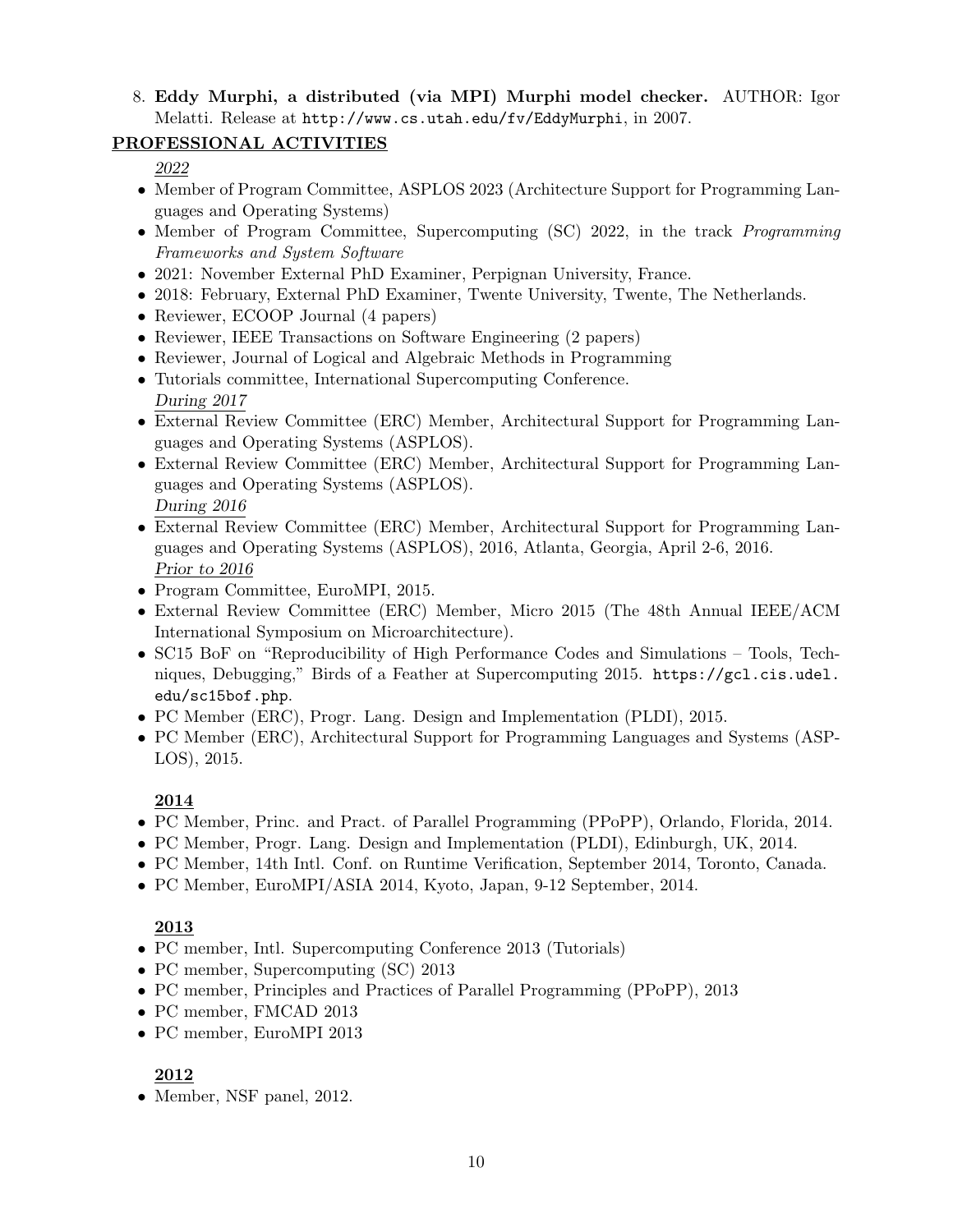- Co-Guest Editor (with Shaz Qadeer), Special Issue of Formal Methods in System Design (Springer), Best Papers of Computer Aided Verification 2011, Vol. 41, No. 1, August 2012.
- PC member, EuroMPI 2012
- PC member, FM 2012
- PC member, Intl. Supercomputing Conference 2012 (Tutorials)
- PC member, Runtime Verification (RV) 2012
- External PhD thesis Committee Member, Dr. Fabio Mercurio, Univ. La Aquila, Italy, 2012.

### 2011

- External PhD thesis Committee Member, Dr. Cristian Rosa, LORIA, France, 2011.
- PC Member, ICS 2011, International Conference on Supercomputing, Phoenix, AZ
- PC Member, CCGrid 2011, IEEE/ACM International Symposium on Cluster, Cloud, and Grid Computing, Newport Beach, CA
- PC Member, MEMOCODE 2011, Methods and Models for Co-Design, Cambridge, UK, July 11-13, 2011
- PC Member, SOFTSEM 2011, Nový Smokovec, Slovakia, January 2011.
- PC Member, CAV 2011 (was also PC Co-Chair)

## 2010

- PC Member, FMCAD 20110, Formal Methods in Computer Aided Design, Austin, TX
- PC Member, PADTAD 2010, Workshop on Parallel and Distributed Systems: Testing, Analysis, and Debugging (PADTAD - VIII), July 12-13, Trento, Italy.
- PC Member, CAV 2010, Edinburgh, UK, July 15-19, 2010 (Formal Methods in Computer Aided Design).
- PC Member, EuroMPI 2010, The 17th EuroMPI Conference, Stuttgart, Germany, 12-15 September, 2010.
- PC Member, MEMOCODE 2010, Methods and Models for Co-Design, Grenoble, France, July 26-28, 2010.
- PC Member: PSTI 2010, Parallel Software Tools and Tool Infrastructures, September 13-16, San Diego (part of ICPP 2010).
- PC Member, PDMC 2010, 9th International Workshop on Parallel and Distributed Methods in Verification.
- PC Member, SPIN 2010, 17th Spin Workshop, Twente University, 27-29 September 2010.
- PC Member, FMCAD 2010, Formal Methods in Computer Aided Design, Lugano, Switzerland, October 20-23.

### 2009 AND BEFORE

- Tutorials Committee, Supercomputing Conference, Portland, OR, 2009.
- Program Committee, "Methods and Models for CoDesign, " (MEMOCODE), 2009.
- Program Committee Member, Formal Methods in Computer-Aided Design (FMCAD), 2009.
- Program Committee Member, Formal Methods in Computer-Aided Design (FMCAD), 2000, 2002, 2004, 2006-2008.
- Program Committee, "Methods and Models for CoDesign, " (MEMOCODE), 2005, 2006, 2007, 2008.
- Program Committee Member, Computer Aided Verification (CAV), 2000, 2006, 2007, 2008.
- Program Committee Member, Theorem-proving and Higher Order Logic (TPHOLs), Scotland, 2000, 2001, 2002, 2007-2008.
- Microsoft University Booth during Supercomputing, 2006, Tampa, Florida.
- Guest editor (with Warren Hunt as Co Guest-Editor), Special Issue of Formal Methods in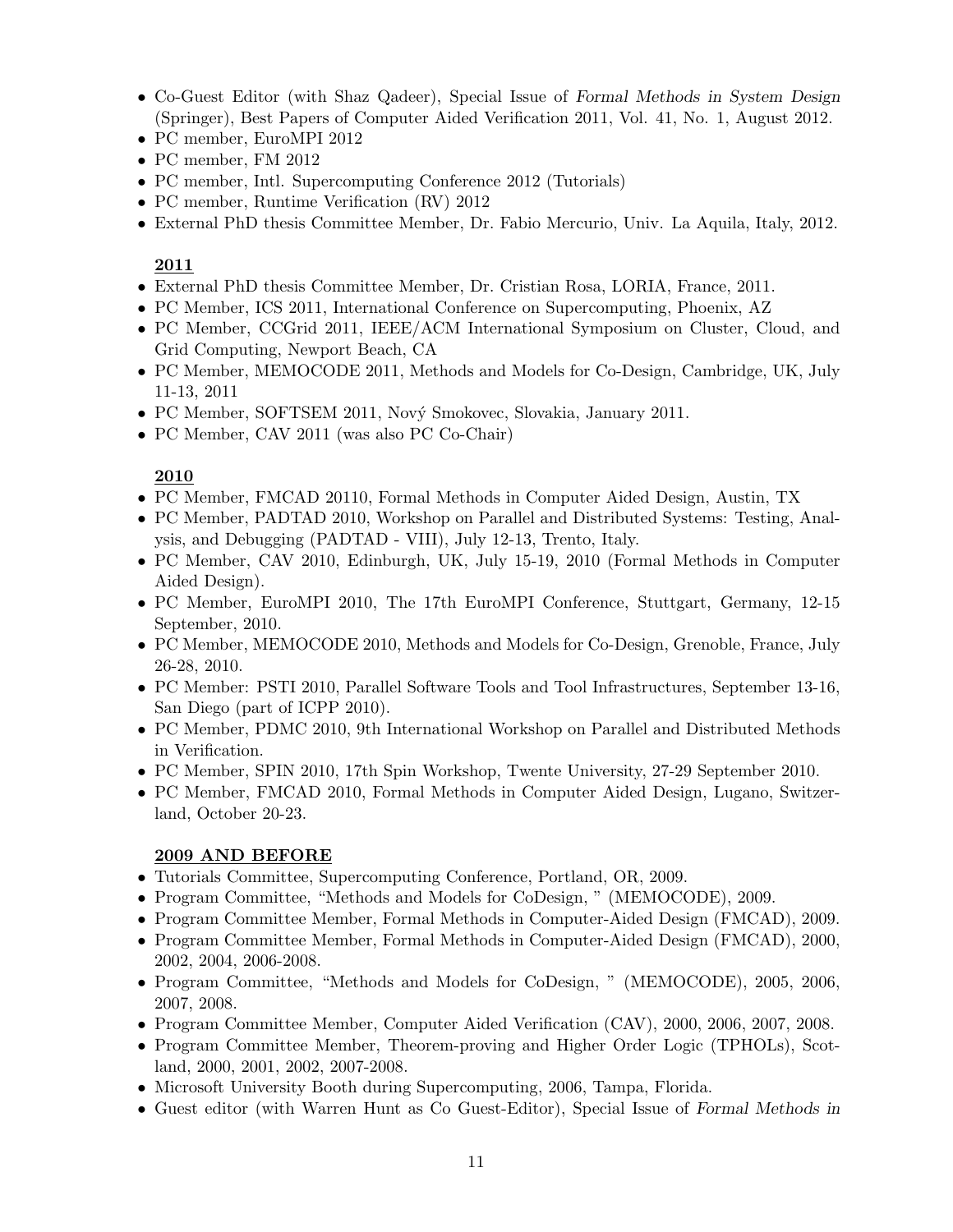System Design (Kluwer), "Industrial Formal Methods in Hardware Design: A Sampling," Vol. 22, No. 2, March 2003.

- Program Committee Member, International Conference on Advanced Research in Asynchronous Circuits and Systems. '99 to '02.
- Program Committee Member, CHARME (IFIP WG 10.2/10.5 Advanced Research Working Conference on Correct Hardware Design and Verification Methods), 1999, 2001, 2003, 2005.
- Program Committee Member, International conference on computer design (ICCD), '00, '02.
- Member, Implementation/Verification Development Working Group (DWG) and On-Chip Bus DWG, Virtual Sockets Interface (VSI) Alliance. 1999.
- Member, IFIP WG 10.5, 1993-2000. Voluntarily resigned in 2000.
- Guest editor, Special Issue of Formal Methods in System Design (Kluwer), "Formal Methods for CAD: Enabling technologies and system-level applications," Volume 16, Issue 1, January, 2000.
- Site Reviewer, 1999, NSF Science and Technology Center competition, SUNY, Stony Brook, NY.
- External MS thesis Committee Member, Michigan Technical University, 2005.
- External Ph.D. examiner, Dept of Computer Science (IRO), University of Montreal, Canada, 1999.
- Tutorials Chair, Async'99: Fifth International Conference on Advanced Research in Asynchronous Circuits and Systems, Barcelona, April 1999.
- Member, NSF panel, 2005.
- Member, NSF panel, 1998.
- Member of panel and session chair, Async'98: Fourth International Conference on Advanced Research in Asynchronous Circuits and Systems, San Diego, CA, March 1998.
- Session chair, session on "Formal Characterizations of Systems," International Symposium on Computer Hardware Description Languages (CHDL), 1997, Toledo, Spain, April 1997.
- Program Committee Member, International Symposium on Computer Hardware Description Languages (CHDL), 1997, Spain.
- External Ph.D. examiner, Computer Science, University of Adelaide, 1997.
- External Ph.D. examiner, Dept of Computer Science (IRO), University of Montreal, Canada, 1996.
- Program Committee Member, International Symposium on Computer Hardware Description Languages (CHDL), 1995, Tokyo, Japan.
- Session co-chair, session on "Computer Representations for Verification," International Symposium on Computer Hardware Description Languages (CHDL), 1995, Tokyo, Japan.
- External Ph.D. examiner, Electrical and Computer Engineering, University of Calgary, Canada, July 1995.
- External Ph.D. examiner, Computer Science, Monash University, Clayton, Australia, May 1995.
- Co-guest editor (with Erik Brunvand) of a special issue "Asynchronous Circuits: CAD Tools, and Significant Applications," in Integration, The VLSI Journal, October 1993.
- Member of a panel discussion on "Why do Asynchronous Systems Matter?" during TAU '92: 1992 Workshop on Timing Issues in the Specification and Synthesis of Digital Systems, Princeton, NJ, March 18–20, 1992.
- External Ph.D. examiner, Department of Computer Science, University of Glasgow, UK, Sep 13, 1991.

# CONFERENCE TUTORIALS (Before 2016)

1. Matthias S. Müller, David Lecomber, Tobias Hilbrich, Mark O'Connor, Bronis R. de Supinski,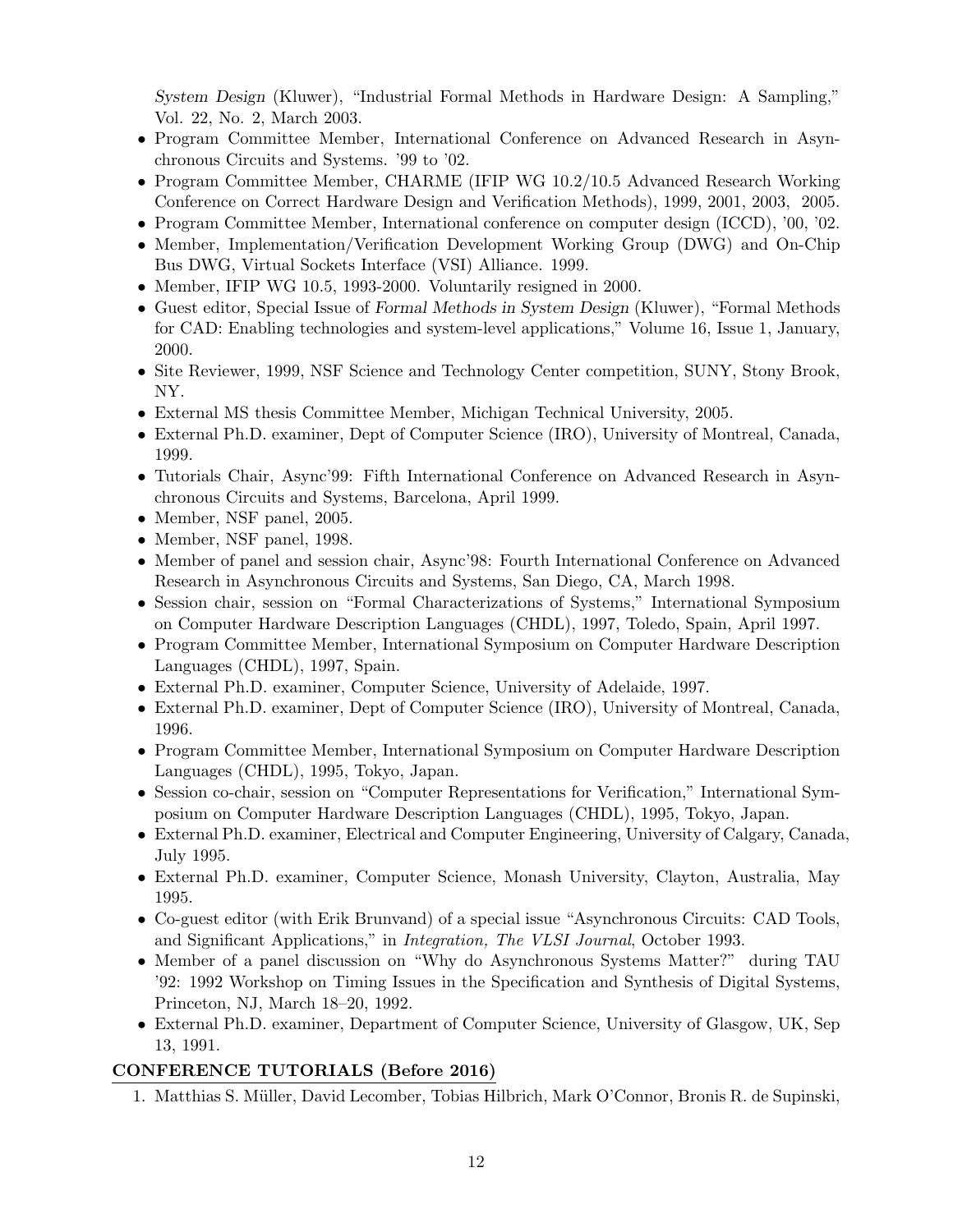and Ganesh Gopalakrishnan, "Efficient Parallel Debugging for MPI, Threads, and Beyond" Full Day Tutorial, Supercomputing, Salt Lake City, November 2016.

- 2. Matthias S. Müller, David Lecomber, Tobias Hilbrich, Mark O'Connor, Bronis R. de Supinski, and Ganesh Gopalakrishnan, "Efficient Parallel Debugging for MPI, Threads, and Beyond" Full Day Tutorial, Supercomputing, Austin, November 2015.
- 3. Matthias S. Müller, David Lecomber, Tobias Hilbrich, Mark O'Connor, Bronis R. de Supinski, and Ganesh Gopalakrishnan, "Efficient Parallel Debugging for MPI, Threads, and Beyond" Full Day Tutorial, Supercomputing, New Orleans, November 2014.
- 4. Tobias Hilbrich, Ganesh Gopalakrishnan, Matthias S. M¨uller, Bronis R. de Supinski, David LeComber, "Debugging MPI and Hybrid/Heterogeneous Applications at Scale," Full Day Tutorial, Supercomputing, Denver, November 2013.
- 5. Tobias Hilbrich, Ganesh Gopalakrishnan, Matthias S. Müller, Bronis R. de Supinski, David LeComber, "Debugging MPI and CUDA at Scale," Full Day Tutorial, Supercomputing, Salt Lake City, Nov, 2012.
- 6. (Half Day Tutorial), Ganesh Gopalakrishnan, "Symbolic Analysis of GPU Programs for Correctness and Performance," Formal Methods 2012, Paris.
- 7. (Tutorial), Ganesh Gopalakrishnan, "Safe March to Extreme-Scale Computing aided by Formal Methods," SJTU HPC Center, Shanghai Jiaotong University, May 2012.
- 8. Invited tutorial (2 one-hour lectures), UPMARC Summer School, Böson, Sweden, June 2011.
- 9. Tobias Hilbrich, Ganesh Gopalakrishnan, Matthias S. M¨uller, Bronis R. de Supinski, David LeComber, "Scalable Dynamic Formal Verification and Correctness Checking of MPI Applications," Full Day Tutorial, Supercomputing, Seattle, Nov, 2011.
- 10. Ganesh Gopalakrishnan, Matthias S. Müller, and Bronis R. de Supinski, "Scalable Dynamic Formal Verification and Correctness Checking of MPI Applications," Half Day Tutorial, Supercomputing, New Orleans, Nov 15, 2010.
- 11. Ganesh Gopalakrishnan, "Tutorial: Dynamic Verification of Message Passing and Threading," PPoPP, Bangalore, January 2010.
- 12. Ganesh Gopalakrishnan, Sarvani Vakkalanka, and Yu Yang, "Practical Formal Verification of MPI and Thread Programs," Full Day Tutorial at PPoPP, Raleigh, February 2009.
- 13. Ganesh Gopalakrishnan, "Tutorial T8: Practical Formal Verification of MPI and Thread Programs," ICS, Yorktown Heights, June 2009.
- 14. Ganesh Gopalakrishnan, "Tutorial 03: Practical MPI and Pthread Dynamic Verification," FM 2009, Eindhoven, November 2009.
- 15. Invited full-day tutorial: Practical Formal Verification of MPI and Thread Programs, Nov 2009. EuroPVM/MPI, Espoo.
- 16. Ganesh Gopalakrishnan and Yu Yang, "Runtime Model Checking of Multithreaded C Programs using Automated Instrumentation Dynamic Partial Order Reduction and Distributed Checking," Half Day tutorial at FM'08: 15th International Symposium on Formal Methods, May 26 - 30, 2008, Abo Akademi University, Turku, Finland.
- 17. Invited Tutorial, "Specification and Verification of Shared Memory Protocols and Consistency Models," Ching Tsun Chou - Intel Corporation, Steven German - IBM T.J. Watson Research Center, and Ganesh Gopalakrishnan - University of Utah, FMCAD 2004.
- 18. "Foundations of Theorem Proving,", a two-day course offered at Intel Corporation, Jones Farm Campus, Oregon, May 24-25, 2000.

## ADDITIONAL INVITED TALKS/PANELS

1. 2022: 10-minute Random Access Talk, Ganesh Gopalakrishnan, "The sorry state of Data Race Checking in Parallel Programming, and Some Promising Directions," Programming Systems Research Symposium (virtual), Feb 28-Mar 3, 2022.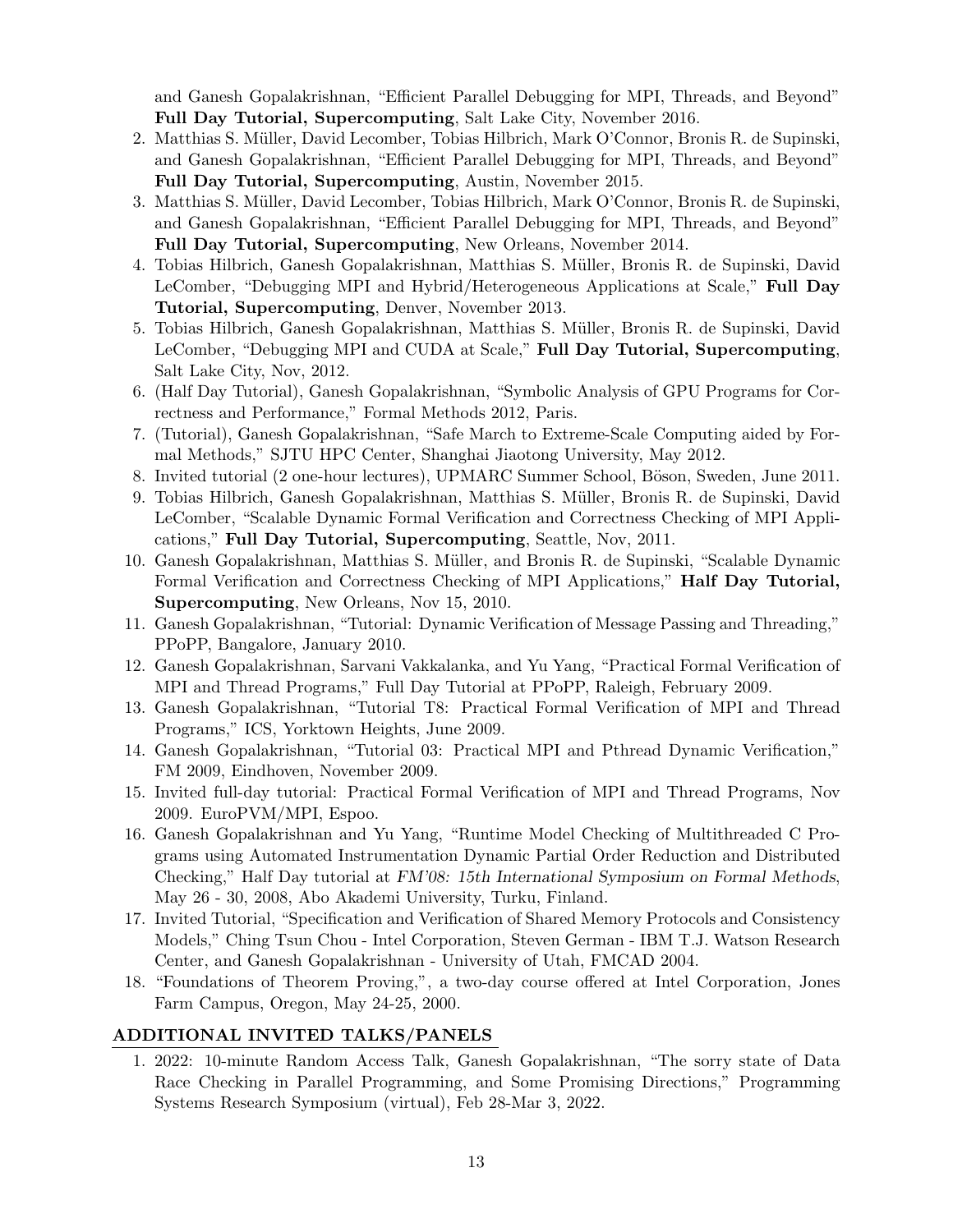- 2. 2018: Keynote lecture, "Making Formal Methods for HPC Disappear," Correctness 2018: Second International Workshop on Software Correctness for HPC Applications, Held in conjunction with SC'18.
- 3. 2018: Distinguished Lecture, Department of Computer Science, University of California, Davis (May 10, "Can Formal Methods (alone) Rescue HPC Debugging?")
- 4. May 2, 2018: "Can Formal Methods (alone) Rescue HPC Debugging?," Colloquium at the Department of Computer Science, University of Delaware.
- 5. Panelist, workshop on "Computational Reproducibility at Exascale 2017 (CRE2017)," Supercomputing 2017, Denver, CO.
- 6. Invited speaker, "Formal Methods for HPC: Correct Dosage," Software Engineering for Computational Science and Engineering on Supercomputers (SC16 BOF)
- 7. Panel on reproducibility at SC'16: Different architectures, different times: Reproducibility and repeatability in high performance computing, 2016. Moderators: Miriam Leeser and Michela Taufer.
- 8. "Bugs: Black Ice on Parallel Roads," delivered at three locations:
	- (a) University of British Columbia.
	- (b) Aalto University, Helsinki, Finland.
- 9. Invited Speaker, Challenges in 21st Century Experimental Mathematical Computation (July 21-25, 2014), Providence, RI.
- 10. Invited talk, Microsoft Research, Redmond, WA, May 2014.
- 11. Invited talk, Pacific Northern National Laboratory, Richland, WA, May 2014.
- 12. Invited colloquium at Washington University, St. Louis, November 2013.
- 13. Invited colloquium at IISc Bangalore, India, June 2013.
- 14. Invited talk at Microsoft Research, Bangalore, India, June 2013.
- 15. Invited talk, "Formal Correctness Methods at the Million CPU Scale," Infinity (FM 2012 Conference Workshop), Paris, August 2012.
- 16. Invited talk, "Symbolic Formal Analysis of GPU Programs," Intel Bangalore, June 2012.
- 17. Invited talk, Haifa Verification Seminar, sponsored by Intel, Sep 2011.
- 18. Invited member of panel in the Indo/US Workshop on High Performance Computing held prior to the Principles and Practices of Parallel Programming (PPoPP) and High Performance Computer Architecture (HPCA) conferences held in Bangalore, January 9-10, 2010.
- 19. Ganesh Gopalakrishnan, "Dynamic Verification Methods for Message Passing Systems," Microprocessor Testing and Verification Workshop, Austin, December 2009.
- 20. Ganesh Gopalakrishnan, "Practical Formal Verification of MPI and Thread Programs," given at Intel Corporation, Santa Clara, CA, May 4, 2009.
- 21. Ganesh Gopalakrishnan, "Practical Formal Verification of MPI and Thread Programs," given at the Helsinki University of Technology, November 2009 (Host: Prof. Keijo Helijanko).
- 22. Ganesh Gopalakrishnan, "Dynamic Verification Methods for Message Passing Systems" given at the Dagstuhl Summer School on Concurrency and Formal Methods in 2009 organized by Shaz Qadeer (MSR), Cormac Flanagan (UCSC), and Madhusudan Parthasarathy (UIUC).
- 23. "Inspect, ISP, and FIB: reduction-based verification and analysis tools for concurrent programs," talk given at Microsoft Research, Bangalore, India, June 6, 2008.
- 24. "In-Situ Model Checking of MPI Parallel Programs," talk presented at Microsoft Research, Redmond, WA, August 27, 2007.
- 25. "Formal Analysis for Debugging and Performance Optimization of MPI," talk presented at Microsoft, Redmond, WA, March 2, 2007.
- 26. "Formal Verification of High Performance Computing Software," talk given at Microsoft Research, Bangalore, India, June 29, 2006.
- 27. "Formal Methods for Hierarchical Protocols in Shared Memory Multiprocessors," talk given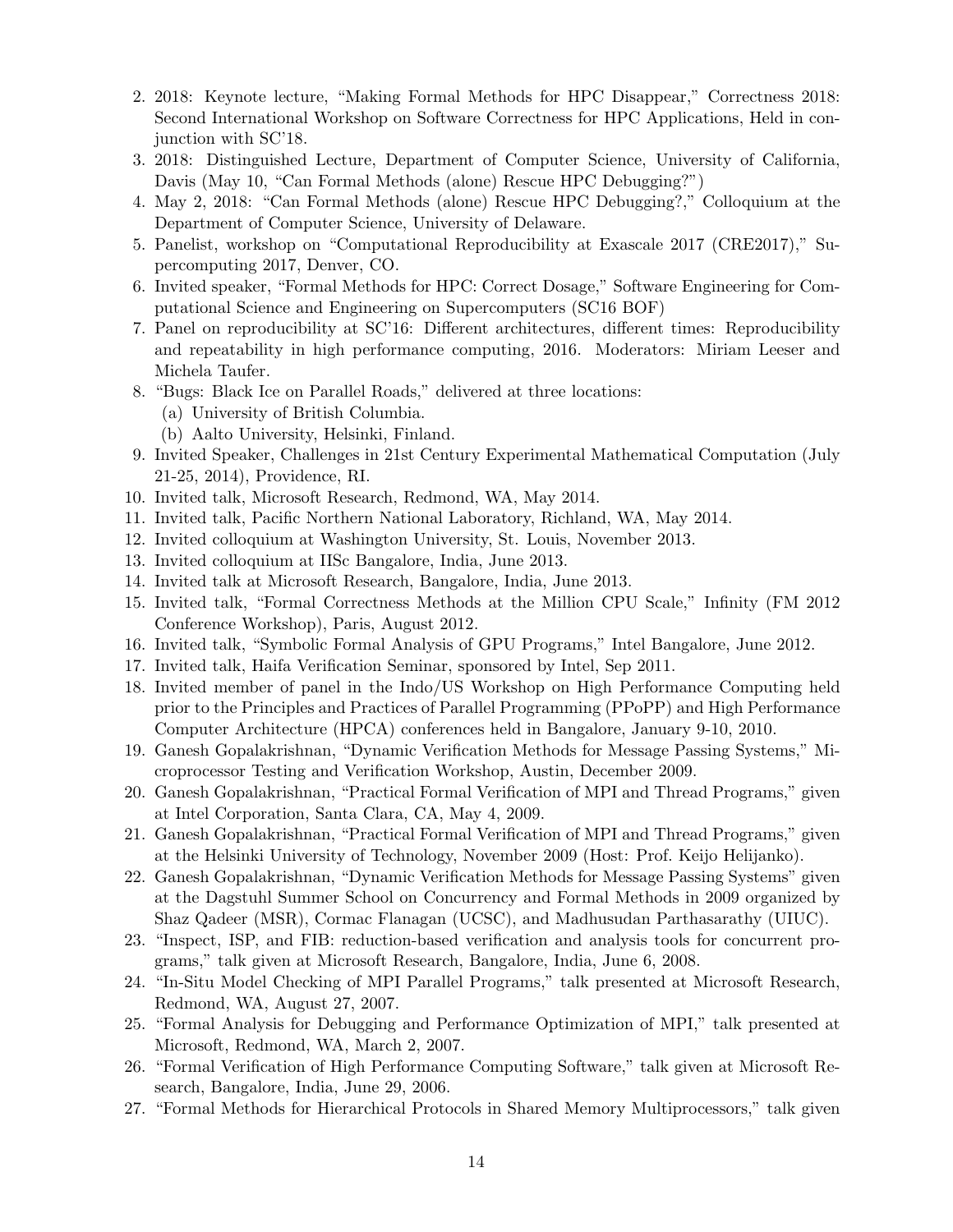at Intel Corporation, Bangalore, India, June 30, 2006.

- 28. "Verifying MP Executions against Itanium Orderings using SAT," Formal Verification Research Symposium, Intel Corporation, June 11, 2004; then again as a Colloquium at the University of Calgary in July 2004.
- 29. "Formal Verification Research at Utah," Weizmann Institute of Technology, Rehovot, Israel, June 2001.
- 30. "Verification of Weak Shared Memory Coherence Protocols," Strategic CAD Laboratories, Intel Corporation, May 26, 2000.
- 31. Invited presentation at the Intel Validation Summit, "Verification of I/O Protocols Through Model-Checking and Refinement," Santa Clara, May 9, 2000.
- 32. Invited presentation at the Intel Validation Summit, "Verification of Coherence Protocols against Shared Memory Consistency Models using Test Model-checking," Santa Clara, November 12, 1999.
- 33. "Verification of Weak Shared Memory Coherence Protocols," Strategic CAD Laboratories, Intel Corporation, May 26, 2000.
- 34. Research Seminar "Verification of Coherence Protocols for Conformance to Memory Consistency Models using 'Test Model-Checking'," research seminars given at
	- (a) University of Texas, Austin, TX, December 9, 1999.
	- (b) Intel, Austin, TX, December 10, 1999.
	- (c) Intel, Santa Clara, CA, November 12, 1999.
- 35. Research Seminar "Formal verification of shared memory systems during their Design," at the University of Pisa, July 6, 1999.
- 36. Research seminar on Formal Verification, Silicon Automation Systems, Bangalore, India, June 29, 1999.
- 37. Research Seminar "Formal verification of shared memory systems during their design," University of Montreal, June 22, 1999.
- 38. Invited talk "Formal verification of shared memory systems during their design" at the workshop Hardware Design and Petri Nets (part of Petri Nets'99), Williamsburgh, VA, June 20, 1999.
- 39. Invited talk "A Complete Method for Verifying Sequential Consistency of Shared Memory Systems," Stanford Research Institute (SRI) International, Menlo Park, CA, June 16, 1999.
- 40. "Formal verification of Conformance to Memory Models," talk in a research workshop given at LORIA, Nancy, France, April 23, 1999.
- 41. "Formal verification of Conformance to Memory Models," invited talk given at the Dept. of Computer Science, University of Austin, October 1999.
- 42. "1-day Tutorial on Formal Methods," given at the Indian Institute of Technology, Bombay, India, and the Indian Institute of Science, Bangalore, India, June/July, 1998.
- 43. "The Utah Verifier Project," presented at Stanford University, Nov 17, 1997.
- 44. "Formal Methods work in the Utah Verifier group," talk at the Naval Research Labs, Washington D.C., Nov 3, 1997.
- 45. "Applying Formal Methods to System Level Hardware Designs," colloquium at the University of Montreal, April 8, 1997.
- 46. "Applying Formal Methods to System Level Hardware Designs," presented at Sun Microsystems Laboratories, Menlo Park, March 4, 1997.
- 47. "The Avalanche Scalable Parallel Processor: An Overview of its Design and Formal Validation," given at
	- (a) Hewlett-Packard Laboratories, Palo Alto, CA, July 9, 1996.
	- (b) Hewlett-Packard General Systems Laboratories, Roseville, CA, Feb 12, 1996.
	- (c) University of California, Davis, Feb 13, 1996.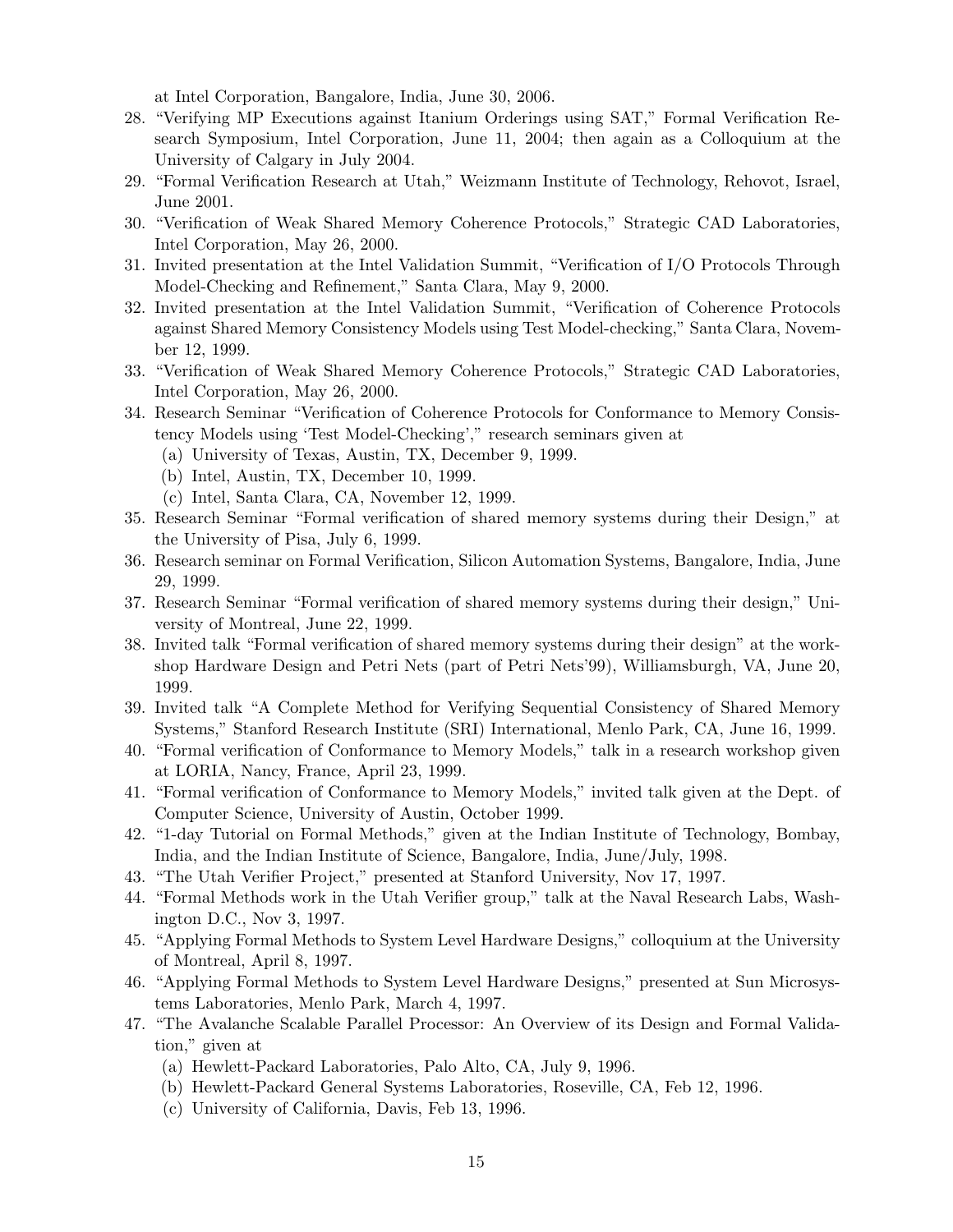(d) Stanford Research Institute, Feb 15, 1996.

- 48. "Some Experiments with Explicit Enumeration," Invited talk at the Workshop on Higher-Order Logic Theorem Proving and Its Applications, Aspen Grove, UT, USA. September, 1995.
- 49. "Specification Driven Design of Hardware," Computer Science Department, University of Calgary, November 29, 1991.
- 50. "Design and Verification of the Roll Back Chip," Computer Science Department, University of Glasgow, Glasgow, Scotland, U.K., September 12, 1991.
- 51. "Combining Verification and Simulation," Computer Science Department, University of Waterloo, Waterloo, Canada, July 5, 1991.
- 52. "Combining Verification and Simulation," Computer Science Department, Indian Institute of Science, Bangalore, India, December, 1990.
- 53. "Combining Verification and Simulation," Computer Science Department, University of Oregon, Eugene, OR, November, 1990.
- 54. "A Process Model for Synchronous Hardware," at the Computer Science Departments of:
	- (a) University of Indiana, Bloomington, April 5, 1990;
	- (b) University of Montreal, Montreal, Canada, April 3, 1990;
	- (c) SUNY Albany, April 2, 1990.
- 55. "Formalization of an Operational Approach to Hardware Specification and Validation," Invited talk given at the 1989 Banff Workshop on Type Theory and Higher Order Logic, Graham Birtwistle (organizer), Banff Centre, Canada, September 13–28.
- 56. "Hardware Specification and Validation Using HOP," Laboratory for Automation, Communication, and Information Systems Research, Department of Computer Science, University of Victoria, Vancouver, British Columbia, Canada, July 28, 1989.
- 57. "Specification of Pipelined Hardware in HOP," Computer Science Department, Simon Fraser University, Burnaby, British Columbia, April 1989.
- 58. "HOP: A Language for Specification, Verification and Design Automation," given at the Micro-electronics and Computer Corporation (MCC), Austin, Texas, January 1988.
- 59. Ten job-interview related talks.

### OUTREACH AND VOLUNTARY SERVICE

- 1. Judge for the Salt Lake Valley Science and Engineering Fair (SLVSEF), 2010, 2009.
- 2. Gave three 30-min talks in the College of Engineering Day entitled "Have you hugged your computer lately?" on October 26, 2008.
- 3. Hosted a colloquium, "Outreach, Diversity, and Recruiting Issues in Computing," School of Computing, January 10, 2007.

http://www.cs.utah.edu/dept/colloq/05-06colloq/outreach.html.

4. Co-Hosted (with Rajeev Balasubramoniam) the "Multicore Discussion Colloquium," November 5, 2007.

http://www.cs.utah.edu/arch-rd-web/index.php?n=Main.Colloq.

- 5. Host, Club U, College Days (Half-day science lectures and experimental demonstrations to visiting middle-school students), University of Utah, July 2006 and July 2007.
- 6. Two one-hour science presentations to the ELEAP Class, University of Utah, November 2007.
- 7. Presentations in the Academy of Info Technology Region Activity, March 2007 and March 2008, Larry H. Miller SLCC Campus, South Jordan (Visit and half-day technical presentations with Computer Engineering senior students addressing high-school students).
- 8. Host, West High Girls' Math Club student visit, 2006-2007 (hosting visit of student groups)
- 9. Science Project Mentoring for two students from West High-School, October 2007.
- 10. MACROS: Summer Science Camp for middle-school children.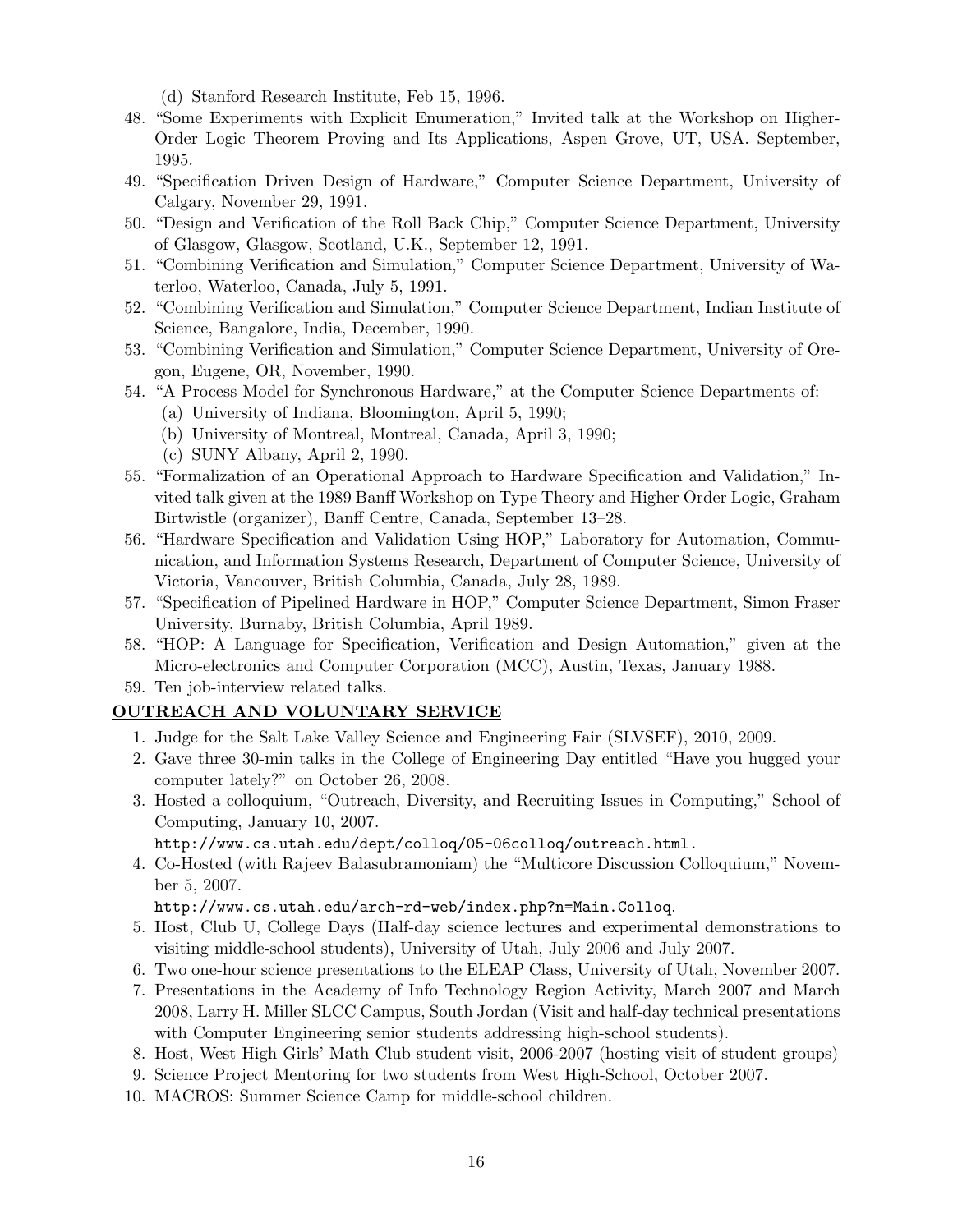http://www.cs.utah.edu/~ganesh/science06.html

## BEST PAPER AWARDS

- 1. Subodh Sharma and Ganesh Gopalakrishnan, "Formal Verification of MCAPI Applications Using Dynamic Verification Tool MCC," Best Paper in Verification Session, TECHCON, 2009, Austin.
- 2. Robert Palmer, Ganesh Gopalakrishnan and Robert M. Kirby, "Semantics Driven Dynamic Partial-Order Reduction of MPI-based Parallel Programs," Proceedings of Parallel and Distributed Systems: Testing and Debugging (PADTAD), London, England, July 9, 2007. Won the Best Paper award.
- 3. Robert Palmer, Michael DeLisi, Ganesh Gopalakrishnan and Robert M. Kirby, "An Approach to Formalization and Analysis of Message Passing Libraries," Proceedings of the 12th International Workshop on Formal Methods for Industrial Critical Systems (FMICS), Berlin, Germany, July 1-2, 2007. Won the EASST (European Association of Software Science and Technology) Best Paper Award.
- 4. Xiaofang Chen, Steven M. German and Ganesh Gopalakrishnan, "Transaction Based Modeling and Verification of Hardware Protocols," TECHCON, Lake Buena Vista, FL, 2007. Best Paper in Verification Session.
- 5. Salman Pervez, Ganesh Gopalakrishnan, Robert M. Kirby, Rajeev Thakur, and William Gropp, "Formal Verification of Programs that use MPI One-sided Communication," Outstanding Paper, Recent Advances in Parallel Virtual Machine and Message Passing Interface (EuroPVM/MPI), Bonn, Germany, 2006, LNCS 4192, 30-39.

## RESEARCH GRANTS (Before 2017)

- 1. PI: CCF: SHF: Medium: Collaborative: A Static and Dynamic Verification Framework for Parallel Programming. (CCF 1302449, 4-15-13 to 4-14-17, \$400,000). Collaborators: Vivek Sarkar and Eric Mercer (1-year no-cost extension)
- 2. (PI) CCF 1218835 CPA-DA: Formal Methods for Multi-core Shared Memory Protocol Design, 06/13/2012 12/19/2011 \$16,000.00, Sankar Basu
- 3. (PI), University Teaching Committee, \$3,500 to develop concurrency curricula
- 4. (PI), NSF/IEEE TCPP, \$1,000 plus \$5,000 of Nvidia GPU hardware
- 5. (PI), University Research Committee, \$2,500 for building a GPU cluster using hardware obtained from the NSF/IEEE TCPP award
- 6. Faculty Associate, SUPER (Institute on Sustainability and Resilience), DOE
- 7. (PI) CCF 1118485 Travel and Registration Support for Computer Aided Verification 2011, 04/07/2011 12/29/2010 \$7,000.00, Nina Amla
- 8. PI, CCF FRS (Failure Resistant Systems) : Localized, Layered Formal Hardware/Software Resilience Methods (CCF 1255776)
- 9. PI (Co-PI is Zvonimir Rakamaric), \$219,999 (NSF) and \$77,000 (SRC).
- 10. PI, SI2-SSE: Correctness Verification Tools for Extreme Scale Hybrid Computing (ACI-1148127), NSF, \$444,278.
- 11. Co-PI (Zvonimir Rakamarić is PI), EAGER: Memory Models: Specification and Verification in a Concurrency Intermediate Verification Language (CIVL) Framework (CCF 1346756), NSF, \$300,000.
- 12. (Co-PI) CNS 1035658 CPS: Medium: Safety-Oriented Hybrid Verification for Medical Robotics, 09/02/2010 03/11/2010 \$500,000.00, Mohamed G. Gouda
- 13. A Sun 8-core server was donated to our group by Sun Microsystems. This high-end server is being used in a parallel computing class currently being taught by Berzins. Continued use of this very capable computing resources is anticipated.
- 14. Two NSF REU supplements totaling \$32,000 (received in 2009).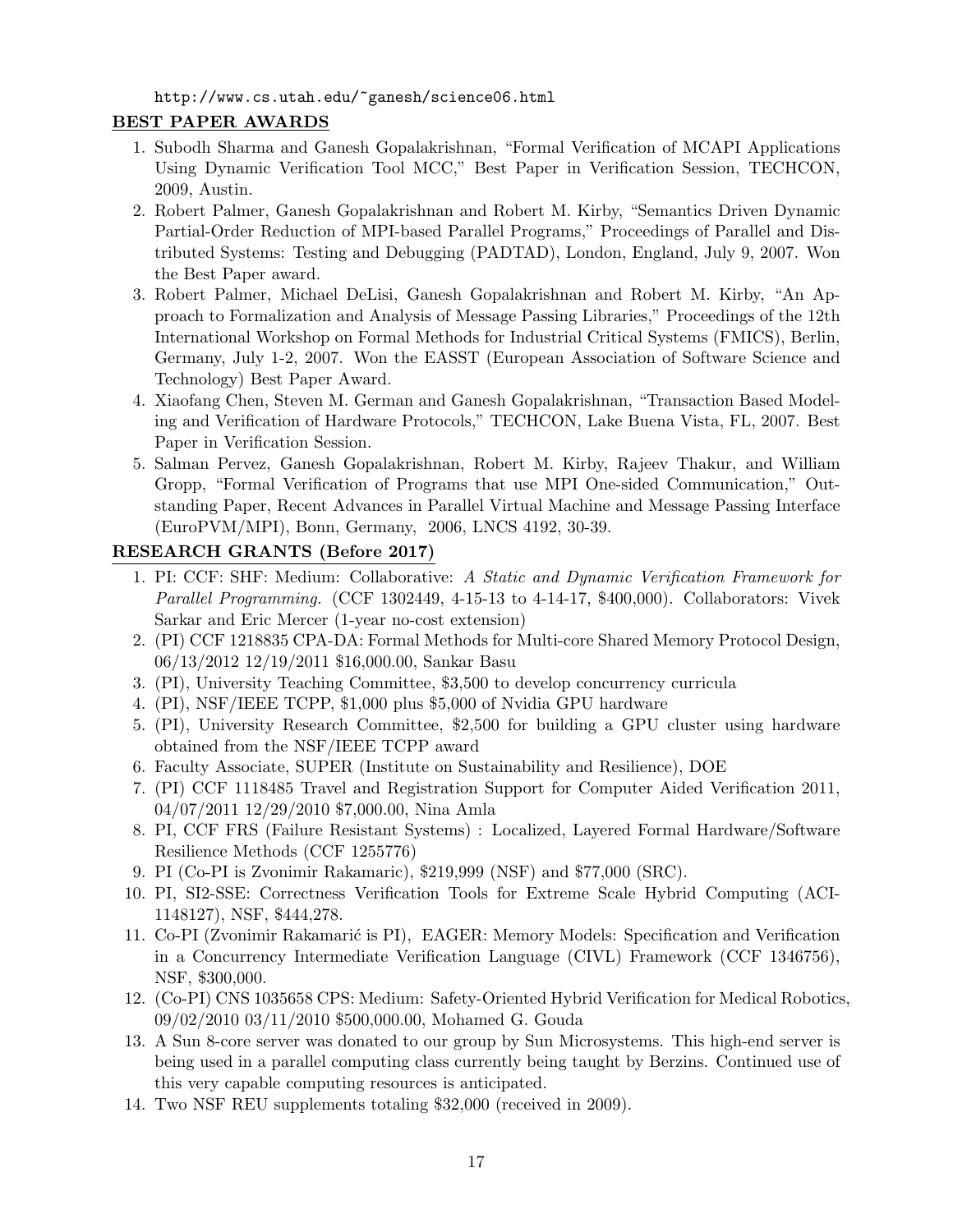- 15. NSF CCF-0903408, "Collaborative Research: MCDA: Formal Analysis of Multicore Communication APIs and Applications," \$188,299 (total amount) awarded in 2009 under a new NSF program called MCDA (SRC/NSF collaboration).
- 16. SRC TJ 1993, "Formal Analysis of Multicore Communication APIs and Applications," received \$15,000 for year-1 in 2009 (years 2,3 remaining; part of the above MCDA where NSF paid the above amount and SRC pays this amount).
- 17. LLNL/DOE, "Static Analysis using Rose," \$13,410, 2009.
- 18. \$1,000 to run PADTAD 2009, received from Microsoft Research.
- 19. Gift, Microsoft Research, 2009.
- 20. Gift, Microsoft Research, 2008.
- 21. PI, "Formal Methods for Multi-core Shared Memory Protocol Design," NSF Grant CCF 0811429, \$268,843. Awarded in 2008. Active June 2008 - May 2011.
- 22. PI (with Co-PI Rajeev Balasubramoniam), "Formal Specification, Verification, and Test Generation for Multi-core CPUs," SRC Contract 2008 TJ 1847, \$187,291. Awarded in 2008. Active November 2008 - October 2011.
- 23. NSF REU supplement \$6,000 (received April 2008).
- 24. Plaque awarded by Microsoft to Gopalakrishnan and Kirby at Supercomputing 2007 in recognition of our group's "Early contributions to Microsoft's Windows Compute Cluster Server 2003, and Charter Membership of the Microsoft High Performance Computing Institute Program."
- 25. Co-PI (with Rajeev Balasubramoniam being PI), University of Utah Seed Grant, \$30,000.
- 26. NSF REU supplement \$6,000 (received April 26, 2006).
- 27. \$2,000 to run TV'06 workshop (gift from Microsoft), August 2006.
- 28. Ganesh Gopalakrishnan and Robert M. Kirby, "Formal Analysis and Code Generation Support for MPI," Microsoft HPC Institute \$519,000 (three years), starting February 2006. Cluster supplement of \$30,000 added in 2006.
- 29. Ganesh Gopalakrishnan (PI) and Robert M. Kirby (Co-PI), "CSR-SMA: Toward Reliable and Efficient

Message Passing Software Through Formal Analysis," \$400,000 for four years, starting August 2005.

- 30. Ganesh Gopalakrishnan (PI), "Scaling Formal Methods Towards Hierarchical Protocols in Shared Memory Processors," Semiconductor Research Corporation (SRC) Contract 2005-TJ-1318, \$300,000.
- 31. University of Utah Teaching Committee, 2005, \$4,000 towards developing course on formal methods and security.
- 32. Semiconductor Research Corporation Principal Investigator (with Co-PI Konrad Slind), "Verification of Shared Memory Consistency Protocols," \$240,000, for 09/01/2002 - 08/31/2004.
- 33. NSF Principal Investigator (with Co-PI Konrad Slind and International Collaborator Michael J.C. Gordon), "ITR: Protocol Synthesis and Verification," \$259,982, for 10/01/2002 - 9/30/2005.
- 34. NSF Co-Principal Investigator (Erik Brunvand recently made PI), "Microengines for Programmable Self-timed Control," \$412,914 for 7/1/2000 - 6/30/2003.
- 35. NSF Principal Investigator (with Gary Lindstrom as equal Co-PI and Dominique Méry as international collaborator), "ITR/SW: Formal Methods for Robust Embedded Software,"  $$428,737$ , for  $10/01/2000 - 9/30/2003$ .
- 36. NSF Principal Investigator "Formalization and Verification of Computer System Interconnect Busses," \$348,114, for 07/01/2000 - 06/30/2003.
- 37. Intel Corporation Principal Investigator, "Test Model-checking Based Verification of Multiprocessor Cache Coherence Protocols," \$50,000 for 07/01/2000 - 06/30/2001.
- 38. Intel Corporation Principal Investigator, "Test Model-checking Based Verification of Multi-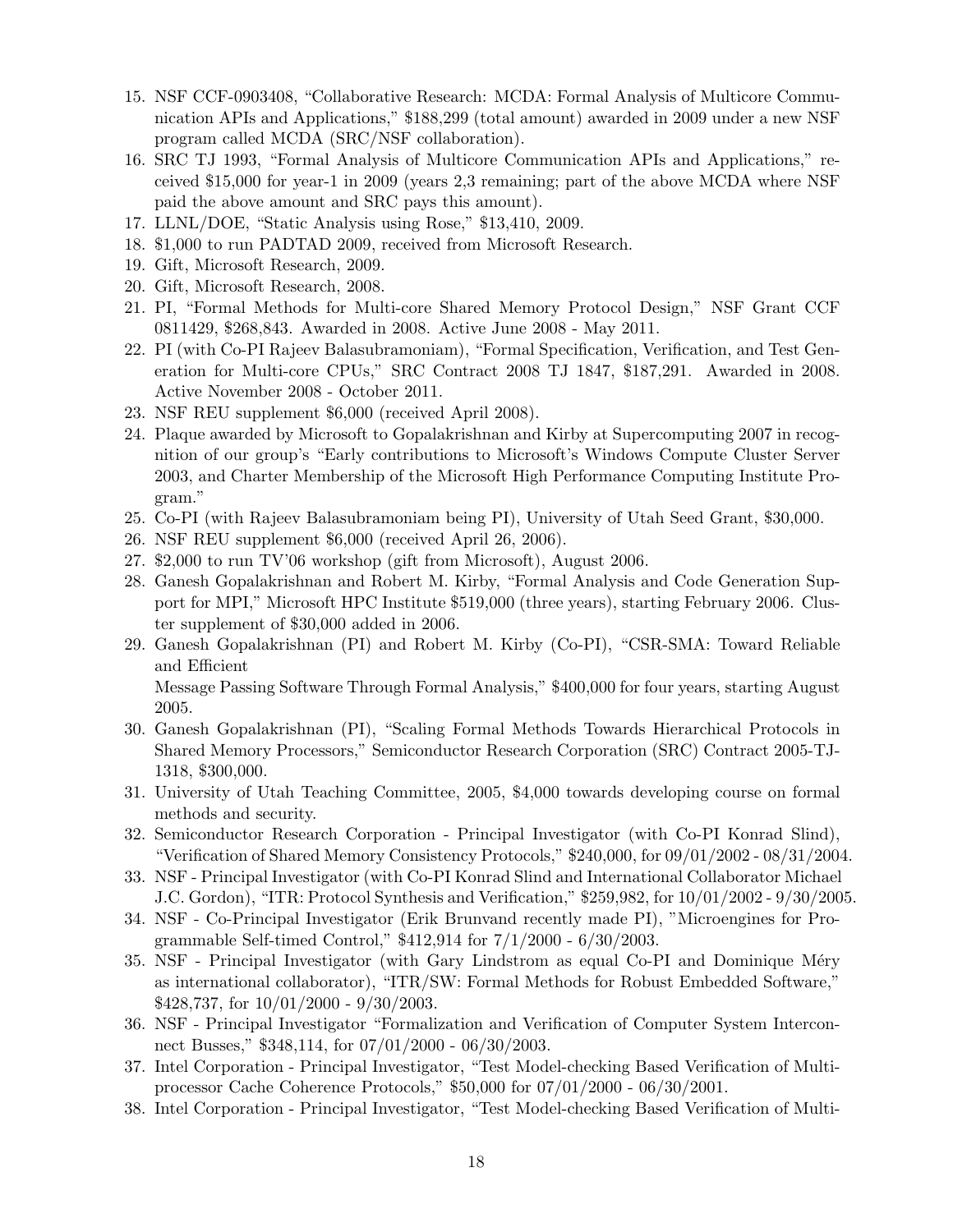processor Cache Coherence Protocols," Equipment Grant for \$22,000, 07/01/2000.

- 39. University of Utah '99 \$37,500 for upgrading the FPGA array board of our IKOS Hermes hardware emulator.
- 40. NSF '99: \$9,000, Principal Investigator. Equipment supplement for CCR-9800928 (below).
- 41. NSF '99: \$30,241, Principal Investigator. One graduate student supplement for CCR-9800928 (below) has recently been approved.
- 42. NSF '98: \$10,000, Co-Principal-Investigator (with Erik Brunvand). Research Experience for Undergraduates (REU) supplement.
- 43. Digital Equipment Corporation (Compaq) '98: \$12,000, Principal Investigator. Cash award, 1998.
- 44. NSF '98: \$255,000, Principal Investigator. "Formal Verification and Design of System-Level Hardware," Grant No. CCR-9800928, \$82,953 for FY98. Remaining during FY99.
- 45. NSF '97: \$9,758, Principal Investigator. "Formal Methods for Secure and Reliable Hardware/Software Design," Western Europe Program (NSF), 1997. Travel Award.
- 46. NSF '96: \$492,738. Co-Principal-Investigator (with Erik Brunvand). "Application-Driven Advancement of Asynchronous Design Methods." 1996-99.
- 47. DARPA '96: \$320,000, Principal Investigator. "Towards Applying Hardware Verification Techniques to Industrial-Scale Problems," DARPA order number BAA 96-07, #580. Project codename: Utah Verifier ("UV"). 1997-99.
- 48. NSF '95: \$5,000, Principal-Investigator. Research Experience for Undergraduates (REU) supplement.
- 49. DARPA '94: \$78,000, Faculty Associate. "Communication and Memory Architectures for Scalable Parallel Computing." ARPA award. PIs: Alan Davis and John Carter. Support: Two summer months (self) and RA-ship (Ratan, PhD student) for the award period (3 years).
- 50. NSF '94: \$104,861, Principal Investigator. "A multi-paradigm verification system tailored for the design refinement cycle," NSF MIP-9321836. September 1994 to August 1997.
- 51. NSF '94: \$15,000, Principal Investigator. Equipment supplement to MIP-9321836.
- 52. NSF '94: \$12,230, Co-Principal Investigator (with Erik Brunvand and Steve Nowick). "Symposium on Advanced Research in Asynchronous Circuits and Systems."
- 53. University of Utah Teaching Committee '94: \$4,000 towards release time. "Formal Methods in Undergraduate Computer Engineering Education."
- 54. NSF '92: \$240,374, Co-Principal Investigator (with Erik Brunvand). "The Design of Asynchronous Circuits and Systems with Emphasis on Correctness and Proven Optimizations," NSF MIP-9215878.
- 55. NSF '92: \$5,000, Co-Principal-Investigator (with Erik Brunvand). Research Experience for Undergraduates (REU) supplement.
- 56. University of Utah Research Council '92: \$5,000, Principal Investigator. "Reordering Queues: Special Purpose Hardware for Optimizing Instruction Sequences."
- 57. University of Utah '91: \$5,000 equipment match.
- 58. NSF '90: \$2,000 supplement for VLSI fabrication.
- 59. NSF '89: \$260,726, Principal Investigator. "Towards Making the Specification Driven Design of Custom Hardware Practical." MIP-8902558.
- 60. University of Utah Research Council '89: \$5,000, Principal Investigator. "A Unified Approach to the Specification Driven Design of Custom Hardware."
- 61. NSF '87: \$60,000, Principal Investigator. "Behavior and Protocol Specification of VLSI Systems for Verification and Automation." Research Initiation Award MIP-8710874. 9/87 to 8/90.
- 62. SIGDA '89-91: \$3,000, Principal Investigator. Honorable mention, and library awards.

#### SUPERVISION OF POST DOCTORAL FELLOWS/STAFF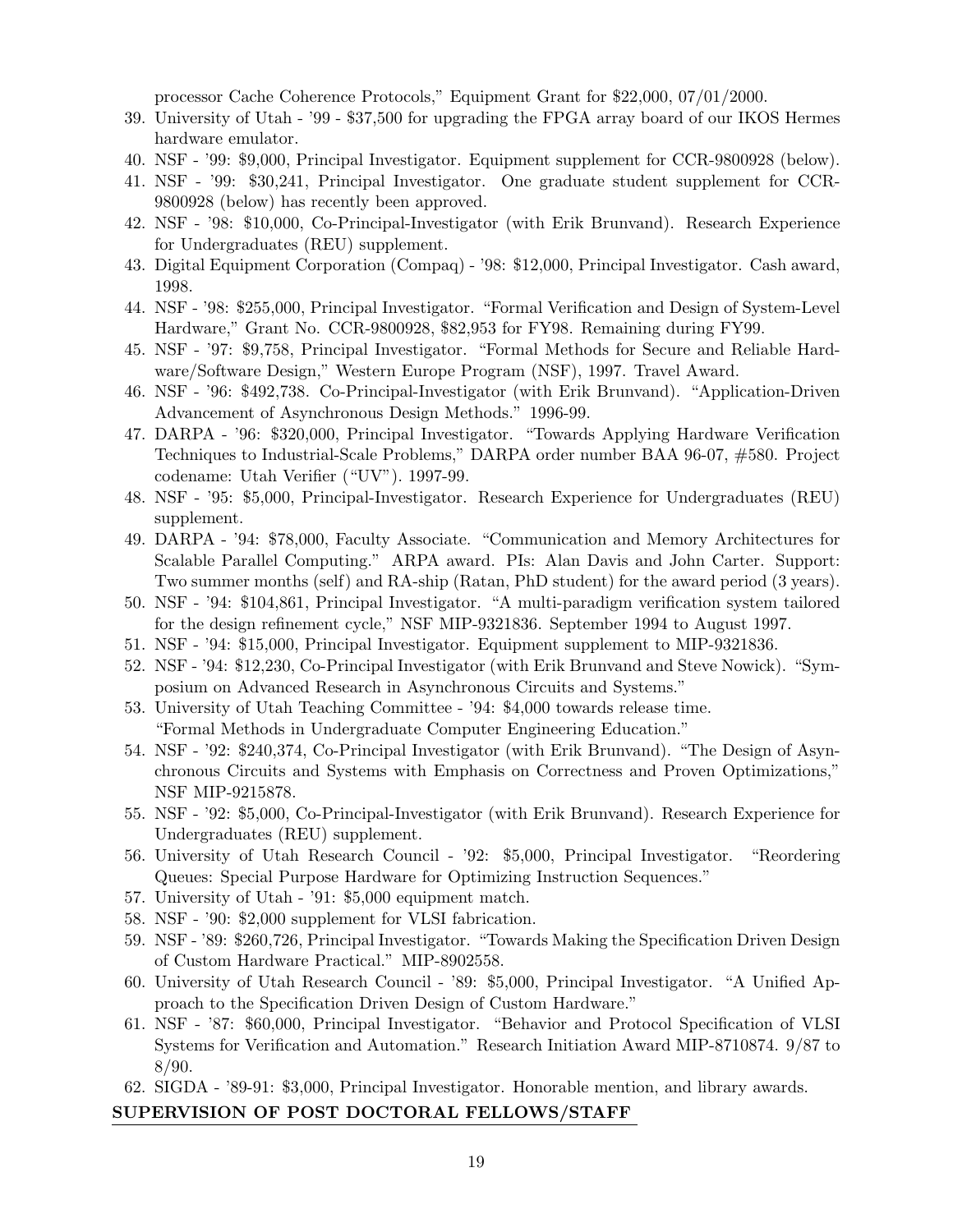- 1. Ian Briggs, Research Staff Member, 2016 till present.
- 2. Dr. Alexey Solovyev, 2013 till 2016.
- 3. Dr. Diego Oliveira, 7/2012 5/2014.
- 4. Dr. Igor Melatti, from 7/2005 till 12/2005. Also summer of 2006.
- 5. Dr. Abdel Mokkedem, from 7/1997 till 6/1999 (est). Working for Intel corpn.

## THESIS MS COMMITTEES CHAIRED

- 1. 2014, Tyler Sorensen.
- 2. 2010, Wei-Fan Chiang.
- 3. 2010, Ben Meakin.
- 4. 2008, Salman Pervez,
- 5. 2004, Hemanth Sivarajkumar.
- 6. 2002, Prosenjit Chatterjee.
- 7. 1999, Rajnish Ghughal.
- 8. 1992, Prabhakar Kudva.
- 9. 1992, Prabhat Jain.
- 10. 1989, Narayana Mani.

## BS and NON-THESIS MS

- 2020, Harvey Dam (BS at Utah; MS at GaTech)
- 2014, Leif Andersen.
- 2014, Bruce Bolick.
- 2010, Joe Mayo.
- 2010, Brandon Gibson.
- 2010, Grant Ayers.
- 2009, Alan Humphrey
- 2009, Carson Jones.
- 2009, Chris Derrick.
- 2006, Sonjong Hwang.
- Richard Sharp, Robert Palmer, Ben Prather, Omid Saadati, Jacob Tripp, Steve Barrus, Eun Yong Kang, Michael DeLisi.

## NEW COURSES

- CS 5955, "Practial Parallel and Concurrent Programming," Co-taught with the RiSE team, Microsoft Research, Fall 2010.
- CS 5966, "Multi-core Computing" taught during Spring 2009 on the fundamentals of concurrency.
- CPSC 7930, "Turing Seminar," ran a successful seminar for new students, involving reading Turing Award papers, Fall 2005.
- CPSC 6940, A Graduate Sampler class. Fall 2003.
- CPSC 6933, Hardware Emulation: W99-semester
- CS 611, Formal Methods for System Design: F96, 97
- CS 573, Logic for Computer Science: S93.
- CS 611, Program Verification: F86, F87, F89, F90, F91, F93, F94 and W92
- CS 570, High Level Synthesis of VLSI: F91.
- CS 577, Asynchronous Systems: W90.

## COURSE TEACHING VARIETY

- 1. CS 2000, Programming in C, F 08.
- 2. CS 2100, Discrete Structures, S'13, F'13
- 3. ECE/CPSC 3700, Fundamentals of Digital Design, 2004, 2006.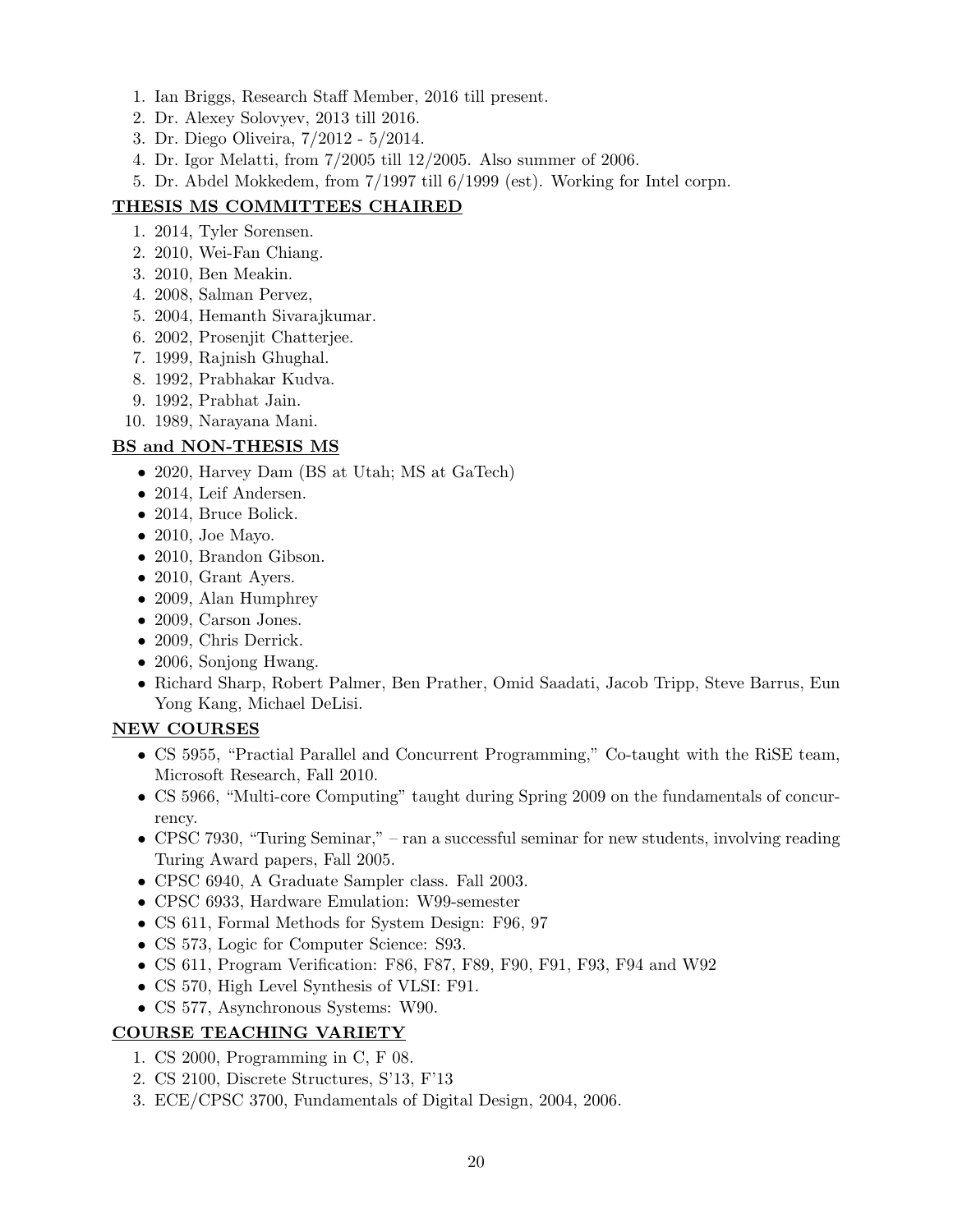- 4. ECE/CPSC 3710, Microprocessor Design Laboratory, 2004, 2006.
- 5. CPSC 6100, Foundations of Computer Science: F98, F99, F00, F01, S05
- 6. CPSC 6110, Formal Methods in System Design: F99, F00, F01, F02, F04, S'14
- 7. CPSC 3100, Models of Computation, S00, S01, S02, F'12, F'13
- 8. CS 511, Programming Languages: S98
- 9. CS 505, Introduction to Theoretical Computer Science: W98
- 10. EE/CS 552, Microprocessor Design Laboratory: S97
- 11. EE/CS 551, Microprocessor Laboratory: W97
- 12. CS 511, Programming Linguistics: S90, S91, S95
- 13. EE/CS 564, Microprocessor Design Laboratory: S95
- 14. CS 561, Advanced Computer Organization: W93
- 15. CS 506, Operating Systems: W87, F92.
- 16. CS 507, Compilers: S92
- 17. CS 541, Modeling Integrated Circuits: W91
- 18. CPSC 463 (Calgary) VLSI Design: W89
- 19. CPSC 433 (Calgary) Inference and Automation of Reasoning (Prolog): F88
- 20. CS 451, Software Engineering Laboratory series: F87, W88, S88

#### UNIV. and COLLEGE COMMITTEES

- University Diversity Committee, 2011-2013.
- College Retention, Promotion, and Tenure Committee Representative from the School of Computing, 2001-02, 2004, 2008, 2010-2011 (as Chair), 2011-2012 (as member).
- 1990-92: College Council representative for CS.

### DEPARTMENT COMMITTEES

#### 2020-2021

- 1. Director of Graduate Studies.
- 2. University of Utah Academic Senate. 2018-2020
- 3. Director of Graduate Studies. 2015
- 4. Organizer, Organick Memorial Lecture Committee, 2012 till 2019.

#### Prior to 2015

- 5. Chairman, Retention, Promotion, and Tenure Committee, 2014.
- 6. Chairman, Retention, Promotion, and Tenure Committee, 2013.
- 7. Organizer, Organick Memorial Lecture Series, 2012, 2013.
- 8. 2009-12: Colloquium Committee Chair
- 9. 2006-09: Outreach, Colloquium
- 10. 2007-09: Graduate Admissions
- 11. 2010-11: Colloquium
- 12. 2005-06: Colloquium, Undergraduate Studies
- 13. 2004-05: Undergraduate Studies
- 14. 2003-04: Graduate Admissions
- 15. 2001-02: Member, Graduate Studies Committee
- 16. 2000-01: Member, Graduate Studies Committee
- 17. 1999-00: Assoc Chair for Research, Department of Computer Science.
- 18. 1999-00: Member of the Graduate Admissions and Comprehensive Exams Committees.
- 19. 1998-99: Director of Graduate Admissions, Comprehensive Exams.
- 20. 1997-98: Departmental RPT Chair, Comprehensive Exams.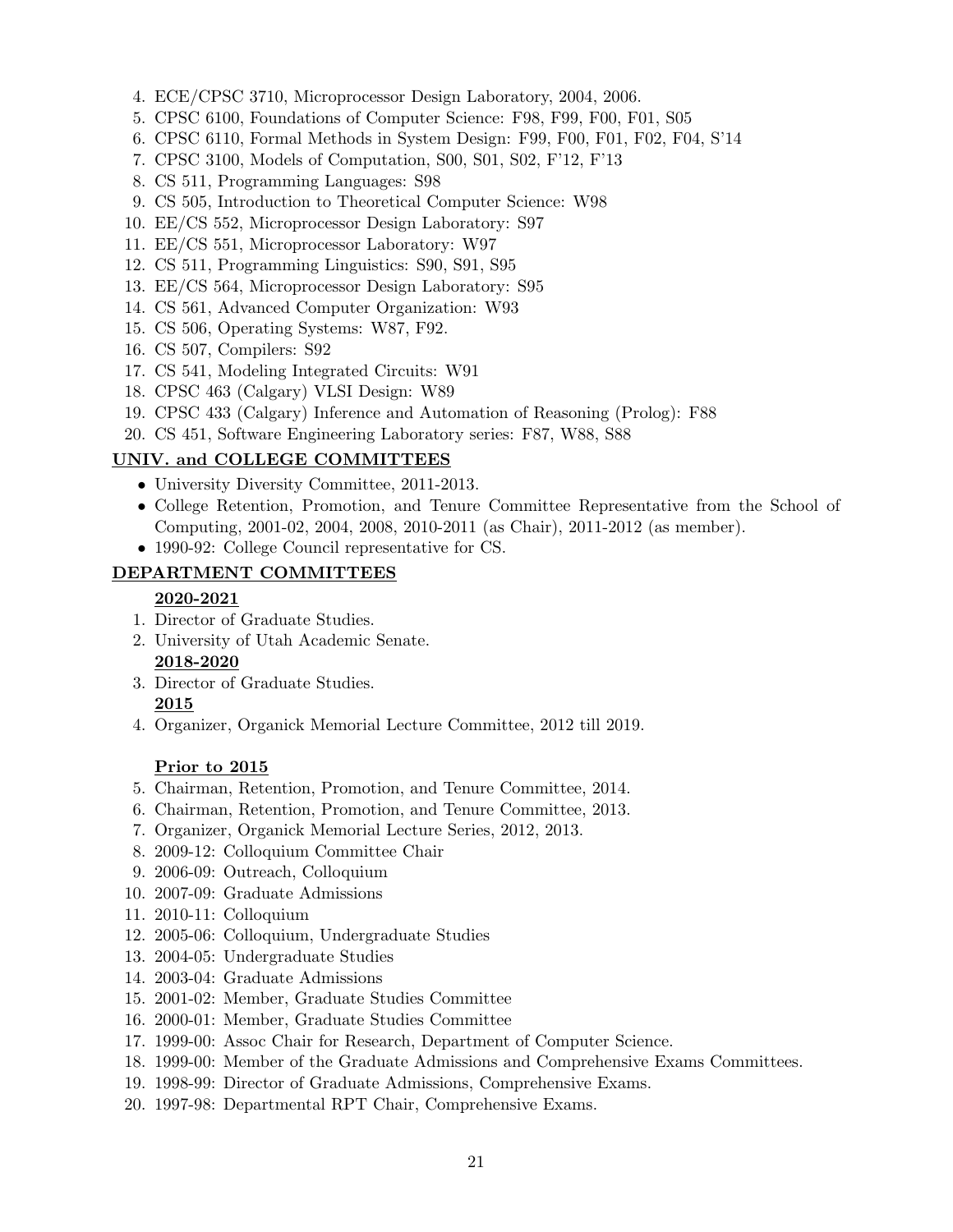- 21. 1996-97: Computer Engineering, Computer Policies.
- 22. 1994-95: Undergraduate, Computer Engineering.
- 23. 1993-94: Undergraduate, Computer Engineering.
- 24. 1992-93: Colloquium chair.
- 25. 1990-92: Graduate Committee.
- 26. 1989-90: Faculty Recruiting, Curriculum.
- 27. 1987-88: Grad. Admissions.
- 28. 1986-94: Library representative for the Department.

### REFEREED JOURNAL ARTICLES: PRIOR TO 2017

- 1. Alan Humphrey, Qingyu Meng, Martin Berzins, Diego Caminha B De Oliveira, Zvonimir Rakamaric, Ganesh C. Gopalakrishnan, "Systematic Debugging Methods for Large Scale HPC Computational Frameworks," Computing in Science & Engineering, no. 1, pp. 1, 2014. PrePrints PrePrints, doi:10.1109/MCSE.2014.11
- 2. Ganesh Gopalakrishnan, Robert M. Kirby, Stephen Siegel, Rajeev Thakur, William Gropp, Ewing Lusk, Bronis R. de Supinski, Martin Schulz, and Greg Bronevetsky, "Formal Analysis of MPI-Based Parallel Programs: Present and Future," Communications of ACM, December 2011.
- 3. Guodong Li, Robert Palmer, Michael DeLisi, Ganesh Gopalakrishnan, and Robert M. Kirby, "Formal Specification of MPI 2.0: Case Study in Specifying a Practical Concurrent Programming API," Science of Computer Programming, 76(2), Elsevier, 2011, pp. 65-81, Note: Electronic Edition Available in 2010 itself, at DOI URL http://dx.doi.org/10.1016/j.scico.2010.03.007.
- 4. Yu Yang, Xiaofang Chen, Ganesh Gopalakrishnan and Robert M. Kirby, "Distributed dynamic partial order reduction," Journal on Software Tools for Technology Transfer, Volume 12, Issue 2 (2010), Page 113-122.
- 5. Salman Pervez, Ganesh Gopalakrishnan, Robert M. Kirby, Rajeev Thakur, and William Gropp, "Formal methods applied to high performance computing software design: a case study of MPI one-sided communication based locking," Software: Practice and Experience, Published online December 2009, Hardcopy issue is 2010: Vol 40, Issue 1, Pages 23-43.
- 6. Xiaofang Chen, Yu Yang, Ganesh Gopalakrishnan, and Ching-Tsun Chou, "Efficient Methods for Formally Verifying Safety Properties of Hierarchical Cache Coherence Protocols," Formal Methods in System Design, Volume 36, Number 1, February, 2010, Pages 37-64.
- 7. Igor Melatti, Robert Palmer, Geoffrey Sawaya, Yu Yang, Robert M. Kirby, and Ganesh Gopalakrishnan, "Parallel and distributed model checking in Eddy," STTT 11(1): 13-25  $(2009).$
- 8. I. Melatti, R. Palmer, G. Sawaya, Y. Yang, R. M. Kirby, and G. Gopalakrishnan, "Parallel and distributed model checking in Eddy," Journal International Journal on Software Tools for Technology Transfer (STTT), Springer Berlin / Heidelberg, ISSN 1433-2779 (Print), November 2008. (Special section on SPIN.)
- 9. Robert Palmer, Steve Barrus, Yu Yang, Ganesh Gopalakrishnan, and Robert M. Kirby, "Gauss: A Framework for Verifying Scientific Computing Software," Electr. Notes Theor. Comput. Sci. 144(3): 95-106 (2006).
- 10. Ali Sezgin and Ganesh Gopalakrishnan, "On the definition of sequential consistency," Inf. Process. Lett. 96(6): 193-196 (2005).
- 11. Annette Bunker, Ganesh Gopalakrishnan, and Konrad Slind, "Live sequence charts applied to hardware requirements specification and verification," STTT 7(4): 341-350 (2005).
- 12. Yue Yang, Ganesh Gopalakrishnan, and Gary Lindstrom, "UMM: an operational memory model specification framework with integrated model checking capability," Concurrency and Computation: Practice and Experience. Volume 17, Issue 5-6, Pages 465-487, February 2005.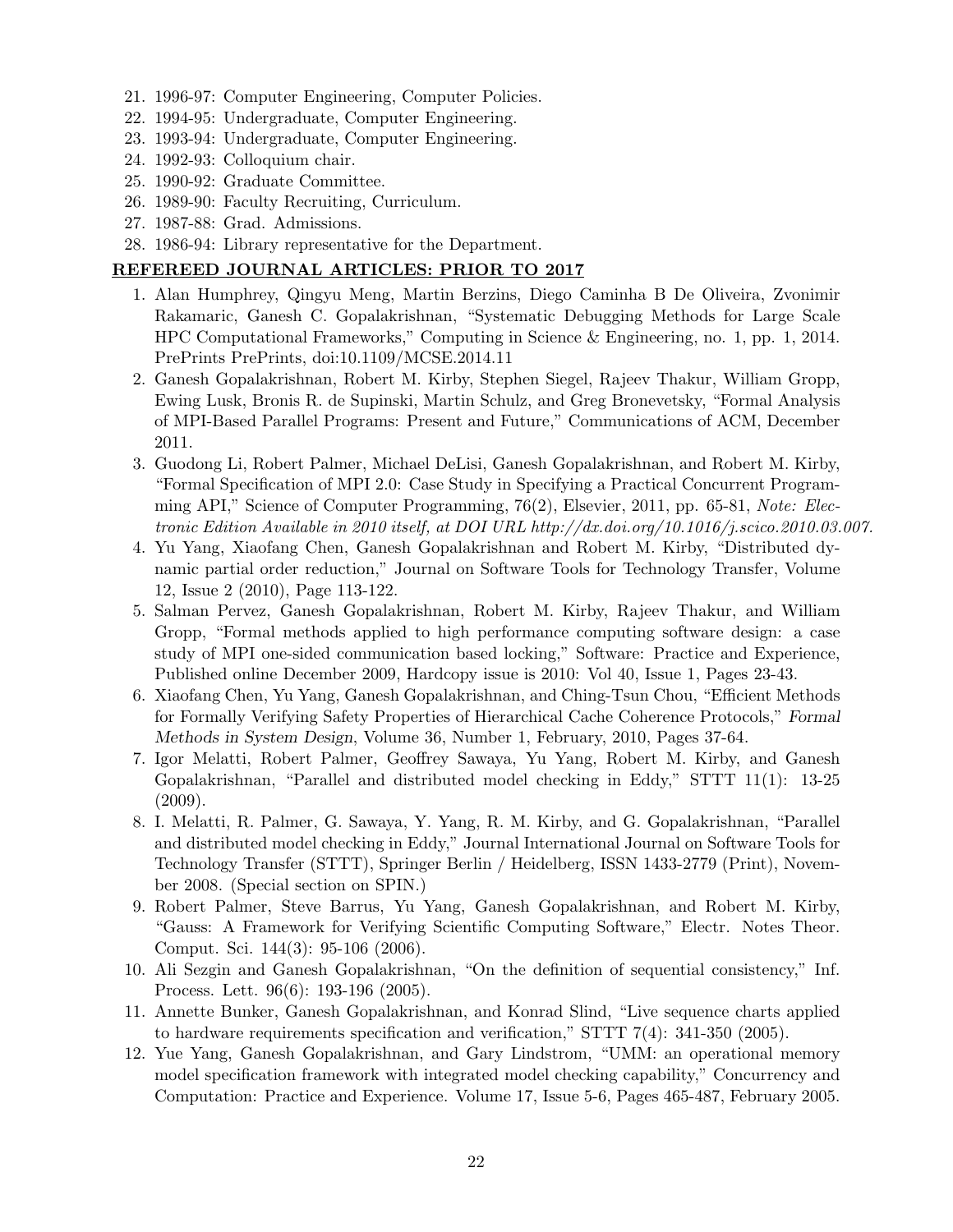- 13. Annette Bunker, Ganesh Gopalakrishnan, and Sally A. McKee, "Formal Hardware Specification Languages for Protocol Compliance Verification." ACM Transactions on Design Automation of Electronic Systems, vol. 9, no. 1, January 2004.
- 14. Hemanthkumar Sivaraj and Ganesh Gopalakrishnan, "Random Walk Based Heuristic Algorithms for Distributed Memory Model Checking," Electr. Notes Theor. Comput. Sci. 89(1): (2003).
- 15. Ravi Hosabettu, Ganesh Gopalakrishnan, and Mandayam Srivas, "Formal Verification of a Complex Pipelined Processor," Formal Methods in System Design, Volume 23, Number 2, September 2003, pp. 171-213.
- 16. Ravi Hosabettu, Ganesh Gopalakrishnan, and Mandayam Srivas, "A Practical Methodology for Verifying Pipelined Microarchitectures," IEEE Design & Test, Volume 20, Number 4, July-August 2003, pp. 4-15.
- 17. Ratan Nalumasu and Ganesh Gopalakrishnan, "An Efficient Partial Order Reduction Algorithm with an Alternative Proviso Implementation," Formal Methods in System Design (Kluwer), Vol. 20, No. 3, May 2002, pp. 231-247.
- 18. Ratan Nalumasu and Ganesh Gopalakrishnan, "Deriving Efficient Cache Coherence Protocols Through Refinement," Formal Methods in System Design (Kluwer), Vol. 20, No. 1, January 2002, Pages 107-125.
- 19. Abdel Mokkedem, Ravi M. Hosabettu, Michael D. Jones and Ganesh C. Gopalakrishnan, "Formalization and Proof of a Solution to the PCI 2.1 Bus Transaction Ordering Problem," in special issue 'Formal Methods for CAD: Enabling technologies and system-level applications,' Formal Methods in System Design, Ganesh Gopalakrishnan (Editor.), Volume 16, Issue 1, January, 2000, pp. 93-119.
- 20. Hans M. Jacobson and Ganesh Gopalakrishnan, "Application-Specific Programmable Control for High-Performance Asynchronous Circuits," Invited Paper, Proceedings of IEEE, Vol. 87, No. 2, Feb 1999, pp. 319–331.
- 21. Jae-tack Yoo, Ganesh Gopalakrishnan, and Kent Smith, "Timing Constraints for High Speed Counterflow-Clocked Pipelining," IEEE Transactions on Very Large Scale Integration (VLSI) Systems, Vol. 7, No. 2, June 1999, pp. 167-173.
- 22. Prabhakar Kudva, Ganesh Gopalakrishnan, and Erik Brunvand, "Peephole Optimization of Asynchronous Macromodule Networks," IEEE Transactions on Very Large Scale Integration (VLSI) Systems, Vol. 7, No. 1, March 1999, pp. 30-37.
- 23. Jae-tack Yoo, Kent Smith, and Ganesh Gopalakrishnan, "A Fast Parallel Squarer Based on Divide-and-Conquer," IEEE Journal of Solid-state Circuits, Vol. 32, No. 6, June 1997, pp. 909-912.
- 24. Venkatesh Akella and Ganesh Gopalakrishnan, "CFSIM: A Concurrent Compiled Code Functional Simulator for hopCP," International Journal of Computer Simulation, Vol. 4, No. 4, 1994, pp. 375-394.
- 25. Ganesh Gopalakrishnan, "Micropipeline Wavefront Arbiters using Lockable C-elements," IEEE Design  $\mathcal C$  Test of Computers, Winter 1994, Vol.11, No.4, pp. 55-64.
- 26. Venkatesh Akella and Ganesh Gopalakrishnan, "Specification and Validation Control Intensive ICs in hopCP," IEEE Transactions on Software Engineering, Vol.20, No.6, June 1994, pp. 405-423.
- 27. Prabhat Jain and Ganesh Gopalakrishnan, "Efficient Symbolic Simulation Based Verification Using the Parametric Form of Boolean Expressions," IEEE Transactions on Computer Aided Design, Vol.13, No.8, August 1994, pp. 1005-1015.
- 28. Ganesh Gopalakrishnan, Erik Brunvand, Nick Michell, and Steven M. Nowick, "A Correctness Criterion for Asynchronous Circuit Validation and Optimization," IEEE Transactions on Computer Aided Design, Vol.13, No.11, November 1994, pp. 1309-1318.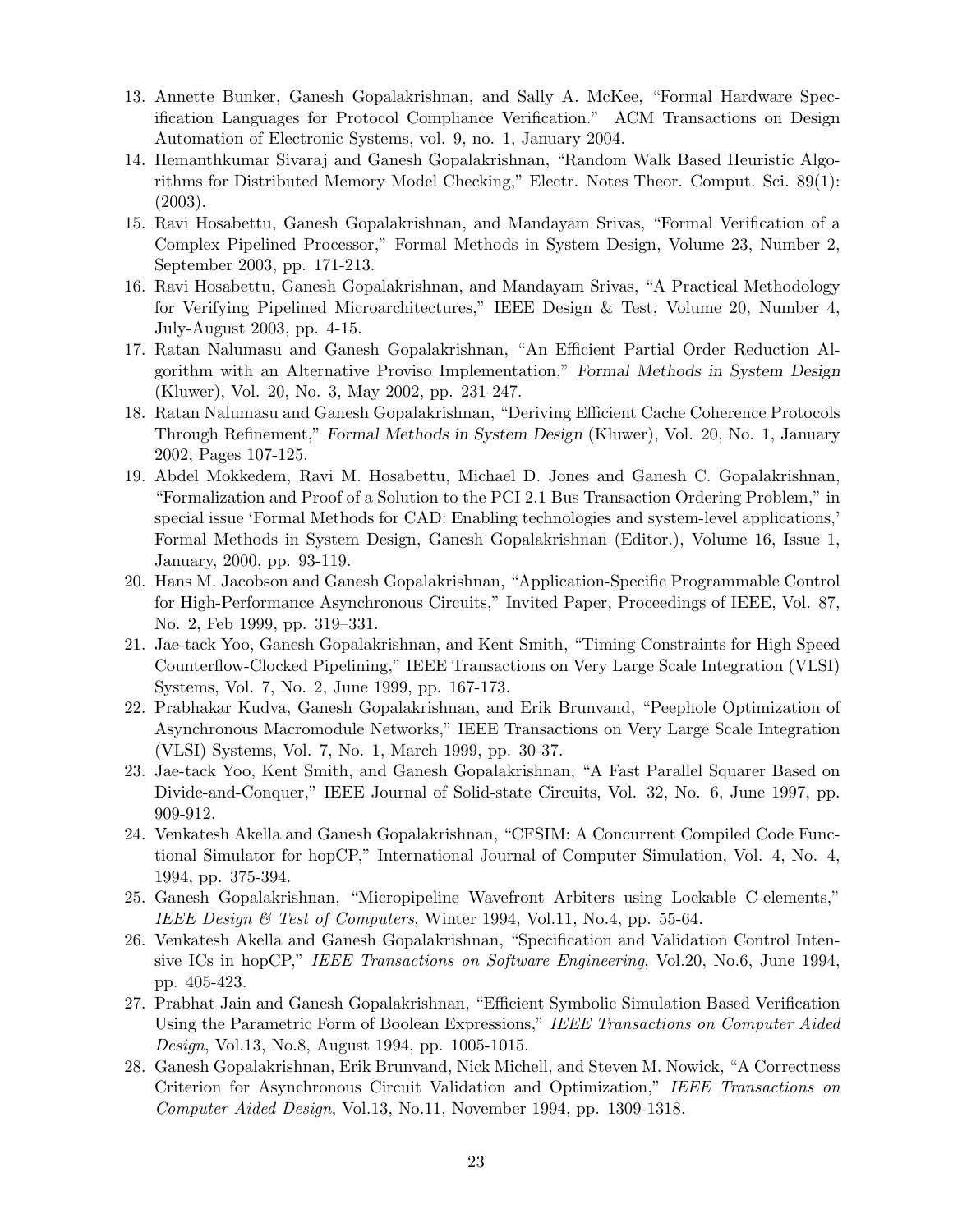- 29. Ganesh Gopalakrishnan and Venkatesh Akella, "High Level Optimizations in Compiling Process Descriptions to Asynchronous Circuits," Journal of VLSI Signal Processing (Kluwer), No. 7, 1994, pp. 33-45.
- 30. Ganesh Gopalakrishnan and Richard Fujimoto, "Design and Verification of the Rollback Chip using HOP: An Illustration of Formal Methods Applied to Hardware Design," ACM Transactions on Computer Systems (TOCS), Vol.11, No.2, May 1993, pp. 109-145.
- 31. Ganesh Gopalakrishnan and Venkatesh Akella, "VLSI Asynchronous Systems: Specification and Synthesis," *Microprocessors & Microsystems*, Vol.16, No.10, October 1992, pp. 517-527.
- 32. Richard M. Fujimoto, Jya-jang Tsai, and Ganesh Gopalakrishnan, "Design and Evaluation of the Rollback Chip: Special Purpose Hardware for Time Warp," IEEE Trans. on Computer, Vol.41, No.1, 1992, pp. 68-82.
- 33. Ganesh C. Gopalakrishnan, Richard Fujimoto, Venkatesh Akella, and Narayana Mani, "HOP: A Process Model for Synchronous Hardware. Semantics, and Experiments in Process Composition," Integration: The VLSI Journal (North-Holland), 8 (1989), pp. 209-247.
- 34. Ganesh C. Gopalakrishnan and Mandayam K. Srivas, "Implementing Functional Programs Using Mutable Abstract Data Types," Information Processing Letters, Vol.26, No.6, Jan 1988.

## CONFERENCE/WORKSHOP PAPERS: PRIOR TO 2017

- 1. A.F. Donaldson, G. Gopalakrishnan, N. Chong, J. Ketema, G. Li, P. Li, A. Lokhmotov, S. Qadeer, "Formal analysis techniques for reliable GPU programming: current solutions and call to action," Chapter 1, Advances in GPU Research and Practice by Hamid Sarbazi-Azad, Released September 2016, Publisher(s): Morgan Kaufmann, ISBN: 9780128037881.
- 2. Simone Atzeni, Ganesh Gopalakrishnan, Zvonimir Rakamaric, Dong H. Ahn, Gregory L Lee, Ignacio Laguna, Martin Schulz, Joachim Protze, and Matthias Mueller, "ARCHER: Effectively Spotting Data Races in Large OpenMP Applications," IPDPS, May, 2016.
- 3. Sriram Aananthakrishnan, Greg Bronevetsky, Mark S. Baranowski, and Ganesh Gopalakrishnan, "ParFuse: Parallel and Compositional analysis of Message Passing Programs," The 29th International Workshop on Languages and Compilers for Parallel Computing (LCPC), September, 2016.
- 4. Tyler Sorenson, Alastair F. Donaldson, Mark Batty, Ganesh Gopalakrishnan, and Zvonimir Rakamaric, "Portable Inter-Workgroup Barrier Synchronisation for GPUs," Object-Oriented Programming, Systems, Languages & Applications (SPLASH), November, 2016.
- 5. Vishal Chandra Sharma, Ganesh Gopalakrishnan, and Sriram Krishnamoorthy, "PRESAGE: Protecting Structured Address Generation against Soft Errors," The 23rd annual IEEE International Conference on High Performance Computing, Data, and Analytics (HiPC), December, 2016.
- 6. Vishal Chandra Sharma, Ganesh Gopalakrishnan, Sriram Krishnamoorthy, "Towards Resiliency Evaluation of Vector Programs," 21st IEEE Workshop on Dependable Parallel, Distributed and Network-Centric Systems (DPDNS) 2016.
- 7. Mohammed Al-Mahfoudh, Ganesh Gopalakrishnan, and Ryan Stutsman, "Toward Rigorous Design of Domain-Specific Distributed Systems," Workshop on Formal Methods in Software Engineering (FormaliSE) May, 2016.
- 8. Mohammed S. Al-Mahfoudh , Ganesh Gopalakrishnan, Ryan Stutsman, "Toward Bringing Distributed Systems Design upon Rigorous Footing," Workshop on Formal Methods and Integration (FMi). 2016. 2015
- 9. Charles Jacobsen, Alexey Solovyev, Ganesh Gopalakrishnan, "A Parametrized Floating-Point Formalization in HOL Light," Electronic Notes in Theoretical Computer Science, Vol-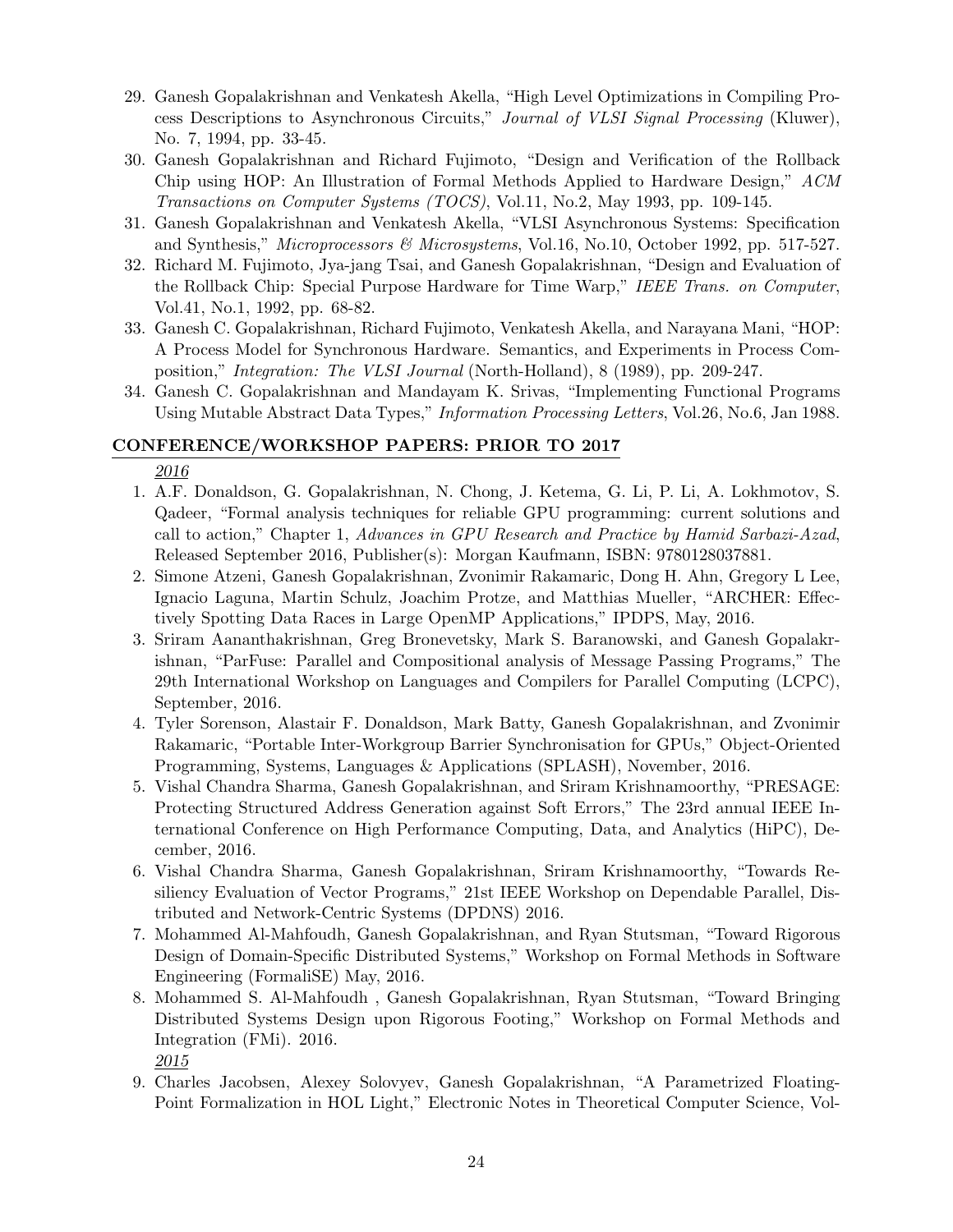ume 317, 18 November 2015, Pages 101–107, (selected from the papers presented at the Seventh and Eighth International Workshops on Numerical Software Verification, NSV). doi:10.1016/j.entcs.2015.10.010.

- 10. Wei-Fan Chiang, Ganesh Gopalakrishnan, and Zvonimir Rakamaric, "Unsafe Floating-point to Unsigned Integer Casting Check for GPU Programs," NSV 2015, Seattle, WA.
- 11. Alexey Solovyev, Charles Jacobsen, Zvonimir Rakamaric and Ganesh Gopalakrishnan, "Rigorous Estimation of Floating-Point Round-off Errors with Symbolic Taylor Expansions," pp. 532-550, Nikolaj Bjørner and Frank S. de Boer (ed.), FM 2015, LNCS 9109.
- 12. Jade Alglave, Mark Batty, Alastair F. Donaldson, Ganesh Gopalakrishnan, Jeroen Ketema, Daniel Poetzl, Tyler Sorensen and John Wickerson, "GPU concurrency: Weak behaviours and programming assumptions," ASPLOS 2015, Istanbul, Turkey. 2014
- 13. Joachim Protze, Simone Atzeni, Dong H. Ahn, Martin Schulz, Ganesh Gopalakrishnan, Matthias S. Muller, Ignacio Laguna, Zvonimir Rakamaric, Greg L. Lee., "Towards Providing Low-Overhead Data Race Detection for Large OpenMP Applications," LLVM Compiler Infrastructure in HPC Workshop (LLVM-HPC 2014), New Orleans, LA, USA.
- 14. Diego Caminha B de Oliveira, Alan Humphrey, Qingyu Meng, Zvonimir Rakamaric, Martin Berzins and Ganesh Gopalakrishnan, "Systematic Debugging of Concurrent Systems Using Coalesced Stack Trace Graphs," LCPC 2014.
- 15. Peng Li, Guodong Li, and Ganesh Gopalakrishnan, "Practical Symbolic Checking of GPU Programs," Supercomputing (SC 2014).
- 16. Vishal Chandra Sharma, Zvonimir Rakamarić and Ganesh Gopalakrishnan, "FUSED: A Lowcost Online Soft-Error Detector," 10th Workshop on Silicon Errors in Logic - System Effects (SELSE) 2014.
- 17. Wei-Fan Chiang, Ganesh Gopalakrishnan, Zvonimir Rakamarć and Alexey Solovyev, "Efficient Search for Inputs Causing High Floating-point Errors," Principles and Practices of Parallel Programming (PPoPP), February, 2014.

- 18. Vishal Chandra Sharma, Arvind Haran, Zvonimir Rakamarić, and Ganesh Gopalakrishnan, "Towards Formal Approaches to System Resilience," 19th IEEE Pacific Rim International Symposium on Dependable Computing (PRDC) 2013.
- 19. Wei-Fan Chiang, Ganesh Gopalakrishnan, Guodong Li and Zvonimir Rakamarić, Formal Analysis of GPU Programs with Atomics via Conflict-Directed Delay-Bounding, NASA Formal Methods Conference, May 2013.
- 20. Diego Caminha B. de Oliveira, Zvonimir Rakamarić, Ganesh Gopalakrishnan, Alan Humphrey, Qingyu Meng and Martin Berzins, Crash Early, Crash Often, Explain Well: Practical Formal Correctness Checking of Million-core Problem Solving Environments for HPC, Software Engineering for Computational Science and Engineering, May 2013.
- 21. Wei-Fan Chiang, Ganesh Gopalakrishnan, Zvonimir Rakamaric, Dong H. Ahn and Gregory L. Lee, Determinism and Reproducibility in Large-Scale HPC Systems, March 2013. http: //wodet.cs.washington.edu/workshop-program/
- 22. Sriram Ananthakrishnan, Greg Bronevetsky, and Ganesh Gopalakrishnan, "Hybrid Approach for Data-flow Analysis of MPI Programs," Proceedings of the 27th international ACM conference on International Conference on Supercomputing, 2013.
- 23. Tyler Sorensen, Ganesh Gopalakrishnan, and Vinod Grover, "Towards Shared Memory Consistency Models for GPUs," Proceedings of the 27th international ACM conference on International conference on supercomputing, 2013.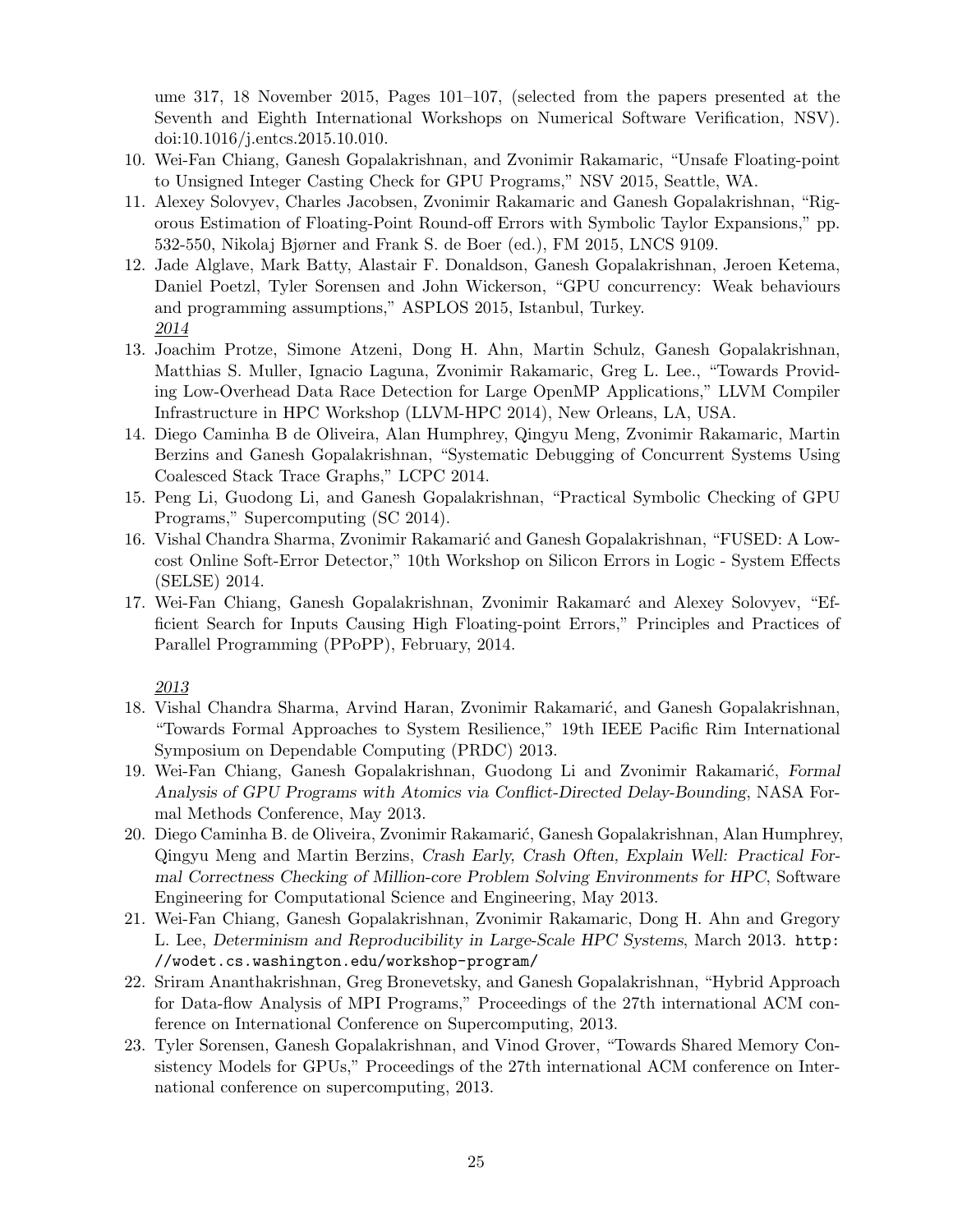2012

- 24. Guodong Li and Ganesh Gopalakrishnan, "Parameterized Verification of GPU Kernels," PLC Workshop 2012 (An IPDPS 2012 Workshop)
- 25. Ganesh Gopalakrishnan, "Formal Methods for Surviving the Jungle of Heterogeneous Parallelism," EduPar (An IPDPS 2012 Workshop)
- 26. Ganesh Gopalakrishnan and Tyler Sorensen, "Integrating Formal Methods for Parallelism and Concurrency into Existing CS Curricula," EduPar Poster (An IPDPS 2012 Workshop)
- 27. Peng Li, Guodong Li, and Ganesh Gopalakrishnan, "Parametric Flows: Automated Behavior Equivalencing for Symbolic Analysis of Races in CUDA Programs," Supercomputing 2012, Salt Lake City, UT, November 2012.
- 28. Subodh Sharma, Ganesh Gopalakrishnan, and Greg Bronevetsky, "A Sound Reduction of Persistent-sets for Deadlock Detection in MPI Applications," SMBF 2012 - The Brazilian Symposium on Formal Methods, Natal, September 2012.
- 29. Guodong Li, Peng Li, Geof Sawaya, Ganesh Gopalakrishnan, Indradeep Ghosh, and Sreeranga P. Rajan, "GKLEE: Concolic Verification and Test Generation for GPUs," Principles and Practices of Parallel Programming (PPoPP), February, 2012.

2011

- 30. Anh Vo, Ganesh Gopalakrishnan, Robert M. Kirby, Bronis R. de Supinski, Martin Schulz, and Greg Bronevetsky, "Large Scale Verification of MPI Programs Using Lamport Clocks with Lazy Update," Parallel Architectures and Compilation Techniques (PACT), Galveston, TX, October 2011.
- 31. Stephen F. Siegel and Ganesh Gopalakrishnan, "Formal Analysis of Message Passing," Invited Tutorial Paper, pages 2-18, Verification, Model Checking and Abstract Interpretation 2011, Austin, TX.
- 32. Caitlin Sadowski, Thomas Ball, Judith Bishop, Sebastian Burckhardt, Ganesh Gopalakrishnan, Joseph Mayo, Madanlal Musuvathi, Shaz Qadeer, and Stephen Toub, "Practical Parallel and Concurrent Programming," ACM SIGCSE, Waikiki, May 2011.

- 33. Ganesh L. Gopalakrishnan and Robert M. Kirby, Top Ten Ways to make Formal Methods for HPC Practical, 2010 FSE/SDP Workshop on the Future of Software Engineering Research, Santa Fe, NM, November, ACM, http://www.cs.utah.edu/formal verification/pdf/sdp2010 workshop.pdf, 2010.
- 34. Anh Vo, Sriram Aananthakrishnan, Ganesh Gopalakrishnan, Bronis R. de Supinski, Martin Schulz, and Greg Bronevetsky, "A Scalable and Distributed Dynamic Formal Verifier for MPI Programs," Supercomputing 2010, New Orleans, LA.
	- http://www.computer.org/portal/web/csdl/doi/10.1109/SC.2010.7
- 35. Sarvani Vakkalanka, Anh Vo, Ganesh Gopalakrishnan, and Robert Kirby, "Precise Dynamic Analysis for Slack Elasticity: Adding Buffer Without Adding Bugs," Recent Advances in the Message Passing Interface, 17th European MPI Users' Group Meeting, EuroMPI 2010, September 2010, LNCS 6305, 152-159, Stuttgart, Germany.
- 36. Wei-Fan Chiang, Grzegorz Szubzda, Ganesh Gopalakrishnan, and Rajeev Thakur, "Dynamic Verification of Hybrid Programs," EuroMPI, 2010, LNCS 6305, 298-301, Stuttgart, Germany.
- 37. Alan Humphrey, Christopher Derrick, Ganesh Gopalakrishnan, and Beth R. Tibbitts, "GEM: Graphical Explorer for MPI Programs," Parallel Software Tools and Tool Infrastructures (ICPP workshop), http://www.cs.utah.edu/fv/GEM, 2010.
- 38. Guodong Li and Ganesh Gopalakrishnan, Scalable SMT-based verification of GPU kernel functions, Foundations of Software Engineering, 2010, http://www.cs.utah.edu/fv/PUG, 187-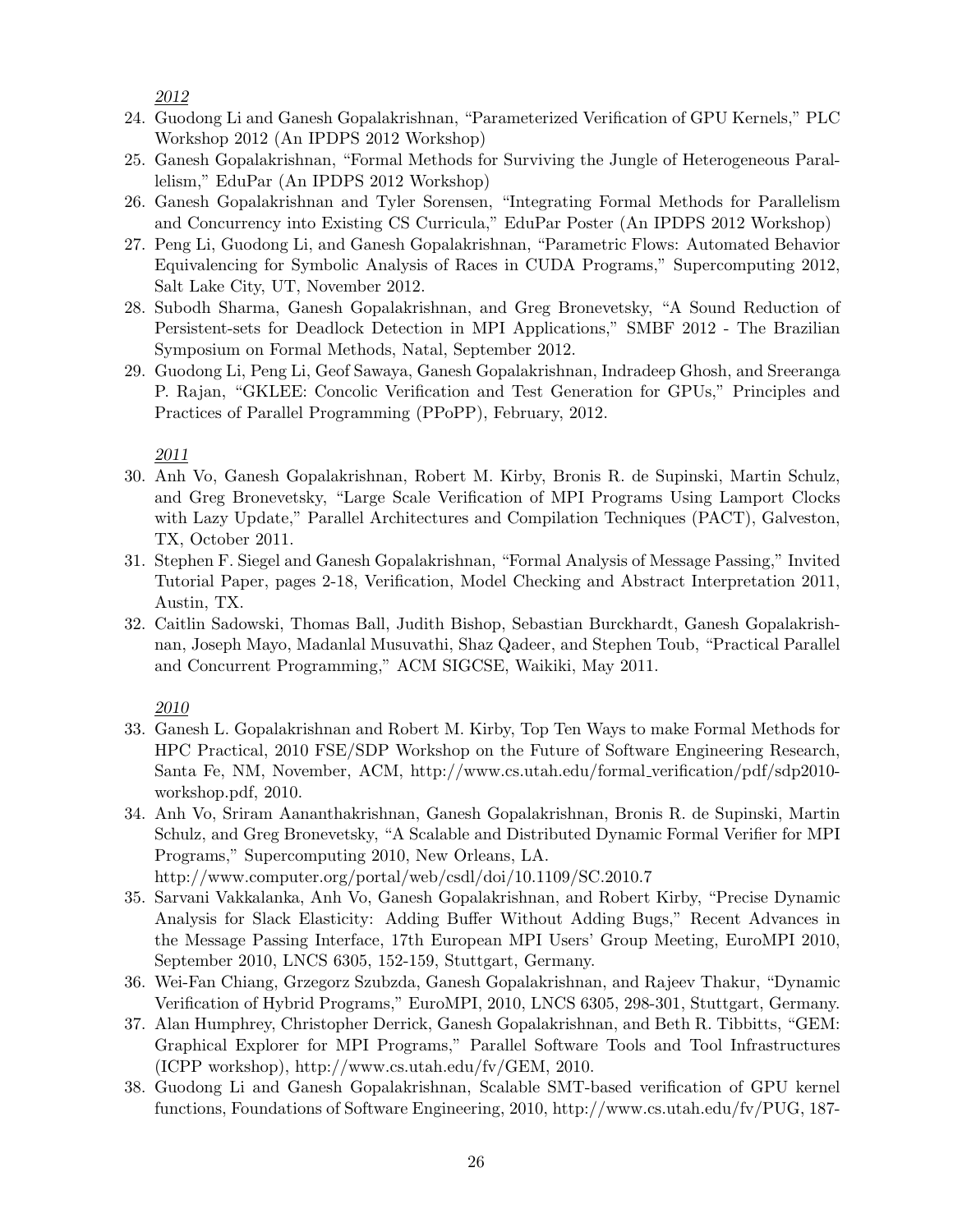196.

- 39. Anh Vo, Ganesh Gopalakrishnan, Sarvani Vakkalanka, Alan Humphrey and Christopher Derrick, "Seamless Integration of Two Approaches to Dynamic Formal Verification of MPI Programs," Workshop on Advances in Message Passing, 2010.
- 40. Guodong Li, Ganesh Gopalakrishnan, Robert M. Kirby, Dan Quinlan, "A symbolic verifier for CUDA programs," PPOPP 2010: 357-358.

2009

- 41. Sarvani S. Vakkalanka, Anh Vo, Ganesh Gopalakrishnan, Robert M. Kirby, "Reduced Execution Semantics of MPI: From Theory to Practice," FM 2009: 724-740.
- 42. Subodh Sharma, Ganesh Gopalakrishnan, Eric Mercer, Jim Holt, "MCC: A runtime verification tool for MCAPI user applications," FMCAD 2009: 41-44.
- 43. Subodh Sharma, Todd Dukes and Ganesh Gopalakrishnan, "Symbolic Execution Engine to Explore Path Feasibility in Assembly Programs," Microprocessor Test and Verification (MTV'09), Austin, TX, December 2009.
- 44. Subodh Sharma, Ganesh Gopalakrishnan, and Eric Mercer, "Dynamic Verification of Multicore Communication Applictions in MCAPI," HLDVT 2009, November, San Francisco, CA.
- 45. Ganesh Gopalakrishnan, Yu Yang, Sarvani S. Vakkalanka, Anh Vo, Sriram Aananthakrishnan, Grzegorz Szubzda, Geoffrey Sawaya, Jason Williams, Subodh Sharma, Michael Delisi, Simone Atzeni, "Some resources for teaching concurrency," PADTAD 2009.
- 46. Anh Vo, Sarvani S. Vakkalanka, Michael Delisi, Ganesh Gopalakrishnan, Robert M. Kirby, Rajeev Thakur, "Formal verification of practical MPI programs," PPOPP 2009: 261-270.
- 47. Sriram Aananthakrishnan, Michael Delisi, Sarvani S. Vakkalanka, Anh Vo, Ganesh Gopalakrishnan, Robert M. Kirby, Rajeev Thakur, "How Formal Dynamic Verification Tools Facilitate Novel Concurrency Visualizations," PVM/MPI 2009: 261-270.
- 48. Anh Vo, Sarvani S. Vakkalanka, Jason Williams, Ganesh Gopalakrishnan, Robert M. Kirby, Rajeev Thakur, "Sound and Efficient Dynamic Verification of MPI Programs with Probe Non-determinism," PVM/MPI 2009: 271-281.
- 49. Sarvani S. Vakkalanka, Grzegorz Szubzda, Anh Vo, Ganesh Gopalakrishnan, Robert M. Kirby, Rajeev Thakur, "Static-Analysis Assisted Dynamic Verification of MPI Waitany Programs (Poster Abstract)," PVM/MPI 2009: 329-330.
- 50. Ganesh Gopalakrishnan, Robert M. Kirby, "Practical Formal Verification of MPI and Thread Programs," PVM/MPI 2009: 8 (Tutorial abstract)
- 51. Yu Yang, Xiaofang Chen, Ganesh Gopalakrishnan, Chao Wang, "Automatic Discovery of Transition Symmetry in Multithreaded Programs Using Dynamic Analysis," SPIN 2009: 279- 295.

- 52. Chao Wang, Yu Yang, Aarti Gupta, and Ganesh Gopalakrishnan, "Dynamic Model Checking with Property Driven Pruning to Detect Race Conditions," ATVA 2008, pp. 126-140, LNCS 5311.
- 53. Ganesh Gopalakrishnan, Robert M. Kirby, "Runtime verification methods for MPI," IPDPS 2008: 1-5.
- 54. Sarvani Vakkalanka, Michael DeLisi, Ganesh Gopalakrishnan, Robert M. Kirby, Rajeev Thakur, and William Gropp, "Implementing Efficient Dynamic Formal Verification Methods for MPI Programs," Recent Advances in Parallel Virtual Machine and Message Passing Interface (EuroPVM/MPI), Dublin, Ireland, 2008, LNCS 5205, pp. 248-256.
- 55. Subodh Sharma, Sarvani Vakkalanka, Ganesh Gopalakrishnan, Robert M. Kirby, Rajeev Thakur, and William Gropp, " A Formal Approach to Detect Functionally Irrelevant Barri-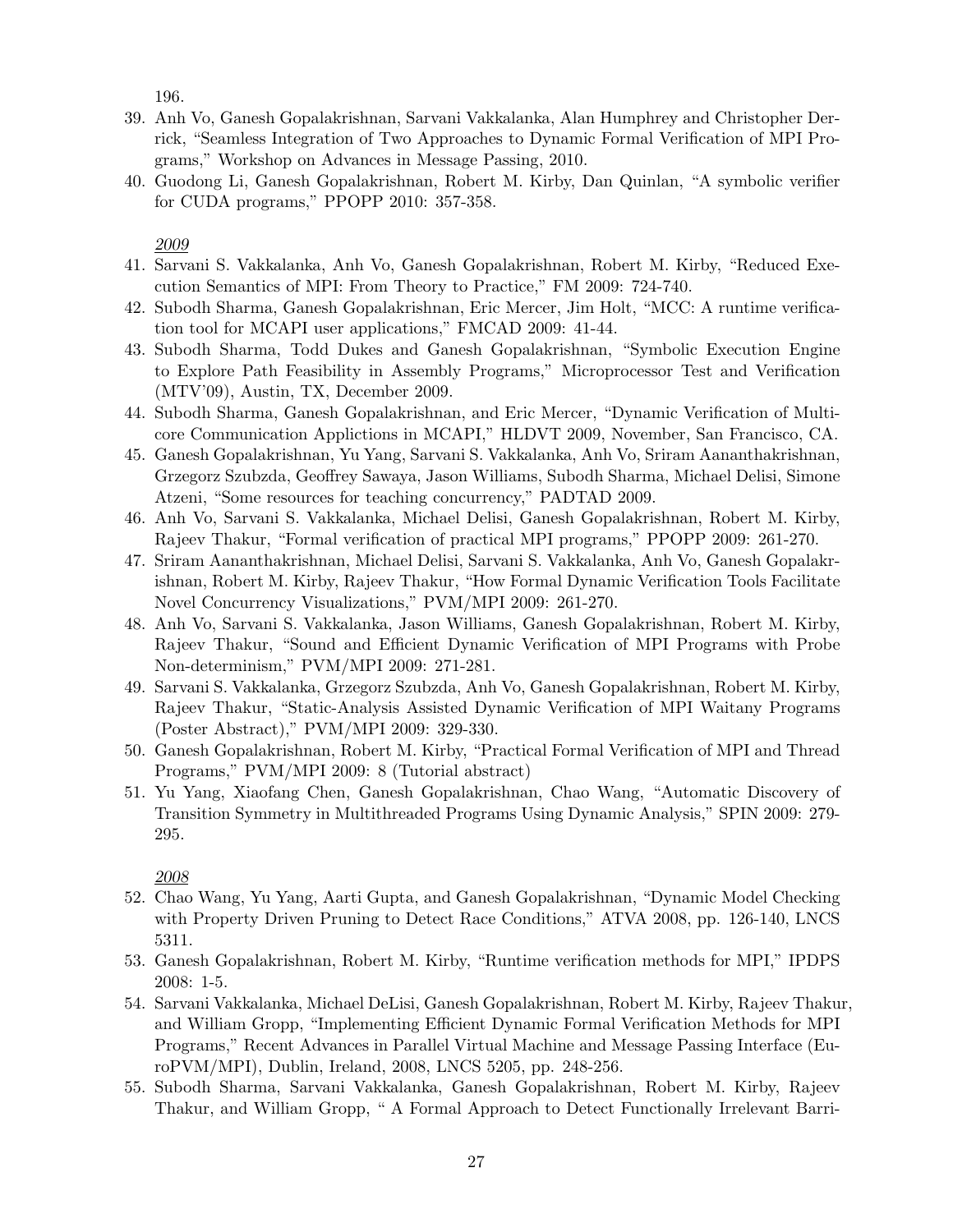ers in MPI Programs," Recent Advances in Parallel Virtual Machine and Message Passing Interface (EuroPVM/MPI), Dublin, Ireland, 2008, LNCS 5205, pp. 265-273.

- 56. Yu Yang, Xiaofang Chen, Ganesh Gopalakrishnan, and Robert M. Kirby, "Efficient Stateful Dynamic Partial Order Reduction," Model Checking Software, 15th International SPIN Workshop, Los Angeles, CA, August 2008, LNCS , pp. 288-305.
- 57. Sarvani Vakkalanka, Michael DeLisi, Ganesh Gopalakrishnan, and Robert M. Kirby, "Scheduling Considerations for Building Dynamic Verification Tools for MPI," Parallel and Distributed Systems - Testing and Debugging (PADTAD-VI), Seattle, WA, July, 2008.
- 58. Sarvani Vakkalanka, Michael DeLisi, Ganesh Gopalakrishnan, Robert M. Kirby, Rajeev Thakur, and William Gropp, "Implementing Efficient Dynamic Formal Verification Methods for MPI Programs," Recent Advances in Parallel Virtual Machine and Message Passing Interface (EuroPVM/MPI), Dublin, Ireland, 2008, LNCS 5205, pp. 248-256.
- 59. Subodh Sharma, Sarvani Vakkalanka, Ganesh Gopalakrishnan, Robert M. Kirby, Rajeev Thakur, and William Gropp, " A Formal Approach to Detect Functionally Irrelevant Barriers in MPI Programs," Recent Advances in Parallel Virtual Machine and Message Passing Interface (EuroPVM/MPI), Dublin, Ireland, 2008, LNCS 5205, pp. 265-273.
- 60. Sarvani Vakkalanka, Ganesh Gopalakrishnan, and Robert M. Kirby, "Dynamic Verification of MPI Programs with Reductions in Presence of Split Operations and Relaxed Orderings," Computer Aided Verification (CAV 2008), pp. 66-79, LNCS 5123.
- 61. Guodong Li, Michael DeLisi, Ganesh Gopalakrishnan, and Robert M. Kirby, "Formal Specification of the MPI-2.0 Standard in TLA+," Poster Paper, Principles and Practices of Parallel Programming (PPoPP), 283-284, 2008.
- 62. Sarvani Vakkalanka, Subodh V. Sharma, Ganesh Gopalakrishnan, and Robert M. Kirby, "ISP: A Tool for Model Checking MPI Programs," Poster Paper, Principles and Practices of Parallel Programming (PPoPP), 285-286, 2008.

- 63. Ganesh Gopalakrishnan and Robert M. Kirby, "Formal Methods for MPI Programs," Pages 19-27, Issue 193, Electronic Notes in Theoretical Computer Science (ENTCS), 2007.
- 64. Salman Pervez, Robert Palmer, Ganesh Gopalakrishnan, Robert M. Kirby, Rajeev Thakur, and William Gropp, "Practical Model Checking Methods for Verifying Correctness of MPI Programs," Recent Advances in Parallel Virtual Machine and Message Passing Interface (EuroPVM/MPI), Paris, 344–353, LNCS 4757, France, September 30 - October 3, 2007.
- 65. Robert Palmer, Ganesh Gopalakrishnan and Robert M. Kirby, "Semantics Driven Dynamic Partial-Order Reduction of MPI-based Parallel Programs," Proceedings of Parallel and Distributed Systems: Testing and Debugging (PADTAD), London, England, July 9, 2007. Won the Best Paper award.
- 66. Robert Palmer, Michael DeLisi, Ganesh Gopalakrishnan and Robert M. Kirby, "An Approach to Formalization and Analysis of Message Passing Libraries," Proceedings of the 12th International Workshop on Formal Methods for Industrial Critical Systems (FMICS), Berlin, Germany, July 1-2, 2007. Won the EASST (European Association of Software Science and Technology) Best Paper Award.
- 67. Yu Yang, Xiaofang Chen, Ganesh Gopalakrishnan and Robert M. Kirby, "Dstributed Dynamic Partial Order Reduction Based Verification of Threaded Software," Proceedings of Model Checking Software: 14th International SPIN Workshop, Berlin, Germany, July 1-3, 2007.
- 68. Xiaofang Chen, Steven M. German, and Ganesh Gopalakrishnan, "Transaction Based Modeling and Verification of Hardware Protocols," Formal Methods in Computer Aided Design, Austin, November 11-14, 2007, pages 53-61.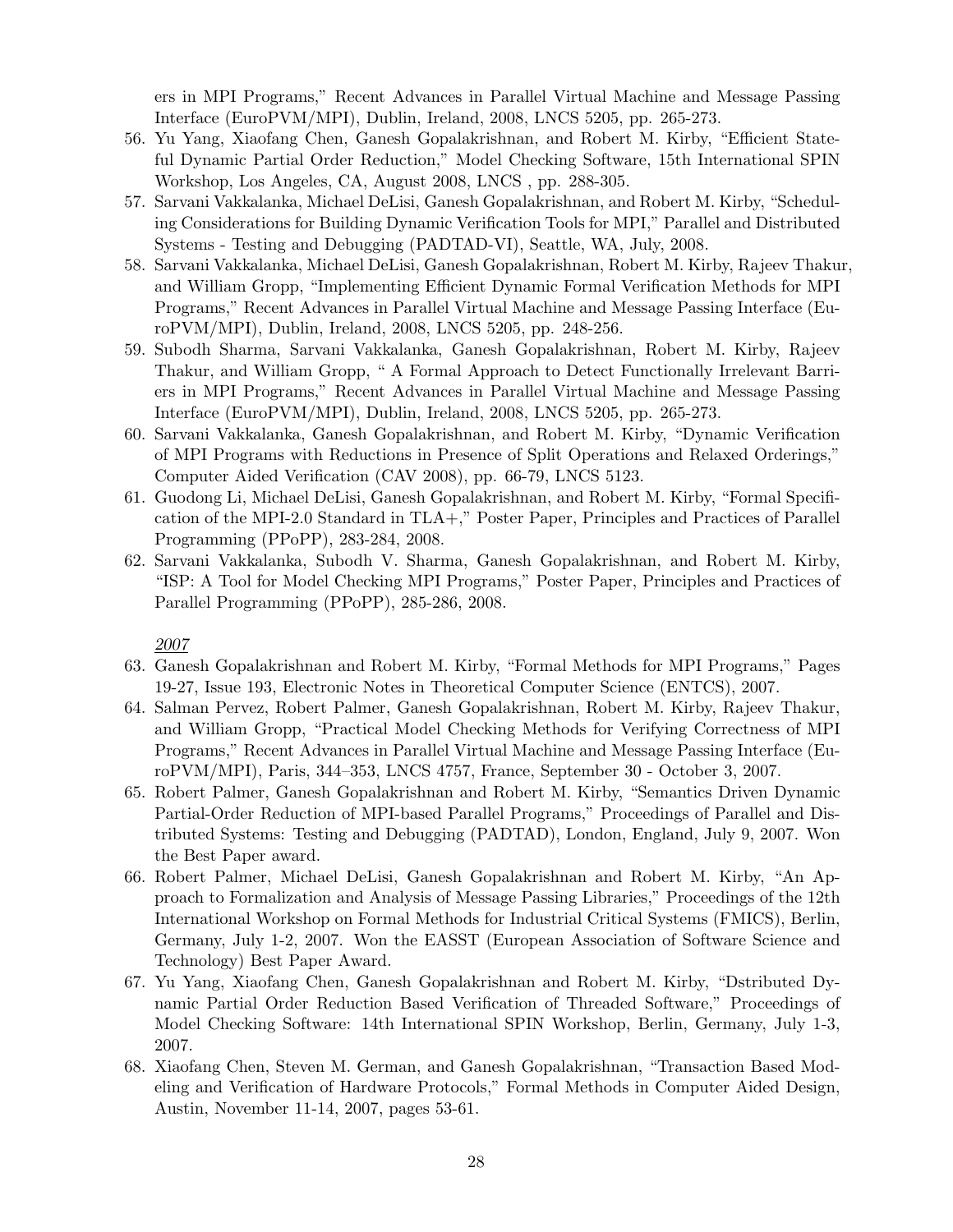- 69. Xiaofang Chen, Steven M. German and Ganesh Gopalakrishnan, "Transaction Based Modeling and Verification of Hardware Protocols," TECHCON, Lake Buena Vista, FL, 2007. Best Paper in Verification Session.
- 70. Xiaofang Chen, Yue Yang, Michael Delisi, Ganesh Gopalakrishnan, Ching-Tsun Chou, "Hierarchical Cache Coherence Protocol Verification One Level at a Time through Assume Guarantee," IEEE Intl. High Level Design Validation and Test Workshop, Irvine, CA, Nov 7-9, 2007, pages 107-114.

#### 2006

- 71. Robert Palmer, Ganesh Gopalakrishnan and Mike Kirby, "Formal Specification and Verification Using +CAL: An Experience Report," Verify'06 workshop (Post FLoC 2006), Seattle, Aug 15, 2006.
- 72. Xiaofang Chen, Yu Yang, Ganesh Gopalakrishnan, and Ching-Tsun Chou, "Reducing Verification Complexity of a Multicore Coherence Protocol Using Assume/Guarantee," Formal Methods in Computer Aided Design (FMCAD), IEEE, San Jose, Nov 11-16, 81-88, 2006.
- 73. Salman Pervez, Ganesh Gopalakrishnan, Robert M. Kirby, Rajeev Thakur, and William Gropp, "Formal Verification of Programs that use MPI One-sided Communication," Outstanding Paper, Recent Advances in Parallel Virtual Machine and Message Passing Interface (EuroPVM/MPI), Bonn, Germany, 2006, LNCS 4192, 30-39.
- 74. I. Melatti, R. Palmer, G. Sawaya, Y. Yang, R. M. Kirby, and G. Gopalakrishnan, "Parallel and Distributed Model Checking in Eddy," Model Checking Software (13th International SPIN Workshop), Vienna, Austria, 2006, LNCS 3925, 108-125.
- 75. Ritwik Bhattacharya, Steven M. German, and Ganesh Gopalakrishnan, "Exploiting Symmetry and Transactions for Partial Order Reduction of Rule Based Specifications," Model Checking Software (13th International SPIN Workshop), Vienna, Austria, 2006, LNCS 3925, 252-270.

### 2005

- 76. Sudhindra Pandav, Konrad Slind, and Ganesh Gopalakrishnan, "Counterexample Guided Invariant Discovery for Parameterized Cache Coherence Verification," CHARME 2005, LNCS 2144, 317-331.
- 77. Ritwik Bhattacharya, Steven M. German, and Ganesh Gopalakrishnan, "Symbolic Partial Order Reduction for Rule Based Transition Systems," CHARME 2005, LNCS 2144, 332-335.
- 78. Ali Sezgin and Ganesh Gopalakrishnan, "On the decidability of shared memory consistency verification," Fourth ACM-IEEE International Conference on Formal Methods and Models for Codesign (MEMOCODE), 2005, 199-208.
- 79. Robert Palmer, Steve Barrus, Yu Yang, Ganesh Gopalakrishnan, and Robert M. Kirby, "Gauss: A Framework for Verifying Scientific Computing Software," Electronic Notes on Theoretical Computer Science (ENTCS), Vol. 144, No. 3, February 2006, 95-106.
- 80. Ganesh Gopalakrishnan and Robert M. Kirby, "Toward Reliable and Efficient Message Passing Software Through Formal Analysis," An IPDPS 2006 workshop on Next-Generation Systems, 2006, Athens, Greece. Organizer: Frederica Darema (NSF).

- 81. Yue Yang, Ganesh Gopalakrishnan, and Gary Lindstrom, "Memory-Model-Sensitive Data Race Analysis," International Conference on Formal Engineering Methods (ICFEM), 2004, pages 30-45.
- 82. Yue Yang, Ganesh Gopalakrishnan, Gary Lindstrom, and Konrad Slind, "Nemos: A Framework for Axiomatic and Executable Specifications of Memory Consistency Models," Interna-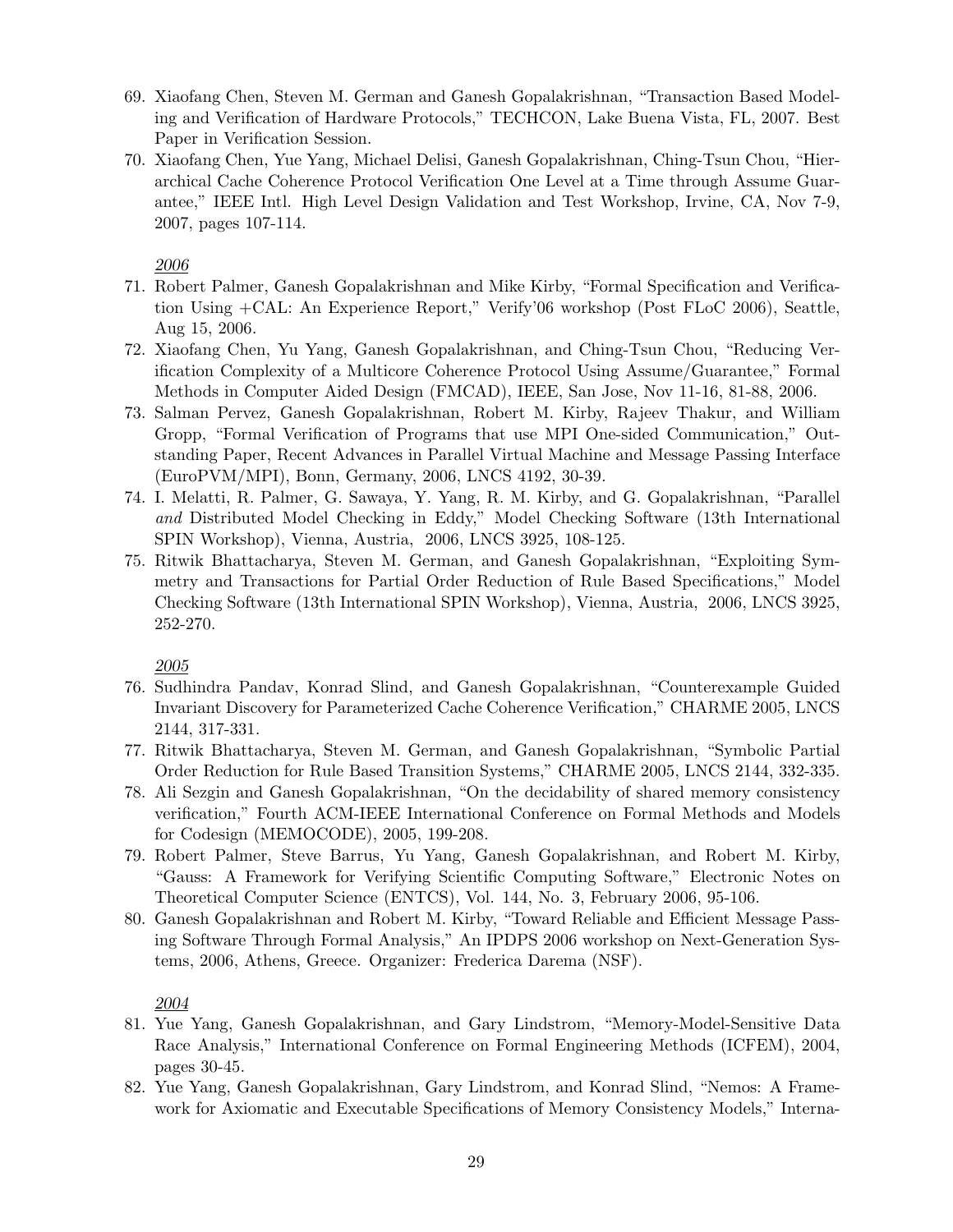tional Parallel and Distributed Processing Symposium, 2004.

- 83. Ganesh Gopalakrishnan, Yue Yang, and Hemanthkumar Sivaraj, "QB or not QB: An Efficient Execution Verification Tool for Memory Orderings," Computer Aided Verification (CAV 2004), pp. 401-413, LNCS 3114.
- 84. Yue Yang, Ganesh Gopalakrishnan, Gary Lindstrom, and Konrad Slind, "Analyzing the Intel Itanium Memory Ordering Rules Using Logic Programming and SAT," Correct Hardware Design and Verification Methods, LNCS 2860, L'Aquila, Italy, pp. 81-95.

2003

- 85. Hemanthkumar Sivaraj and Ganesh Gopalakrishnan, "Random Walk Based Heuristic Algorithms for Distributed Memory Model Checking," 2nd International Workshop on Parallel and Distributed Model Checking (PDMC'03), Boulder, Colorado, USA, July 2003.
- 86. Yue Yang, Ganesh Gopalakrishnan, Gary Lindstrom, and Konrad Slind, "Analyzing the Intel Itanium Memory Ordering Rules Using Logic Programming and SAT," Correct Hardware Design and Verification Methods, LNCS 2860, L'Aquila, Italy, pp. 81-95, 2003.

2002

- 87. Yue Yang, Ganesh Gopalakrishnan, and Gary Lindstrom, "Specifying Java Thread Semantics using a Uniform Memory Model," Joint ACM Java Grande - ISCOPE Conference, pp.192-201, ISBN:1-58113-599-8, 2002.
- 88. Robert Palmer and Ganesh Gopalakrishnan, "The Parallel PV Model-Checker," International Workshop on Parallel and Distributed Model Checking (PDMC'02), Brno, Czech Republic, August, 2002.
- 89. Prosenjit Chatterjee, Hemanthkumar Sivaraj, and Ganesh Gopalakrishnan, "Shared memory consistency protocol verification against weak memory models: refinement via distributed model-checking." 14th International Conference on Computer Aided Verification, Copenhagen, July 2002.
- 90. Ritwik Bhattacharya and Ganesh Gopalakrishnan, "Issues in Multiprocessor Memory Consistency Protocol Design and Verification." Workshop on Designing Correct Circuits (DCC), Grenoble, France, August 2002.
- 91. Michael Jones and Ganesh Gopalakrishnan, "Verifying Parameterized Input/Output Networks Through Partial-Concretization Based Reachability Analysis," to be submitted to Formal Methods in Computer-Aided Design (FMCAD) 2002.
- 92. Annette Bunker, Sally A. McKee, and Ganesh Gopalakrishnan. "An Overview of Formal Hardware Specification Languages." Grace Hopper Celebration of Women in Computing, October 2002.
- 93. A. Weinzoepflen, M.D. Jones, D. Mery, D. Cansel and G. Gopalakrishnan, "Incremental Proof of the Producer/Consumer Property for the PCI Protocol," ZB2002: Formal Specification and Development in Z and B, Grenoble, France, January 2002. Springer LNCS v.2272, pages 22-42.

- 94. Annette Bunker and Ganesh Gopalakrishnan. "Using Live Sequence Charts for Hardware Protocol Specification and Compliance Verification," in IEEE International High Level Design Validation and Test Workshop. IEEE Computer Society Press, November 2001, pages 95-100.
- 95. Annette Bunker and Ganesh Gopalakrishnan, "An Approach to the Specification and Verification of System-on-Chip Compliance to Interfacing Standards," International Conference on Integrated Design and Process Technology (IDPT), Pasadena, June 2002.
- 96. Jason Yang, Ganesh Gopalakrishnan, and Gary Lindstrom, "Analyzing the CRF Java Mem-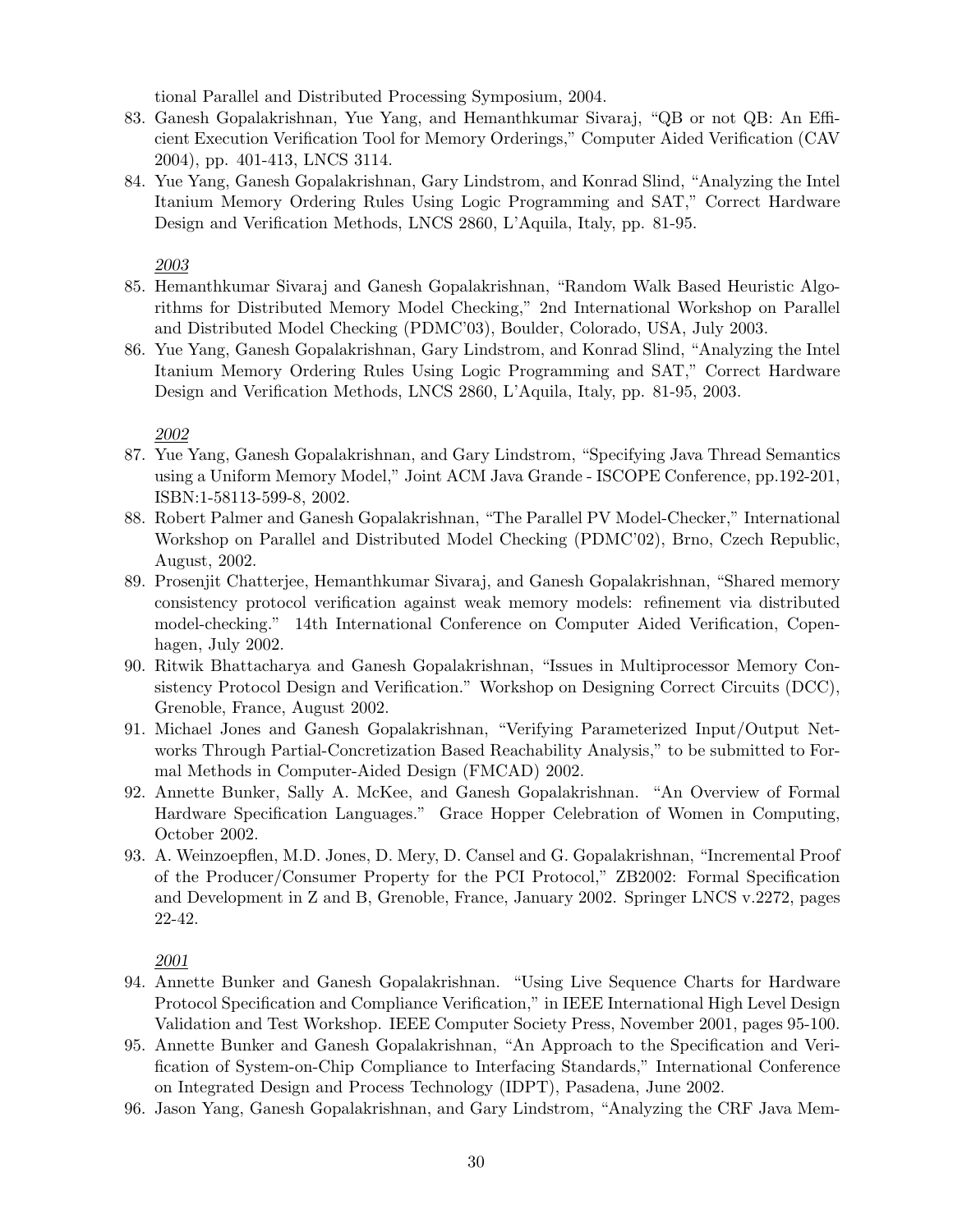ory Model with Murphi," Workshop on Software Model-checking, Paris, France, July 2001.

- 97. Jason Yang, Ganesh Gopalakrishnan, and Gary Lindstrom, "Analyzing the CRF Java Memory Model with Murphi," Asia Pacific Software Engineering Conference. Macau, 2001.
- 98. Prosenjit Chatterjee and Ganesh Gopalakrishnan, "Towards a Formal Model of Shared Memory Consistency for Intel Itanium," International Conference on Computer Design, Austin, TX, October 2001, 515-518.

2000

- 99. Michael Jones and Ganesh Gopalakrishnan, "Verifying Transaction Ordering Properties in Unbounded Multi-Bus Networks through Algorithmic and Deductive Methods," Formal Methods in Computer-Aided Design 2000 FMCAD'00), Austin, Texas.
- 100. Hans Jacobson, Chris Myers, and Ganesh Gopalakrishnan, "Achieving Fast and Exact Hazard-Free Logic Minimization of Extended Burst-Mode gC Finite State Machines,", ICCAD, November, 2000.
- 101. Ravi Hosabettu, Ganesh Gopalakrishnan, and Mandayam Srivas, "Verifying Microarchitectures that Support Speculation and Exceptions," Computer Aided Verification (CAV), Springer-Verlag LNCS 1855, 12th International Conference, Chicago, IL, July, 2000, pp. 521- 537.
- 102. Rajnish Ghughal and Ganesh Gopalakrishnan, "Verification methods for weaker shared memory consistency models," Proceedings of the workshop FMPPTA (Formal Methods for Parallel Programming: Theory and Applications), Cancun, Mexico, May, 2000. Lecture Notes in Computer Science  $# 1800$ , José Rolim et al. (Eds.), pages 985-992.
- 103. Hans Jacobson, Erik Brunvand, Ganesh Gopalakrishnan, and Prabkahar Kudva, "High Level Asynchronous System Design Using the ACK Framework," in Async'00, Proc. Sixth International Symposium on Advanced Research in Asynchronous Circuits and Systems, Eilat, Israel, April, 2000. IEEE Computer Society, ISBN 0-7695-0586-4, pages 93-103.

1999

- 104. Ravi Hosabettu, Ganesh Gopalakrishnan, and Mandayam Srivas, "A Proof of Correctness of a Processor Implementing Tomasulo's Algorithm Without a Reorder Buffer," IFIP TC 10 WG 10.5 International Conference on Correct Hardware and Verification Methods (Charme'99), Bad Herrenalb (Germany), September 27-29, 1999. pp. 8-22, Springer LNCS.
- 105. Ravi Hosabettu, Mandayam Srivas, and Ganesh Gopalakrishnan, "Proof of Correctness of a Processor with Reorder Buffer using the Completion Functions Approach," Computer Aided Verification, 11th International Conference, CAV'99, Trento, Italy, July 7-10, 1999. pp. 47-59.

- 106. Ratan Nalumasu and Ganesh Gopalakrishnan, "PV: an Explicit Enumeration Model-checker," Formal Methods in Computer Aided Design, Second International Conference, FMCAD'98, Palo Alto, CA, USA, Nov 1998, Proceedings. Ganesh Gopalakrishnan and Phillip Windley (editors). Springer-Verlag LNCS 1522. pp. 523-528.
- 107. Abdel Mokkedem, Ravi Hosabettu, and Ganesh Gopalakrishnan, "Formalization and Proof of a Solution to the PCI 2.1 Bus Transaction Ordering Problem," Formal Methods in Computer Aided Design, Second International Conference, FMCAD'98, Palo Alto, CA, USA, Nov 1998, Proceedings. Ganesh Gopalakrishnan and Phillip Windley (editors). Springer-Verlag LNCS 1522. pp. 237-254.
- 108. Ratan Nalumasu, Rajnish Ghughal, Abdel Mokkedem, and Ganesh Gopalakrishnan, "The 'Test Model-checking' Approach to the Verification of Formal Memory Models of Multiprocessors," Computer Aided Verification, 10th International Conference, CAV'98, Vancouver,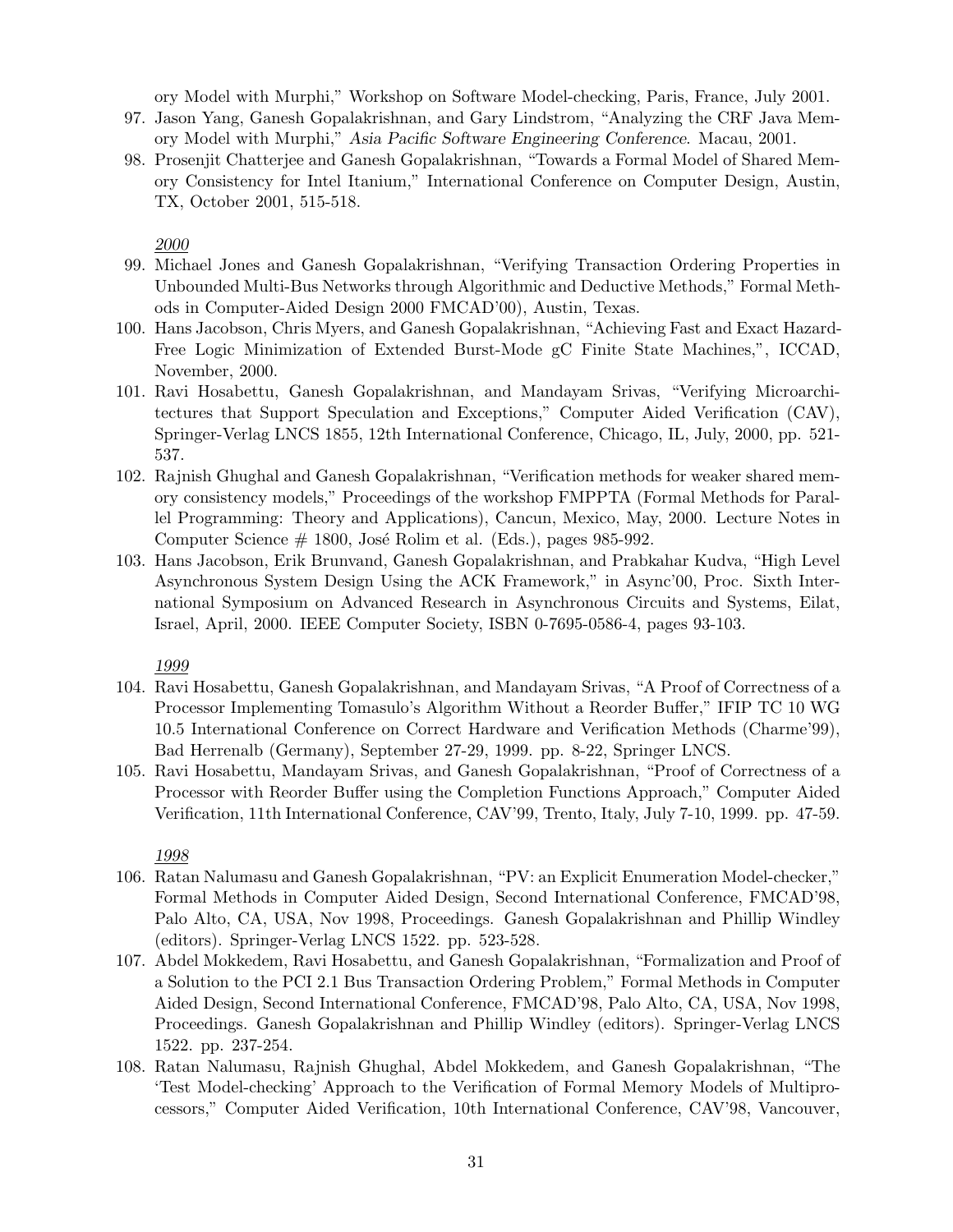B.C., Canada, June/July 1998, Proceedings. Alan J. Hu and Moshe Y. Vardi (editors). Springer-Verlag LNCS 1427. pp. 464-476.

- 109. Ravi Hosabettu, Mandayam Srivas, and Ganesh Gopalakrishnan, "Decomposing the Proof of Correctness of Pipelined Microprocessors," Computer Aided Verification, 10th International Conference, CAV'98, Vancouver, B.C., Canada, June/July 1998, Proceedings. Alan J. Hu and Moshe Y. Vardi (editors). Springer-Verlag LNCS 1427. pp. 122-134.
- 110. Rajnish Ghughal, Abdel Mokkedem, Ratan Nalumasu, and Ganesh Gopalakrishnan, "Using 'Test Model-Checking' to Verify the Runway-PA800 Memory Model," SPAA'98, Tenth Annual ACM Symposium on Parallel Algorithms and Architectures, Puerto Vallarta, Mexico, June 28-July 2, 1998. pp. 231-239.
- 111. Ratan Nalumasu and Ganesh Gopalakrishnan, "Deriving Efficient Cache Coherence Protocols Through Refinement," Formal Methods for Parallel Programming: Theory and Applications (FMPPTA'98), April 1998.

#### 1997

- 112. Ganesh Gopalakrishnan, Rajnish Ghughal, Ravi Hosabettu, Abdel Mokkedem, and Ratan Nalumasu, "Formal Modeling and Validation Applied to a Commercial Coherent Bus: A Case Study," Proceedings of CHARME (Correct Hardware design Methods), Montreal, October, 1997, pp. 48-64.
- 113. Hans Jacobson and Ganesh Gopalakrishnan, "Asynchronous Microengines for Efficient Highlevel Control," Advanced Research on VLSI (ARVLSI'97), Michigan, September 1997, pp. 201-218.
- 114. Ratan Nalumasu and Ganesh Gopalakrishnan, "PV: A Model-checker for Verifying LTL-X Properties," Lfm97: Fourth NASA LaRC Formal Methods Workshop, 10-12 September 1997, Hampton, Virginia.
- 115. Ratan Nalumasu and Ganesh Gopalakrishnan, "A New Partial Order Reduction Algorithm for Concurrent System Verification," Proceedings of the 1997 Computer Hardware Description Languages, Toledo, Spain, April 1997, pp. 305-314.

### 1996

- 116. Prabhakar Kudva, Ganesh Gopalakrishnan, and Hans Jacobson, "A Technique for Synthesizing Distributed Burst-mode Circuits," ACM 33rd Design Automation Conference (DAC'96), Las Vegas, NV, June 3-8, 1996, pp. 67-70.
- 117. Prabhakar Kudva, Hans Jacobson, Ganesh Gopalakrishnan, and Steven M. Nowick, "Synthesis of Hazard-free Customized CMOS Complex-gate Networks under Multiple-input Changes," ACM 33rd Design Automation Conference (DAC'96), Las Vegas, NV, June 3-8, 1996, pp. 77- 82.

- 118. Prabhakar Kudva and Ganesh Gopalakrishnan, "Techniques for Synthesizing Efficient Burstmode Circuits," In TAU, workshop on Timing Issues in the Specification and Synthesis of Digital Systems, Seattle, WA, Nov 10-11, 1995.
- 119. Prabhakar Kudva, Ganesh Gopalakrishnan, and Venkatesh Akella, "An Asynchronous High Level Synthesis System Targeted at Interacting Burst-Mode Controllers," Proceedings of the 1995 Computer Hardware Description Languages, Chiba, Japan, August, 1995, pp. 605-610.
- 120. Ratan Nalumasu and Ganesh Gopalakrishnan, "Explicit-enumeration based Verification made Memory-efficient," Proceedings of the 1995 Computer Hardware Description Languages, Chiba, Japan, August, 1995, pp. 617-622.
- 121. Jae-Tack Yoo, Ganesh Gopalakrishnan, Kent Smith, and John Mathews, "Counterflow-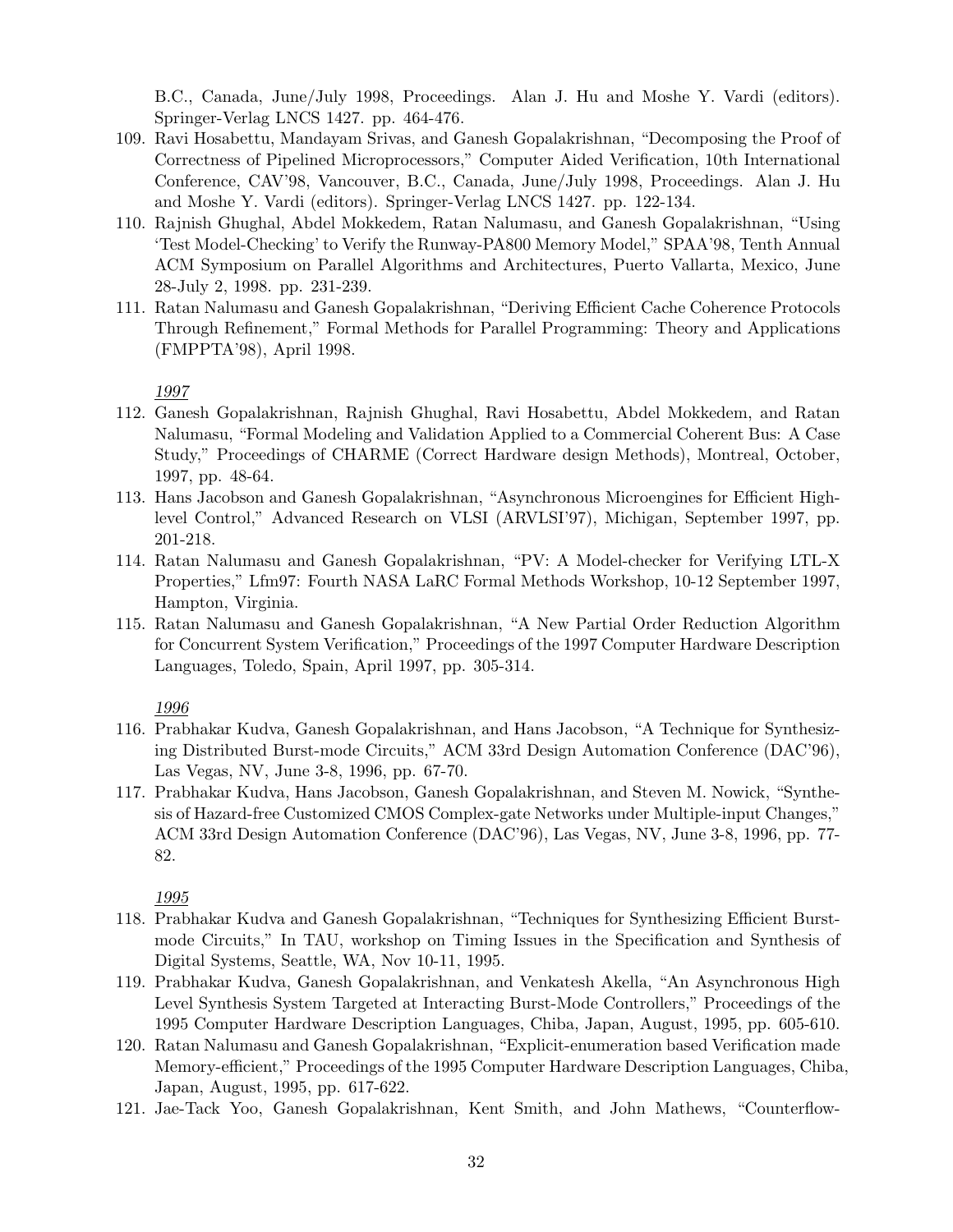Clocked Pipelining Illustrated on the Design of High Speed HDTV Subband Vector Quantizer Chips," Advanced Research on VLSI (ARVLSI'95), Chapel Hill, March 1995. (16 pages.)

1994

- 122. Prabhakar Kudva, Ganesh Gopalakrishnan, and Erik Brunvand, "Performance Analysis and Optimization of Asynchronous Circuits," Intl. Conference on Computer Design (ICCD), 1994, pp. 221-224.
- 123. Ganesh Gopalakrishnan, Prabhakar Kudva, Erik Brunvand, and Venkatesh Akella, "Peephole Optimization of Asynchronous Networks through Process Composition and Burst-mode Machine Generation," Intl. Conference on Computer Design (ICCD), 1994, pp. 442-446.
- 124. Ganesh Gopalakrishnan and Lüli Josephson, "Towards Amalgamating the Synchronous and Asynchronous Design Styles," TAU '93, Timing Aspects of VLSI, Malente, Germany. (13 pages.)

1993

125. Ganesh Gopalakrishnan and Venkatesh Akella, "A Transformational Approach to Asynchronous High-level Synthesis," VLSI '93, Grenoble, France, September 1993. IFIP/North-Holland publishers. pp. 201-210.

1992

- 126. John Hurdle, L¨uli Josephson, Erik Brunvand, and Ganesh Gopalakrishnan, "Asynchronous Models for Large Scale Neurocomputing Applications," 'NEURO NIMES '92: Fifth International Conference on Neural Networks & their Applications,' November 2-6, 1992, Nimes, France.
- 127. Venkatesh Akella and Ganesh Gopalakrishnan, "SHILPA: A High-level Synthesis System for Self-Timed Circuits," accepted for publication in the International Conference on Computer Aided Design (ICCAD'92), Santa Clara, Nov. 1992. pp. 587-594.
- 128. Armin Liebchen and Ganesh Gopalakrishnan. "Dynamic Reordering of High Latency Transactions in Time-Warp Simulation Using a Modified Micropipeline," International Conference on Computer Design (ICCD) 1992, pp. 336-340.
- 129. Prabhat Jain and Ganesh Gopalakrishnan. "Efficient Symbolic Simulation Based Verification Using the Parametric form of Boolean Expressions," International Conference on Computer Design (ICCD) 1992, pp. 598-602.
- 130. Prabhat Jain, Prabhakar Kudva, and Ganesh Gopalakrishnan, "Towards a Verification Technique for Large Synchronous Circuits," The Fourth Computer-Aided Verification Workshop (CAV'92), Montreal, June 1992.
- 131. Venkatesh Akella and Ganesh Gopalakrishnan. "Flow Analysis Techniques for the Synthesis of Efficient Asynchronous Circuits," In TAU '92: 1992 Workshop on Timing Issues in the Specification and Synthesis of Digital Systems, Princeton, NJ, March 18–20, 1992.

- 132. Venkatesh Akella and Ganesh Gopalakrishnan, "Hierarchical Action Refinement: A Methodology for Compiling Asynchronous Circuits from a Concurrent HDL," Proceedings of the Tenth International Symposium on Computer Hardware Description Languages and their Applications, Marseille, France, April 1991.
- 133. Ganesh Gopalakrishnan and Prabhat Jain and Venkatesh Akella and Luli Josephson and Wen-Yan Kuo, "Combining Verification and Simulation," Advanced Research in VLSI (ARVLSI'91), Proceedings of the 1991 University of California Santa Cruz Conference, The MIT Press, 1991, Carlo Sequin (Ed.), pp. 323-339.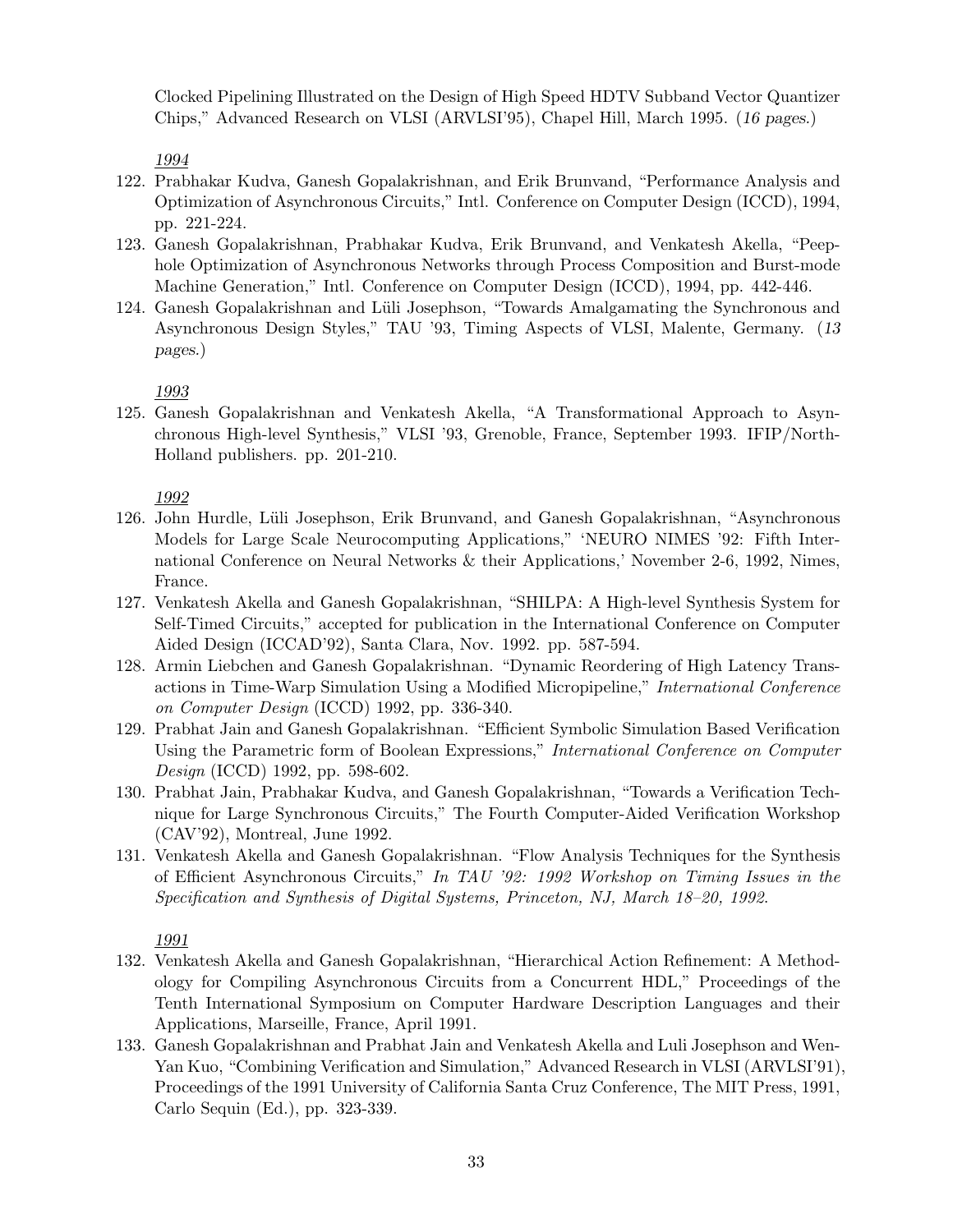134. Ganesh Gopalakrishnan and Prabhat Jain, "A Practical Approach to Synchronous Hardware Verification," in VLSI Design '91: The Fourth CSI/IEEE International Symposium on VLSI Design, January 5-8, 1991, New Delhi, India.

1990

135. Venkatesh Akella and Ganesh Gopalakrishnan, "High Level Test Generation via Process Composition," Designing Correct Circuits, Oxford, 1990, Springer Verlag, Proceedings of the DCC Workshop, Oxford, September, 1990, Published in Springer series 'Workshops in Computing,' pp. 99-119

1989

- 136. Ganesh C. Gopalakrishnan, Narayana Mani, and Venkatesh Akella, "A Design Validation System for Synchronous Hardware based on a Process Model: A Case Study," IMEC-IFIP Workshop on 'Applied Formal Methods for Correct VLSI Design,' Nov. 13–16, Leuven, Belgium, 1989. pp. 227-246.
- 137. Ganesh C. Gopalakrishnan, Richard M. Fujimoto, Venkatesh Akella, N.S. Mani, and Kevin Smith, "Specification Driven Design of Custom VLSI Architectures in HOP," G. Birtwistle and P.A. Subrahmanyam (editors), Current Trends in Hardware Verification and Automated Theorem Proving, Chapter 3, pp. 128–170, Springer-Verlag, 1989.
- 138. Ganesh C. Gopalakrishnan, "Specification and Verification of Pipelined Hardware in HOP," Ninth International Symposium on Computer Hardware Description Languages (CHDL'89), Washington, D.C., June, 1989, pp. 117–131.
- 139. Ganesh C. Gopalakrishnan, Narayana Mani, and Venkatesh Akella, "Parallel Composition of Lock-step Synchronous Processes for Hardware Validation: Divide-and-conquer Composition," in Springer Verlag Lecture Notes in Computer Science, No.407 (Automatic Verification Methods for Finite-State Systems, International Workshop, Grenoble, France, June 1989), J.Sifakis (Editor), pp. 374-382.

1988

- 140. Richard M. Fujimoto, Jya-Jang Tsai and Ganesh C. Gopalakrishnan, "Design and Performance Evaluation of the Roll Back Chip," 1988 IEEE/ACM Computer Architecture Conference (ISCA'88), Honolulu, Hawaii, June 1988. pp. 401-408.
- 141. Richard M. Fujimoto, Jya-Jang Tsai and Ganesh C. Gopalakrishnan, "The Roll Back Chip: Hardware Support for Distributed Simulation Using Time Warp," the Society for Computer Simulation Multiconference, San Diego, CA, Feb 1988.

1987

- 142. Ganesh C. Gopalakrishnan, "Synthesizing Synchronous Digital VLSI Controllers Using Petri Nets," Internal Workshop on Petri Nets and Performance Models, Wisconsin, August 24-26 (1987).
- 143. Ganesh C. Gopalakrishnan, M.K. Srivas, and D.R. Smith, "From Algebraic Specifications to Correct VLSI Circuits," in book From HDL Descriptions to Guaranteed Correct Circuit Designs, D. Borrione (Ed.), IFIP, North-Holland (1987) 197-225.

1986

144. Ganesh C. Gopalakrishnan, N.C.Lee, D.R.Smith and M.K.Srivas, "Deriving Module Interconnectivity From Behavioral Specifications and Coupling a VLSI Layout Editor for Error-free Routing," 1986 Fall Joint Computer Conference, Dallas, Nov. 1986.